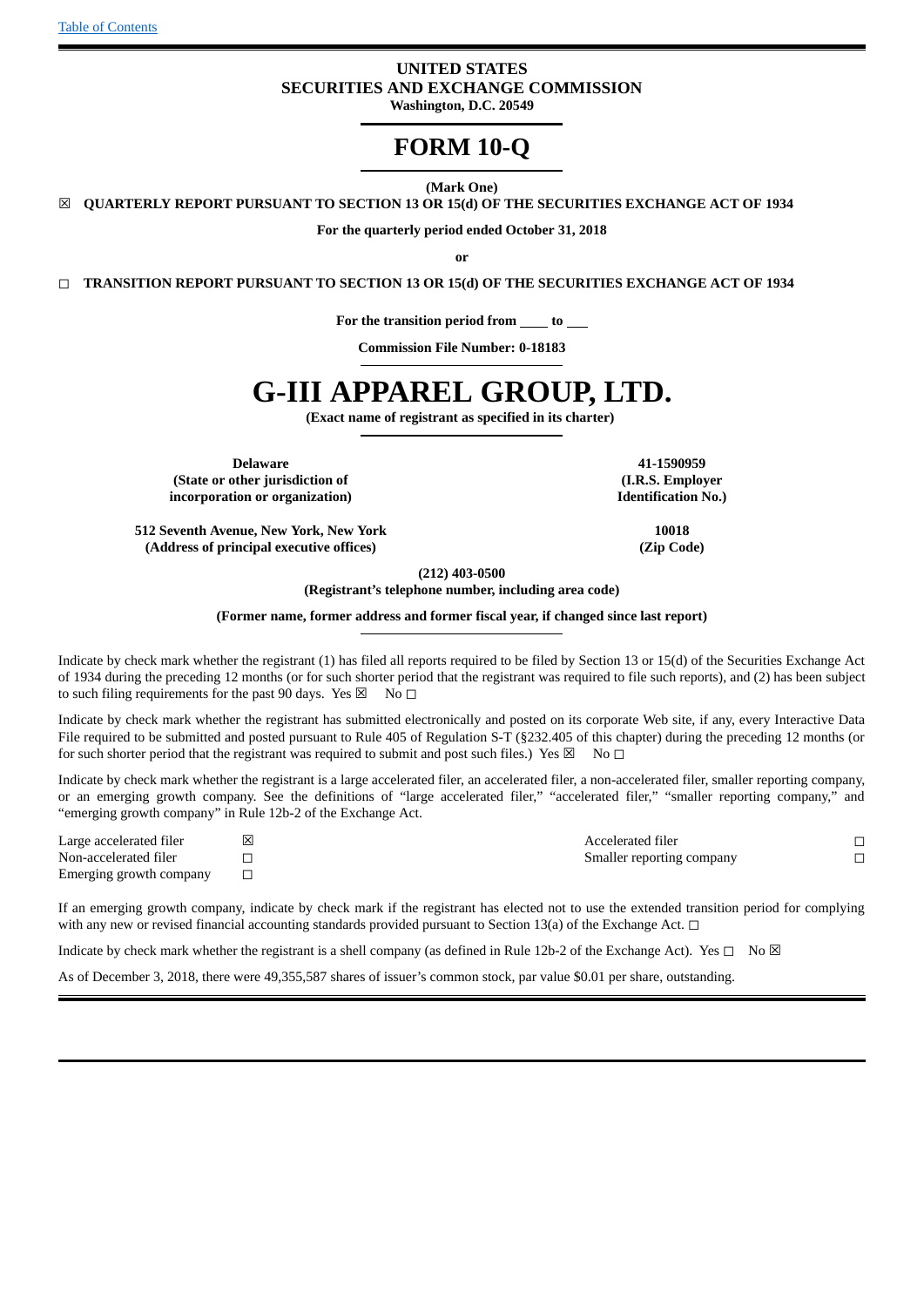# <span id="page-1-0"></span>**TABLE OF CONTENTS**

|         |                                                                                                 | Page No. |
|---------|-------------------------------------------------------------------------------------------------|----------|
| Part I  | <b>FINANCIAL INFORMATION</b>                                                                    |          |
| Item 1. | <b>Financial Statements</b>                                                                     |          |
|         | Condensed Consolidated Balance Sheets – October 31, 2018, October 31, 2017 and January 31, 2018 | 3        |
|         | Condensed Consolidated Statements of Income and Comprehensive Income - For the Three and        |          |
|         | Nine Months Ended October 31, 2018 and 2017 (Unaudited)                                         | 4        |
|         | Condensed Consolidated Statements of Cash Flows - For the Nine Months Ended October 31, 2018    |          |
|         | and 2017 (Unaudited)                                                                            | 5        |
|         | <b>Notes to Condensed Consolidated Financial Statements</b>                                     | 6        |
| Item 2. | <b>Management's Discussion and Analysis of Financial Condition and Results of Operations</b>    | 19       |
| Item 3. | <b>Quantitative and Qualitative Disclosures About Market Risk</b>                               | 29       |
| Item 4. | <b>Controls and Procedures</b>                                                                  | 29       |
|         |                                                                                                 |          |
| Part II | <b>OTHER INFORMATION</b>                                                                        |          |
|         | Item 1A. Risk Factors                                                                           | 30       |
| Item 6. | <b>Exhibits</b>                                                                                 | 30       |

| I<br>I |
|--------|
|        |
|        |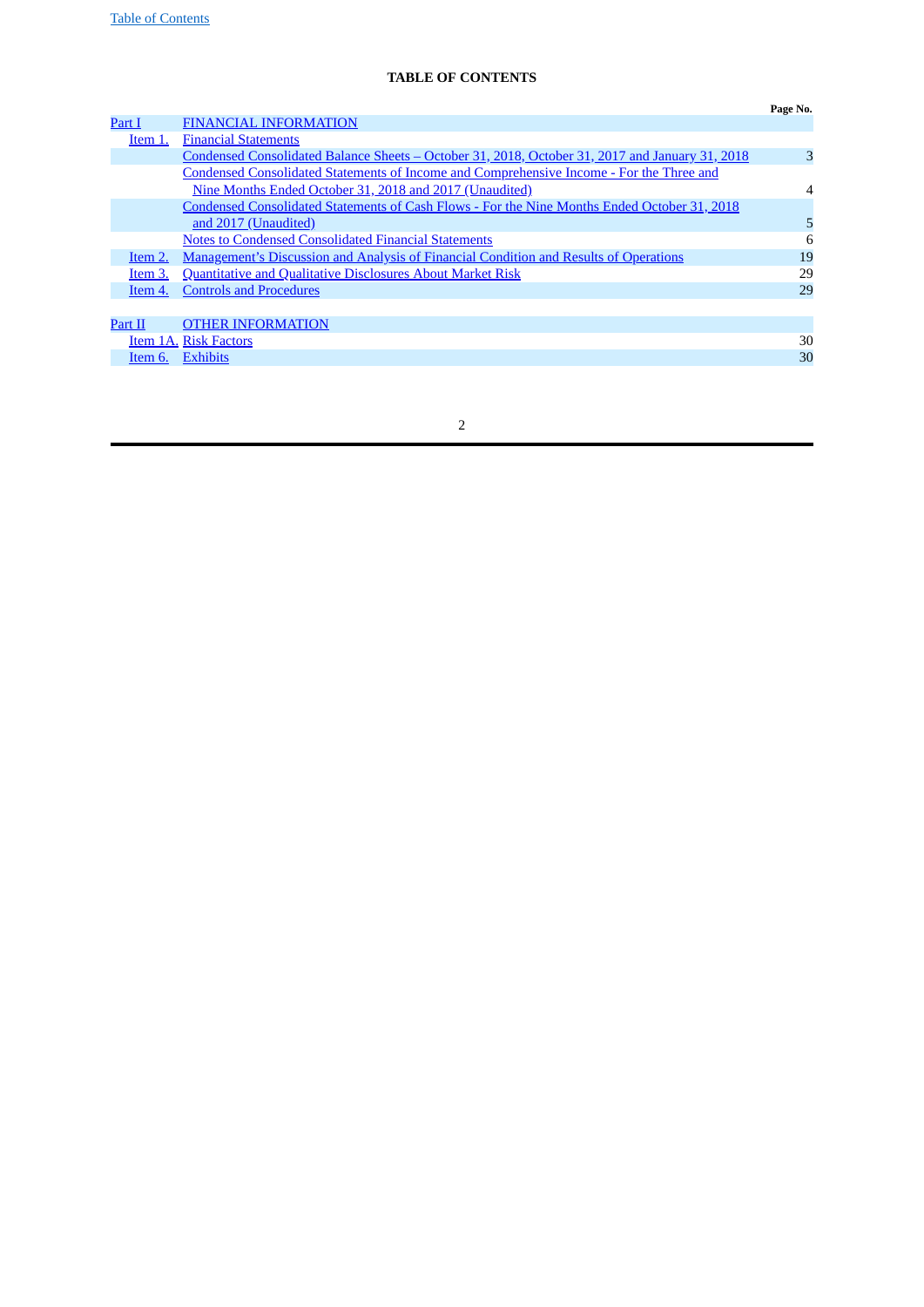# <span id="page-2-2"></span><span id="page-2-1"></span><span id="page-2-0"></span>**PART I – FINANCIAL INFORMATION**

# **Item 1. Financial Statements.**

# **G-III APPAREL GROUP, LTD. AND SUBSIDIARIES CONDENSED CONSOLIDATED BALANCE SHEETS**

|                                                                     | October 31,<br>2018      |                           | October 31,<br>2017                      |                 | January 31,<br>2018 |
|---------------------------------------------------------------------|--------------------------|---------------------------|------------------------------------------|-----------------|---------------------|
|                                                                     | (Unaudited)              |                           | (Unaudited)                              |                 |                     |
|                                                                     |                          |                           | (In thousands, except per share amounts) |                 |                     |
| <b>ASSETS</b>                                                       |                          |                           |                                          |                 |                     |
| Current assets                                                      |                          |                           |                                          |                 |                     |
| Cash and cash equivalents                                           | \$<br>66,080             | $\sqrt{3}$                | 68,229                                   | \$              | 45,776              |
| Accounts receivable, net of allowance for doubtful accounts         | 819,636                  |                           | 601,179 (1)                              |                 | 294,430 (1)         |
| Inventories                                                         | 616,162                  |                           | 592,822                                  |                 | 553,323             |
| Prepaid income taxes                                                |                          |                           |                                          |                 | 15,058              |
| Prepaid expenses and other current assets                           | 82,933                   |                           | 34,841                                   |                 | 51,014              |
| Total current assets                                                | 1,584,811                |                           | 1,297,071                                |                 | 959,601             |
| Investments in unconsolidated affiliates                            | 67,874                   |                           | 60,642                                   |                 | 62,422              |
| Property and equipment, net                                         | 89,658                   |                           | 98,522                                   |                 | 97,857              |
| Other assets, net                                                   | 35,109                   |                           | 33,883                                   |                 | 32,478              |
| Other intangibles, net                                              | 43,409                   |                           | 47,076                                   |                 | 46,405              |
| Deferred income tax assets, net                                     | 28,336                   |                           | 16,169                                   |                 | 11,439              |
| <b>Trademarks</b>                                                   | 440,505                  |                           | 441,490                                  |                 | 442,265             |
| Goodwill                                                            | 261,366                  |                           | 264,200                                  |                 | 262,710             |
| Total assets                                                        | \$2,551,068              |                           | \$2,259,053                              | \$              | 1,915,177           |
| <b>LIABILITIES AND STOCKHOLDERS' EQUITY</b>                         |                          |                           |                                          |                 |                     |
| Current liabilities                                                 |                          |                           |                                          |                 |                     |
| Income tax payable                                                  | \$<br>25,194             | $\boldsymbol{\mathsf{S}}$ | 22,949                                   | $\mathbb{S}$    | 19,748              |
| Accounts payable                                                    | 224,826                  |                           | 216,860                                  |                 | 232,364             |
| Accrued expenses                                                    | 137,878                  |                           | 128,891                                  |                 | 95,055              |
| Customer refund liabilities                                         | 235,400                  |                           |                                          |                 |                     |
| Total current liabilities                                           | 623,298                  |                           | 368,700                                  |                 | 347,167             |
| Notes payable, net of discount and unamortized issuance costs       | 694,277                  |                           | 726,608                                  |                 | 391,044             |
| Deferred income tax liabilities, net                                | 15,276                   |                           | 16,325                                   |                 | 15,888              |
| Other non-current liabilities                                       | 37,262                   |                           | 40,488                                   |                 | 40,389              |
| <b>Total liabilities</b>                                            | 1,370,113                |                           | 1,152,121                                |                 | 794,488             |
|                                                                     |                          |                           |                                          |                 |                     |
| <b>Stockholders' Equity</b>                                         |                          |                           |                                          |                 |                     |
| Preferred stock; 1,000 shares authorized; no shares issued          |                          |                           |                                          |                 |                     |
| Common stock - \$0.01 par value; 120,000 shares authorized; 49,356, |                          |                           |                                          |                 |                     |
| 49,196 and 49,219 shares issued, respectively                       | 264                      |                           | 247                                      |                 | 245                 |
| Additional paid-in capital                                          | 461,457                  |                           | 447,555                                  |                 | 451,844             |
| Accumulated other comprehensive loss                                | (15, 566)                |                           | (15, 499)                                |                 | (5,522)             |
| Retained earnings                                                   | 734,800                  |                           | 675,084                                  |                 | 674,542             |
| Common stock held in treasury, at cost - 0, 115 and 106 shares,     |                          |                           |                                          |                 |                     |
| respectively                                                        |                          |                           | (455)                                    |                 | (420)               |
| Total stockholders' equity                                          | 1,180,955                |                           | 1,106,932                                |                 | 1,120,689           |
|                                                                     |                          |                           |                                          |                 |                     |
| Total liabilities and stockholders' equity                          | $\overline{3}$ 2,551,068 |                           | $\overline{3}$ 2,259,053                 | $\overline{\$}$ | 1,915,177           |

(1) Also, net of accrued returns and sales discounts

*The accompanying notes are an integral part of these statements.*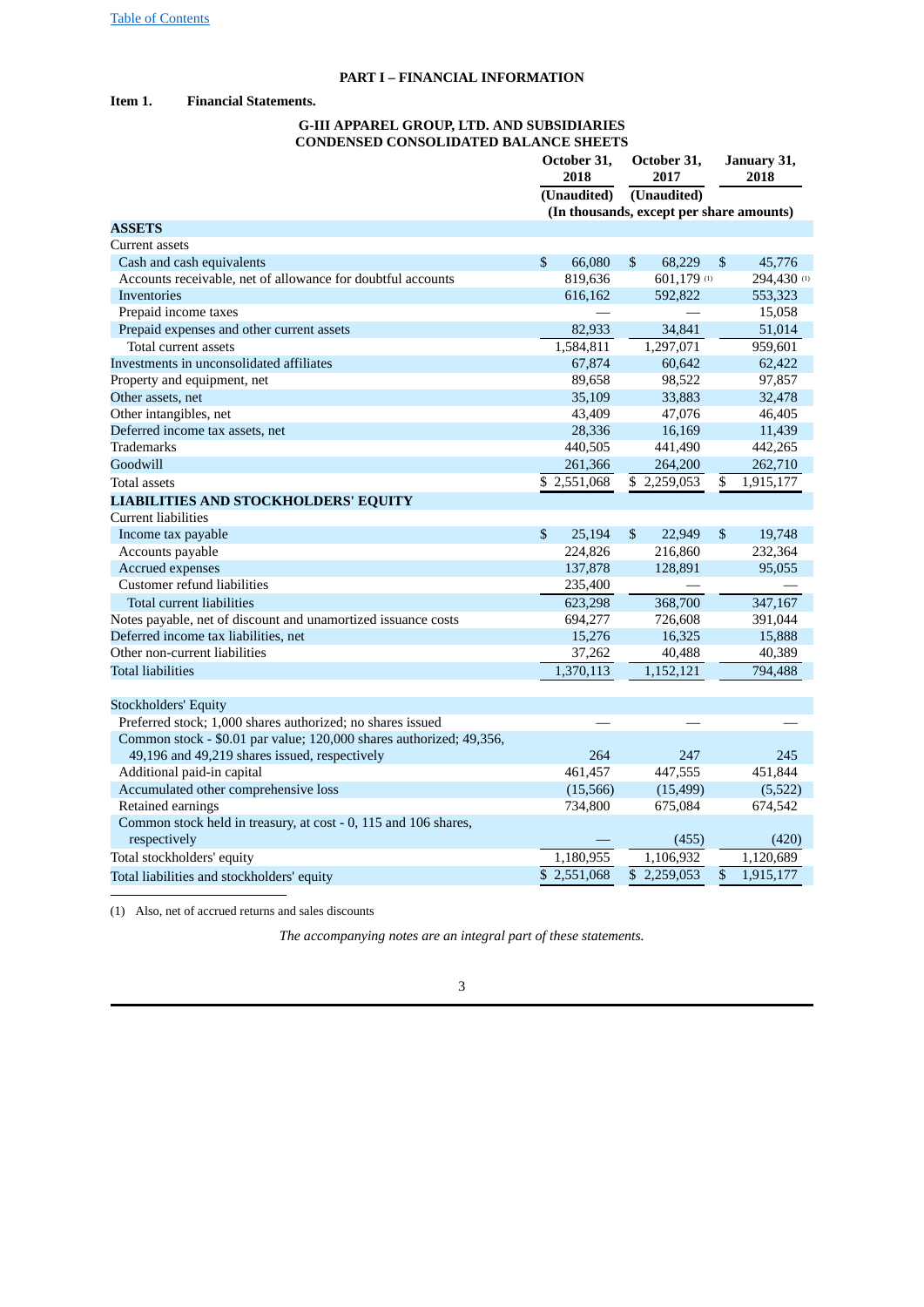# <span id="page-3-0"></span>**G-III APPAREL GROUP, LTD. AND SUBSIDIARIES**

# **CONDENSED CONSOLIDATED STATEMENTS OF INCOME AND COMPREHENSIVE INCOME**

|                                               | Three Months Ended October 31,<br>2018<br>2017<br>(As Adjusted) |             |                |             | Nine Months Ended October 31,<br>2018    |                | 2017<br>(As Adjusted) |
|-----------------------------------------------|-----------------------------------------------------------------|-------------|----------------|-------------|------------------------------------------|----------------|-----------------------|
|                                               |                                                                 |             |                | (Unaudited) | (In thousands, except per share amounts) |                |                       |
| Net sales                                     |                                                                 | \$1,072,982 |                | \$1,024,993 | \$2,309,423                              | \$             | 2,092,040             |
| Cost of goods sold                            |                                                                 | 690,882     |                | 633,897     | 1,461,252                                |                | 1,296,239             |
| Gross profit                                  |                                                                 | 382,100     |                | 391,096     | 848,171                                  |                | 795,801               |
| Selling, general and administrative expenses  |                                                                 | 232,052     |                | 242,740     | 632,983                                  |                | 636,000               |
| Depreciation and amortization                 |                                                                 | 10,033      |                | 6,906       | 28,868                                   |                | 27,480                |
| Operating profit                              |                                                                 | 140,015     |                | 141,450     | 186,320                                  |                | 132,321               |
| Other income (loss)                           |                                                                 | 176         |                | (2,072)     | (303)                                    |                | (2,935)               |
| Interest and financing charges, net           |                                                                 | (12, 323)   |                | (11, 431)   | (32, 153)                                |                | (31,266)              |
| Income before income taxes                    |                                                                 | 127,868     |                | 127,947     | 153,864                                  |                | 98,120                |
| Income tax expense                            |                                                                 | 33,843      |                | 46,322      | 39,877                                   |                | 35,454                |
| Net income                                    | \$                                                              | 94,025      | $\mathbb{S}$   | 81,625      | \$<br>113,987                            | $\mathfrak{S}$ | 62,666                |
|                                               |                                                                 |             |                |             |                                          |                |                       |
| <b>NET INCOME PER COMMON SHARE:</b>           |                                                                 |             |                |             |                                          |                |                       |
| Basic:                                        |                                                                 |             |                |             |                                          |                |                       |
| Net income per common share                   | \$                                                              | 1.91        | $\mathfrak{S}$ | 1.67        | \$<br>2.32                               | $\mathfrak{S}$ | 1.29                  |
| Weighted average number of shares outstanding |                                                                 | 49,231      |                | 48,846      | 49,176                                   |                | 48,729                |
|                                               |                                                                 |             |                |             |                                          |                |                       |
| Diluted:                                      |                                                                 |             |                |             |                                          |                |                       |
| Net income per common share                   | \$                                                              | 1.86        | \$             | 1.65        | \$<br>2.26                               | \$             | 1.27                  |
| Weighted average number of shares outstanding |                                                                 | 50,494      |                | 49,528      | 50,345                                   |                | 49,410                |
|                                               |                                                                 |             |                |             |                                          |                |                       |
| Net income                                    | \$                                                              | 94,025      | \$             | 81,625      | \$<br>113,987                            | \$             | 62,666                |
| Other comprehensive income:                   |                                                                 |             |                |             |                                          |                |                       |
| Foreign currency translation adjustments      |                                                                 | (1,979)     |                | 4,182       | (10,044)                                 |                | 12,223                |
| Other comprehensive income (loss)             |                                                                 | (1,979)     |                | 4,182       | (10, 044)                                |                | 12,223                |
| Comprehensive income                          | \$                                                              | 92,046      | \$             | 85,807      | \$<br>103,943                            | \$             | 74,889                |

*The accompanying notes are an integral part of these statements.*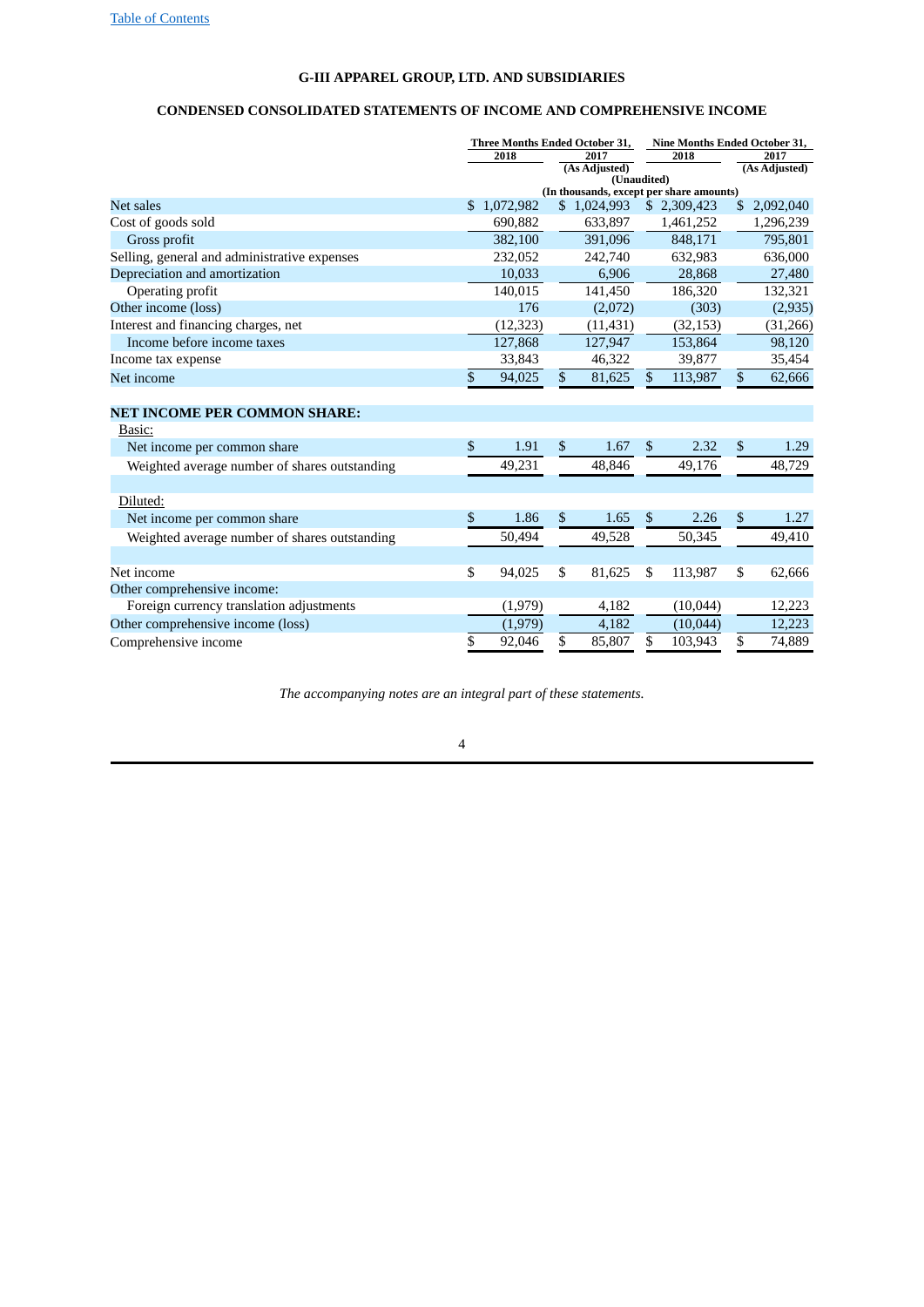# <span id="page-4-0"></span>**G-III APPAREL GROUP, LTD. AND SUBSIDIARIES**

# **CONDENSED CONSOLIDATED STATEMENTS OF CASH FLOWS**

|                                                                               | 2018          | Nine Months Ended October 31,<br>2017<br>(Unaudited)<br>(In thousands)<br>\$<br>62,666<br>27,480 |             |  |  |  |  |  |
|-------------------------------------------------------------------------------|---------------|--------------------------------------------------------------------------------------------------|-------------|--|--|--|--|--|
|                                                                               |               |                                                                                                  |             |  |  |  |  |  |
| Cash flows from operating activities                                          |               |                                                                                                  |             |  |  |  |  |  |
| Net income                                                                    | \$<br>113,987 |                                                                                                  |             |  |  |  |  |  |
| Adjustments to reconcile net income to net cash used in operating activities: |               |                                                                                                  |             |  |  |  |  |  |
| Depreciation and amortization                                                 | 28,868        |                                                                                                  |             |  |  |  |  |  |
| Loss on disposal of fixed assets                                              | 154           |                                                                                                  | 2,832       |  |  |  |  |  |
| Dividend received from equity investment                                      | 1,470         |                                                                                                  |             |  |  |  |  |  |
| Equity loss in unconsolidated affiliates                                      | 1,421         |                                                                                                  | 540         |  |  |  |  |  |
| Share-based compensation                                                      | 14,876        |                                                                                                  | 15,362      |  |  |  |  |  |
| Deferred financing charges and debt discount amortization                     | 7,481         |                                                                                                  | 8,185       |  |  |  |  |  |
| Changes in operating assets and liabilities:                                  |               |                                                                                                  |             |  |  |  |  |  |
| Accounts receivable, net                                                      | (525, 331)    |                                                                                                  | (336, 818)  |  |  |  |  |  |
| <b>Inventories</b>                                                            | (63, 312)     |                                                                                                  | (108, 284)  |  |  |  |  |  |
| Income taxes, net                                                             | 20,507        |                                                                                                  | 29,573      |  |  |  |  |  |
| Prepaid expenses and other current assets                                     | (33,958)      |                                                                                                  | 12,314      |  |  |  |  |  |
| Other assets, net                                                             | (4,569)       |                                                                                                  | 8,455       |  |  |  |  |  |
| Customer refund liabilities                                                   | 168,954       |                                                                                                  |             |  |  |  |  |  |
| Accounts payable, accrued expenses and other liabilities                      | 33,345        |                                                                                                  | 32,103      |  |  |  |  |  |
| Net cash used in operating activities                                         | (236, 107)    |                                                                                                  | (245, 592)  |  |  |  |  |  |
|                                                                               |               |                                                                                                  |             |  |  |  |  |  |
| Cash flows from investing activities                                          |               |                                                                                                  |             |  |  |  |  |  |
| Capital expenditures                                                          | (19,516)      |                                                                                                  | (21, 428)   |  |  |  |  |  |
| Investment in unconsolidated affiliate                                        | (9,951)       |                                                                                                  | (49)        |  |  |  |  |  |
| Net cash used in investing activities                                         | (29, 467)     |                                                                                                  | (21, 477)   |  |  |  |  |  |
|                                                                               |               |                                                                                                  |             |  |  |  |  |  |
| Cash flows from financing activities                                          |               |                                                                                                  |             |  |  |  |  |  |
| Repayment of borrowings - revolving facility                                  | (1,454,510)   |                                                                                                  | (1,242,194) |  |  |  |  |  |
| Proceeds from borrowings - revolving facility                                 | 1,752,106     |                                                                                                  | 1,500,721   |  |  |  |  |  |
| Proceeds from exercise of equity awards                                       | 56            |                                                                                                  | 1,532       |  |  |  |  |  |
| Taxes paid for net share settlements                                          | (4, 843)      |                                                                                                  | (6, 114)    |  |  |  |  |  |
| Net cash provided by financing activities                                     | 292.809       |                                                                                                  | 253.945     |  |  |  |  |  |
|                                                                               |               |                                                                                                  |             |  |  |  |  |  |
| Foreign currency translation adjustments                                      | (6,931)       |                                                                                                  | 1,396       |  |  |  |  |  |
| Net increase (decrease) in cash and cash equivalents                          | 20,304        |                                                                                                  | (11, 728)   |  |  |  |  |  |
| Cash and cash equivalents at beginning of period                              | 45,776        |                                                                                                  | 79,957      |  |  |  |  |  |
| Cash and cash equivalents at end of period                                    | \$<br>66,080  | \$                                                                                               | 68,229      |  |  |  |  |  |
|                                                                               |               |                                                                                                  |             |  |  |  |  |  |
| Supplemental disclosures of cash flow information                             |               |                                                                                                  |             |  |  |  |  |  |
| Cash payments:                                                                |               |                                                                                                  |             |  |  |  |  |  |
| Interest, net                                                                 | \$<br>26,071  | \$                                                                                               | 24.664      |  |  |  |  |  |
| Income tax payments, net                                                      | \$<br>20,041  | \$                                                                                               | 4,564       |  |  |  |  |  |
|                                                                               |               |                                                                                                  |             |  |  |  |  |  |

*The accompanying notes are an integral part of these statements.*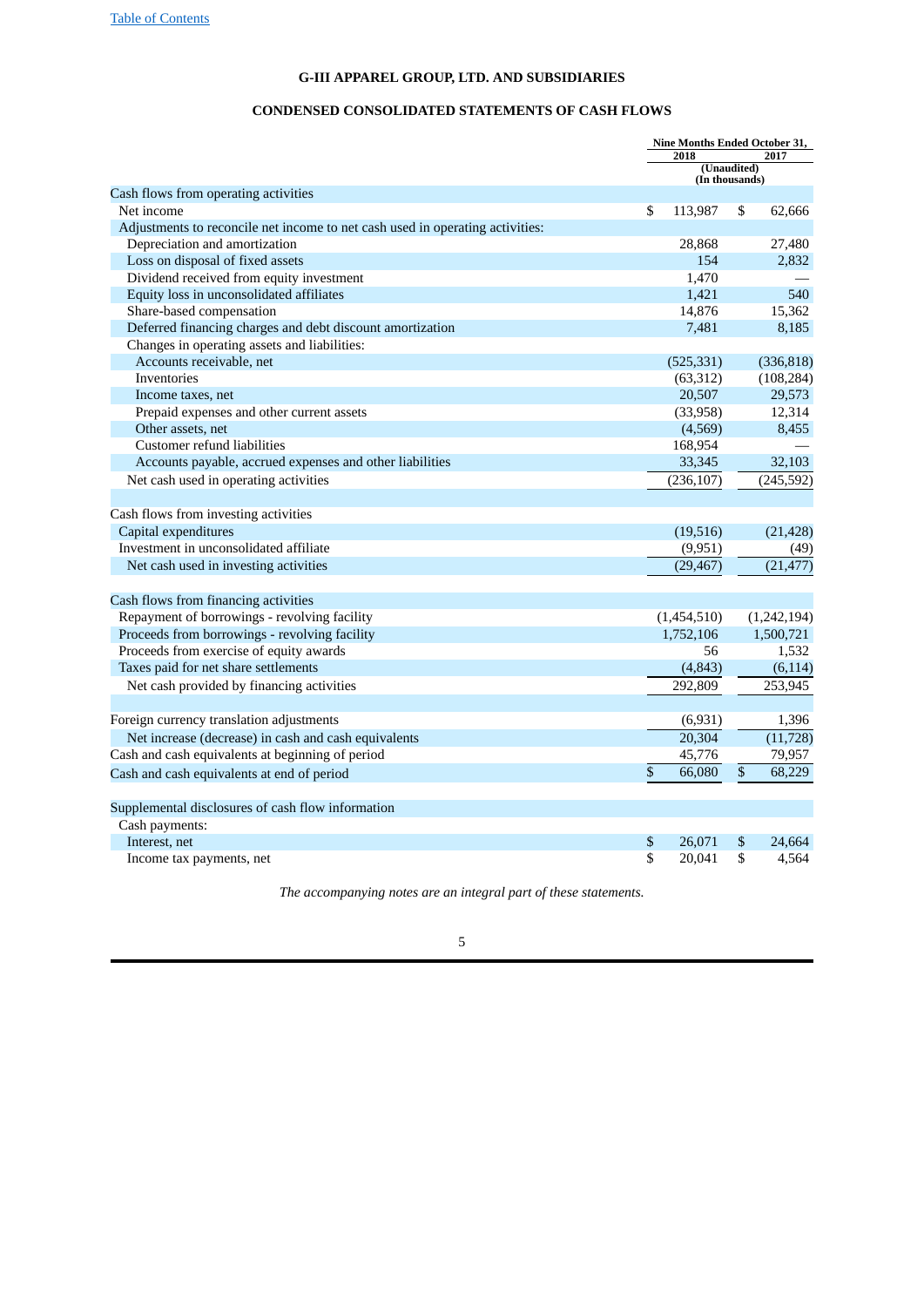# <span id="page-5-0"></span>**G-III APPAREL GROUP, LTD. AND SUBSIDIARIES**

# **NOTES TO CONDENSED CONSOLIDATED FINANCIAL STATEMENTS**

#### Note 1 – Basis of Presentation

As used in these financial statements, the term "Company" or "G-III" refers to G-III Apparel Group, Ltd. and its subsidiaries. The Company designs, sources and markets an extensive range of apparel, including outerwear, dresses, sportswear, swimwear, women's suits and women's performance wear, as well as women's handbags, footwear, small leather goods, cold weather accessories and luggage. The Company also operates retail stores and licenses several of its proprietary brands under various product categories.

The Company consolidates the accounts of all its wholly-owned subsidiaries. KL North America BV ("KLNA") and Fabco Holding B.V. ("Fabco") are Dutch limited liability companies that are joint ventures 49% owned by the Company. Karl Lagerfeld Holding B.V. ("KLH") is a Dutch limited liability company that is 19% owned by the Company. These investments are accounted for using the equity method of accounting. All material intercompany balances and transactions have been eliminated. Vilebrequin International SA ("Vilebrequin"), a Swiss corporation that is wholly-owned by the Company, KLNA, Fabco and KLH report results on a calendar year basis rather than on the January 31 fiscal year basis used by the Company. Accordingly, the results of Vilebrequin, KLNA, Fabco and KLH are, and will be, included in our financial statements for the quarter ended or ending closest to G-III's fiscal quarter. For example, with respect to our results for the nine-month period ended October 31, 2018, the results of Vilebrequin, KLNA, Fabco and KLH are included for the nine-month period ended September 30, 2018. The Company's retail operations segment uses a 52/53‑week fiscal year. The Company's three and ninemonth periods ended October 31, 2018 and 2017 were a 13‑week fiscal quarter and a 39‑week fiscal period, respectively, for both periods for the retail operations segment. For fiscal 2019 and 2018, the three and nine month periods for the retail operations segment ended on November 3, 2018 and October 28, 2017, respectively.

The results for the three and nine-month periods ended October 31, 2018 are not necessarily indicative of the results expected for the entire fiscal year, given the seasonal nature of the Company's business. The accompanying financial statements included herein are unaudited. All adjustments (consisting of only normal recurring adjustments) necessary for a fair presentation of the financial position, results of operations and cash flows for the interim period presented have been reflected.

The accompanying financial statements should be read in conjunction with the financial statements and notes included in the Company's Annual Report on Form 10‑K for the fiscal year ended January 31, 2018 filed with the Securities and Exchange Commission (the "SEC").

Assets and liabilities of the Company's foreign operations, where the functional currency is not the U.S. Dollar (reporting currency), are translated from foreign currency into U.S. dollars at period-end rates, while income and expenses are translated at the weighted-average exchange rates for the period. The related translation adjustments are reflected as a foreign currency translation adjustment in accumulated other comprehensive income within stockholders' equity.

Certain reclassifications have been made to the Condensed Consolidated Statements of Income and Comprehensive Income as a result of the Company's reclassifying the impact of certain components of foreign currency gain (loss) from cost of goods sold and interest expense to other income (loss).

#### Note 2 – Revenue Recognition

On February 1, 2018, the Company adopted Accounting Standard Codification Topic 606 ("ASC 606") using the modified retrospective method as of January 31, 2018. The Company recognized a cumulative effect adjustment to the opening balance of stockholders' equity at February 1, 2018 that reduced stockholders' equity by \$53.7 million, net of tax, as a result of the adoption of ASC 606.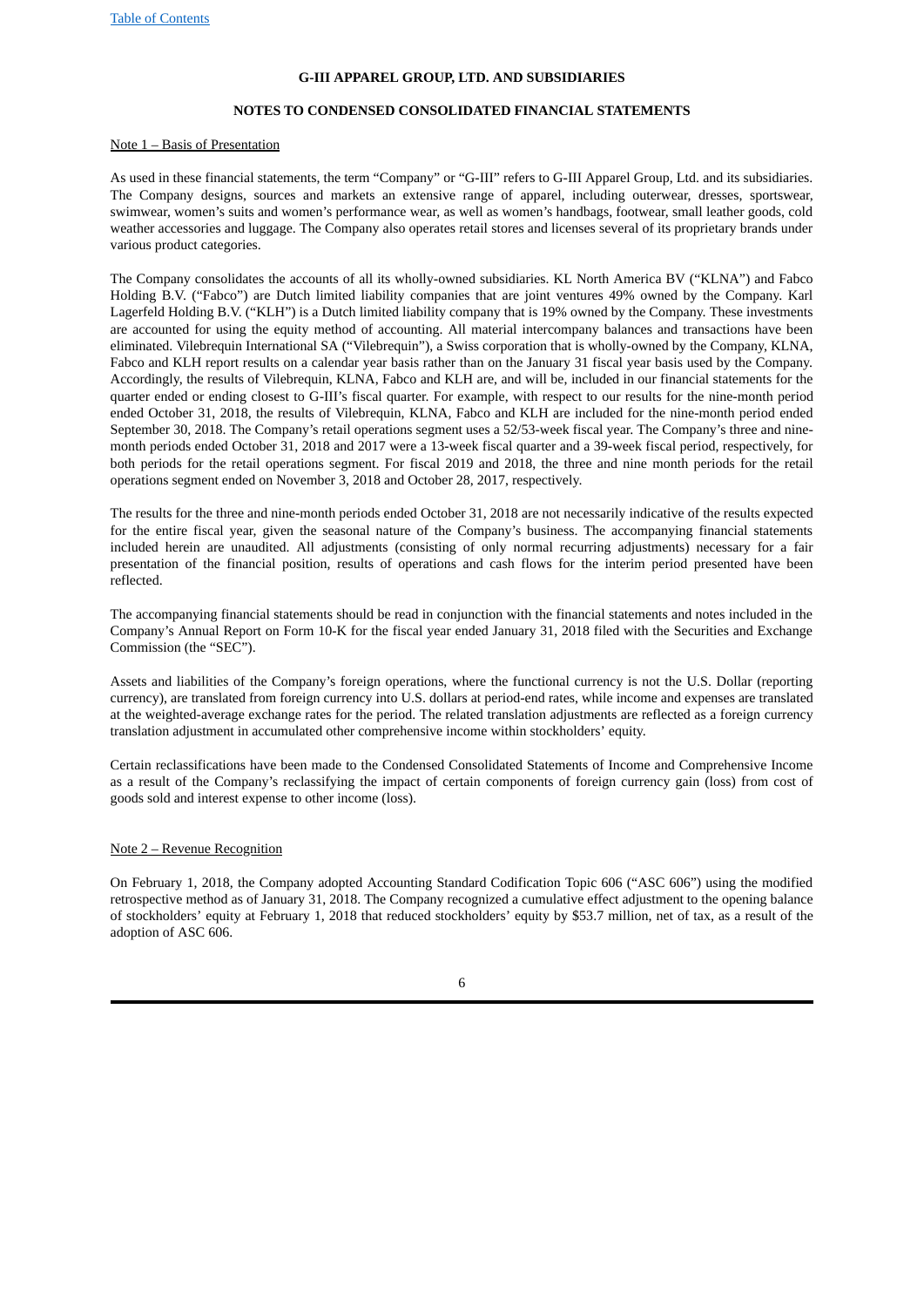Prospectively, the adoption of ASC 606 primarily affects the timing of recognition of certain adjustments that are recorded in net sales for the wholesale operations segment. Under ASC 606, revenue is recognized upon the transfer of goods to customers in an amount that reflects the expected consideration to be received in exchange for these goods. The difference between the amount initially billed and the amount collected represents variable consideration. Variable consideration includes trade discounts, end of season markdowns, sales allowances, cooperative advertising, return liabilities and other customer allowances. Under ASC 606, the Company estimates the anticipated variable consideration and records this estimate as a reduction of revenue in the period the related product revenue is recognized. Prior to adopting ASC 606, certain components of variable consideration were recorded at a later date when the liability was known or incurred.

The adoption of ASC 606 also resulted in prospectively changing the presentation of certain items on the Condensed Consolidated Balance Sheets and the Condensed Consolidated Statements of Income and Comprehensive Income. Under the prior guidance, the liability recorded in connection with variable consideration was recorded as a reduction to accounts receivable. With the adoption of ASC 606, these amounts have been classified as a current liability under "Customer refund liabilities" in the Condensed Consolidated Balance Sheet. Additionally, the Company now classifies cooperative advertising as a reduction of net sales in the Condensed Consolidated Statements of Income and Comprehensive Income. Previously, cooperative advertising was recorded in selling, general and administrative expenses. ASC 606 requires that costs expected to be incurred when products are returned should be accrued for upon the sale of the product as a component of cost of goods sold. These restocking costs were previously recognized when incurred and recorded in selling, general and administrative expenses.

The following tables summarize the impact of adopting ASC 606 on the Company's Condensed Consolidated Balance Sheet as of October 31, 2018 and the Company's Condensed Consolidated Statements of Income and Comprehensive Income for the three and nine months ended October 31, 2018:

|                                           | <b>As Reported</b> | <b>Without Adoption</b><br>of ASC 606 | <b>Impact of Adoption</b><br>of ASC 606 |
|-------------------------------------------|--------------------|---------------------------------------|-----------------------------------------|
| <b>Assets</b>                             |                    |                                       |                                         |
| Accounts receivable                       | \$<br>819,636      | \$<br>646,333                         | \$<br>173,303                           |
| Inventories                               | 616,162            | 653,664                               | (37,502)                                |
| Prepaid expenses and other current assets | 82,933             | 48,991                                | 33,942                                  |
| Deferred income tax assets, net           | 28,336             | 11,792                                | 16,544                                  |
|                                           |                    |                                       |                                         |
| <b>Liabilities</b>                        |                    |                                       |                                         |
| Accrued expenses                          | 137,878            | 136.627                               | 1,251                                   |
| Customer refund liabilities               | 235,400            |                                       | 235,400                                 |
|                                           |                    |                                       |                                         |
| <b>Equity</b>                             |                    |                                       |                                         |
| Retained earnings                         | 734,800            | 785,164                               | (50, 364)                               |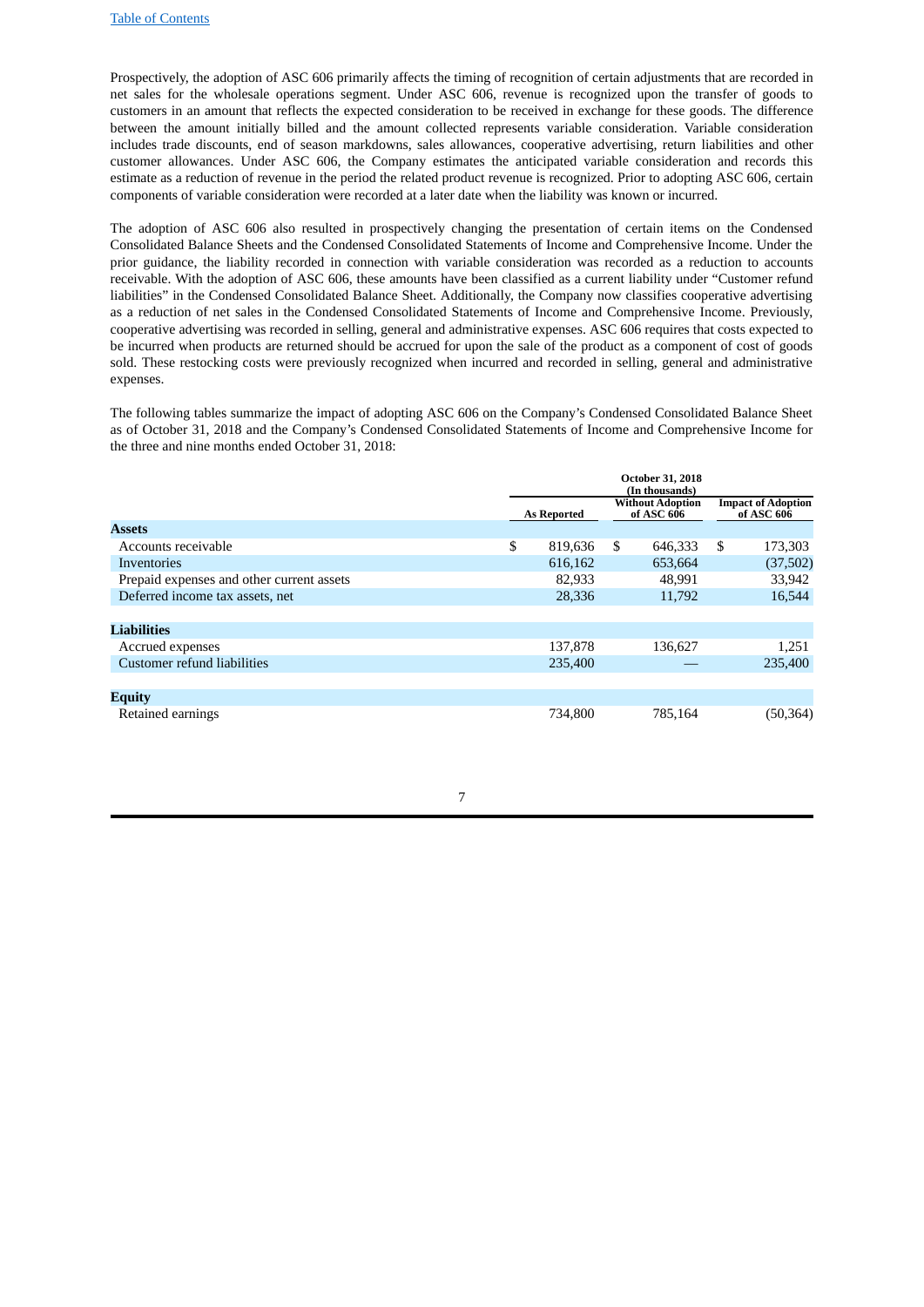|                                              | For the three months ended October 31, 2018<br>(In thousands, except per share amounts) |                    |    |                                       |   |                                           |  |  |
|----------------------------------------------|-----------------------------------------------------------------------------------------|--------------------|----|---------------------------------------|---|-------------------------------------------|--|--|
|                                              |                                                                                         | <b>As Reported</b> |    | <b>Without Adoption</b><br>of ASC 606 |   | <b>Impact of Adoption</b><br>of ASC $606$ |  |  |
| Net sales                                    | \$                                                                                      | 1,072,982          | \$ | 1,081,879                             | S | (8,897)                                   |  |  |
| Cost of goods sold                           |                                                                                         | 690,882            |    | 690,367                               |   | 515                                       |  |  |
| Selling, general and administrative expenses |                                                                                         | 232,052            |    | 240.916                               |   | (8,864)                                   |  |  |
| Operating profit                             |                                                                                         | 140,015            |    | 140,563                               |   | (548)                                     |  |  |
| Income tax expense                           |                                                                                         | 33,843             |    | 34,039                                |   | (196)                                     |  |  |
| Net income                                   |                                                                                         | 94,025             |    | 94,377                                |   | (352)                                     |  |  |
| Net income per common share                  |                                                                                         |                    |    |                                       |   |                                           |  |  |
| Basic                                        |                                                                                         | 1.91               |    | 1.92                                  |   | (0.01)                                    |  |  |
| <b>Diluted</b>                               |                                                                                         | 1.86               |    | 1.87                                  |   | (0.01)                                    |  |  |

|                                              | For the nine months ended October 31, 2018<br>(In thousands, except per share amounts) |                    |              |                                       |   |                                         |  |  |
|----------------------------------------------|----------------------------------------------------------------------------------------|--------------------|--------------|---------------------------------------|---|-----------------------------------------|--|--|
|                                              |                                                                                        | <b>As Reported</b> |              | <b>Without Adoption</b><br>of ASC 606 |   | <b>Impact of Adoption</b><br>of ASC 606 |  |  |
| Net sales                                    |                                                                                        | 2,309,423          | $\mathbb{S}$ | 2,322,675                             | S | (13,252)                                |  |  |
| Cost of goods sold                           |                                                                                        | 1,461,252          |              | 1,458,494                             |   | 2,758                                   |  |  |
| Selling, general and administrative expenses |                                                                                        | 632,983            |              | 653,602                               |   | (20, 619)                               |  |  |
| Operating profit                             |                                                                                        | 186,320            |              | 181.711                               |   | 4,609                                   |  |  |
| Income tax expense                           |                                                                                        | 39,877             |              | 38,632                                |   | 1,245                                   |  |  |
| Net income                                   |                                                                                        | 113,987            |              | 110,623                               |   | 3,364                                   |  |  |
| Net income per common share                  |                                                                                        |                    |              |                                       |   |                                         |  |  |
| <b>Basic</b>                                 |                                                                                        | 2.32               |              | 2.25                                  |   | 0.07                                    |  |  |
| <b>Diluted</b>                               |                                                                                        | 2.26               |              | 2.20                                  |   | 0.06                                    |  |  |

The adoption of ASC 606 had no net impact on the Company's cash flows from operations.

# *Disaggregation of Revenue*

In accordance with ASC 606, the Company elected to disclose its revenues by segment. Each segment presents its own characteristics with respect to the timing of revenue recognition and the type of customer. In addition, disaggregating revenues using a segment basis is consistent with how the Company's Chief Operating Decision Maker manages the Company. The Company identified the wholesale operations segment and the retail operations segment as distinct sources of revenue.

*Wholesale Operations Segment.* Wholesale revenues include sales of products to retailers under owned, licensed and private label brands, as well as sales related to the Vilebrequin business. Wholesale revenues also include revenues from license agreements related to trademarks owned by the DKNY, Donna Karan, G.H. Bass, Andrew Marc and Vilebrequin businesses. Wholesale revenues are recognized when control transfers to the customer. The Company considers control to have been transferred when the Company has transferred physical possession of the product, the Company has a right to payment for the product, the customer has legal title to the product and the customer has the significant risks and rewards of the product. Wholesale revenues are adjusted by variable considerations arising from implicit or explicit obligations. As of October 31, 2018, revenues from license agreements represented an insignificant portion of wholesale revenues.

*Retail Operations Segment.* Retail store revenues are generated by direct sales to consumers through company-operated stores and product sales through the Company's owned websites for the DKNY, Donna Karan, Wilsons, G.H. Bass, Andrew Marc and Karl Lagerfeld Paris businesses. Retail stores primarily consist of Wilsons Leather, G.H. Bass and DKNY retail stores, substantially all of which are operated as outlet stores. Retail operations segment revenues are recognized at the point of sale when the customer takes possession of the goods and tenders payment. E-commerce revenues primarily consist of sales to consumers through the Company's e-commerce platforms. E-commerce revenue is recognized when a customer takes possession of the goods. Retail sales are recorded net of applicable sales tax.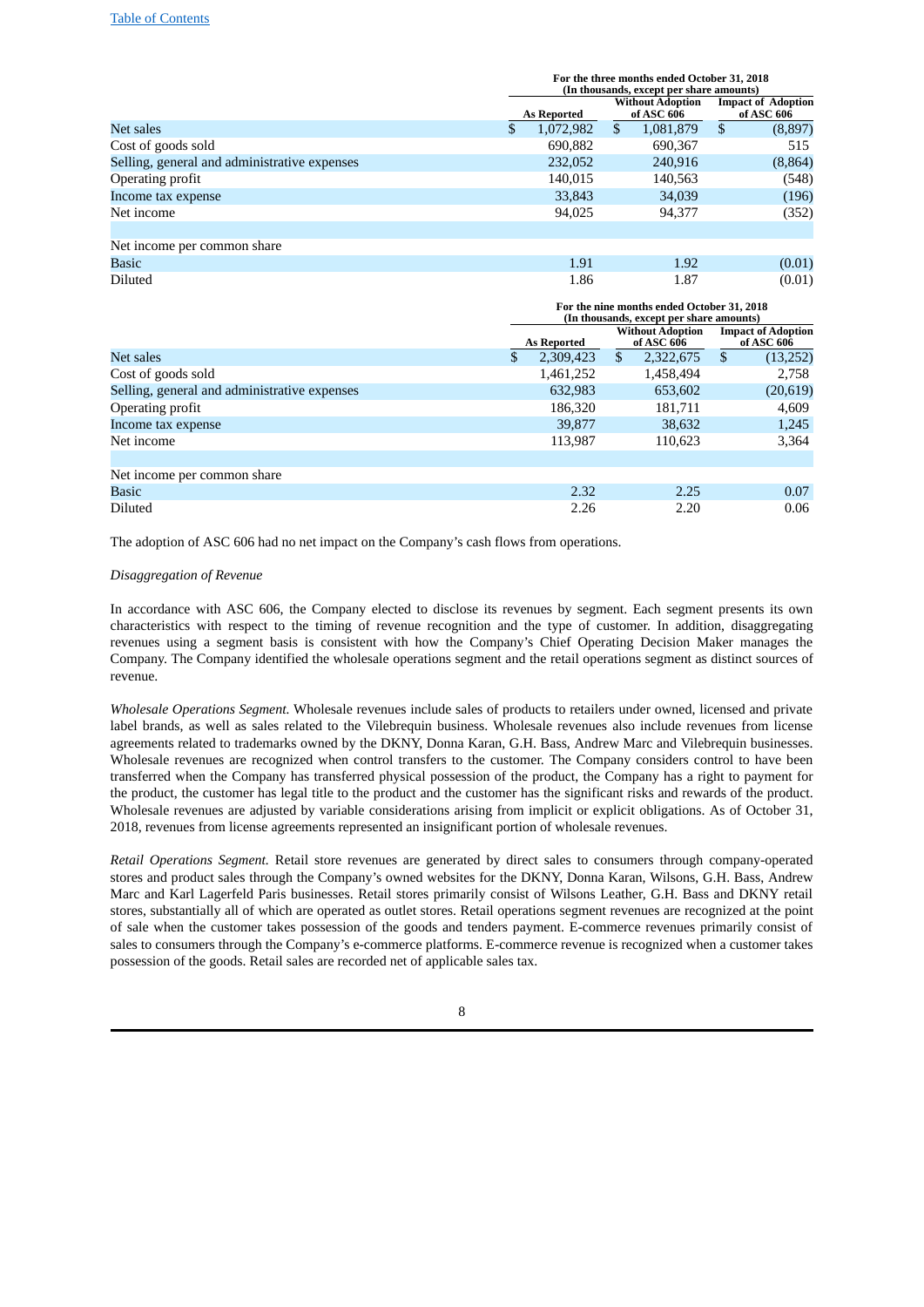*Variable Consideration*. The difference between the amount initially billed and the amount collected represents variable consideration. The Company may provide customers with discounts, rebates, credit returns and price reductions. The Company may also contribute to customers' promotional activities or incur charges for compliance violations. These adjustments to the initial selling price often occur after the sales process is completed.

The Company identified the following elements of variable consideration:

*Markdowns*. Markdown allowances consist of accommodations in the form of price reductions to wholesale customers for purchased merchandise. In general, markdowns are granted to full price customers, such as department stores. Markdowns may vary year-over-year and are granted based on the performance of Company merchandise at customer retail stores.

*Term Discounts.* Term discounts represent a discount from the initial wholesale sales price to certain wholesale customers consistent with customary industry practice.

*Sales Allowances*. Sales allowances are reductions of the selling price agreed upon with wholesale customers. Sales allowances may be contractual or may be granted on a case-by-case basis. Non-contractual sales allowances may be granted in connection with billing adjustments and, in some cases, for product related issues.

*Advertising Allowances*. Advertising allowances consist of the Company's financial participation in the promotional efforts of its wholesale customers. Wholesale customers may charge back a portion of the advertising expense incurred against open invoices. Advertising programs are generally agreed upon at the beginning of a season.

*Other Allowances*. General allowances consist of price reductions granted to a wholesale customer and may relate to the Company's participation in costs incurred by the customer during the sales process, as well as price differences, shortages and charges for operational non-compliance.

*Return of Merchandise*. For wholesale customers, the Company may make accommodations for returns of merchandise that is underperforming at a customer's retail stores. For retail customers, as a matter of Company policy, whether merchandise is purchased at the Company's stores or on its e-commerce platforms, the consumer has up to 90 days to return merchandise from the date of purchase.

Variable consideration is estimated based on historical experience, current contractual and statutory requirements, specific known events and industry trends. The reserves for variable consideration are recorded under customer refund liabilities. As of October 31, 2018, customer refund liabilities amounted to \$235.4 million. Customer refund liabilities were recorded as a reduction to accounts receivable as of January 31, 2018 and October 31, 2017. Historical return rates are calculated on a product line basis. The remainder of the historical rates for variable consideration are calculated by customer by product lines.

#### *Contract Liabilities*

The Company's contract liabilities, which are recorded within accrued expenses in the accompanying Condensed Consolidated Balance Sheets, primarily consist of gift card liabilities and advance payments from licensees. In some of its retail concepts, the Company also runs a limited loyalty program where customers accumulate points redeemable for cash discount certificates that expire 90 days after issuance. Total contract liabilities were \$4.2 million and \$6.0 million at October 31, 2018 and January 31, 2018, respectively. The Company recognized \$2.8 million in revenue for the three months ended October 31, 2018, which related to contract liabilities that existed at July 31, 2018. The Company recognized \$4.9 million in revenue for the nine months ended October 31, 2018, which related to contract liabilities that existed at January 31, 2018. There were no contract assets recorded as of October 31, 2018 and January 31, 2018. Substantially all of the advance payments from licensees as of October 31, 2018 are expected to be recognized as revenue within the next twelve months.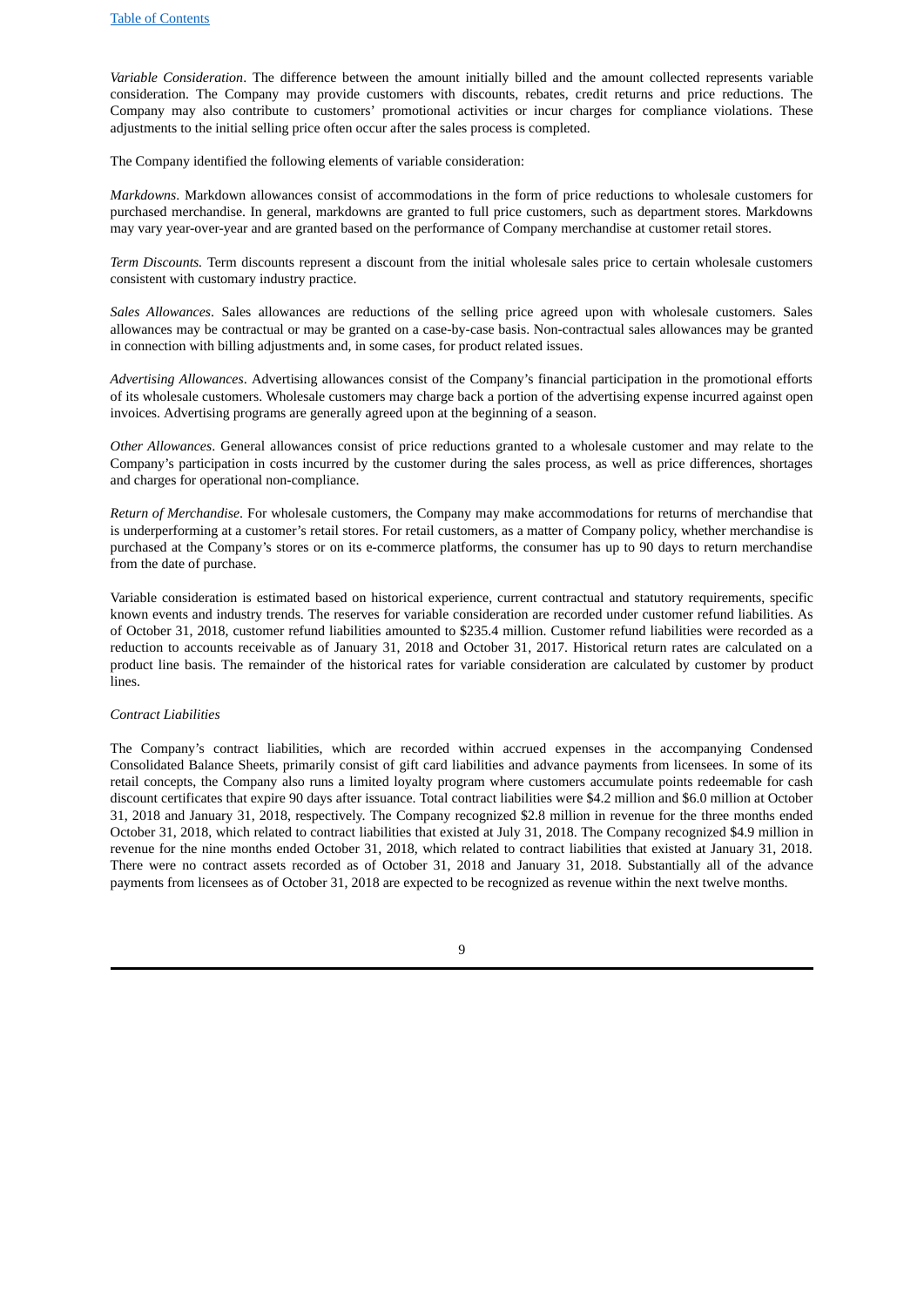# Note 3 – Inventories

Substantially all of the Company's inventories consist of finished goods. Wholesale inventories are stated at the lower of cost (determined by the first-in, first-out method) or net realizable value, which comprise a significant portion of the Company's inventory. Retail inventories are valued at the lower of cost or market as determined by the retail inventory method. Vilebrequin inventories are stated at the lower of cost (determined by the weighted average method) or net realizable value.

The inventory return asset, which consists of the amount of goods that are anticipated to be returned by customers, represented \$37.5 million, \$39.4 million and \$40.8 million as of October 31, 2018, January 31, 2018 and October 31, 2017, respectively. The inventory return asset is recorded within prepaid expenses and other current assets as of October 31, 2018 and within inventories as of January 31, 2018 and October 31, 2017.

# Note 4 – Fair Value of Financial Instruments

GAAP establishes a three-level valuation hierarchy for disclosure of fair value measurements. The determination of the applicable level within the hierarchy for a particular asset or liability depends on the inputs used in its valuation as of the measurement date, notably the extent to which the inputs are market-based (observable) or internally-derived (unobservable). A financial instrument's categorization within the valuation hierarchy is based upon the lowest level of input that is significant to the fair value measurement. The three levels are defined as follows:

- Level 1 inputs to the valuation methodology based on quoted prices (unadjusted) for identical assets or liabilities in active markets.
- Level  $2$  inputs to the valuation methodology based on quoted prices for similar assets or liabilities in active markets for substantially the full term of the financial instrument; quoted prices for identical or similar instruments in markets that are not active for substantially the full term of the financial instrument; and model-derived valuations whose inputs or significant value drivers are observable.
- Level  $3$  inputs to the valuation methodology based on unobservable prices or valuation techniques that are significant to the fair value measurement.

The following table summarizes the carrying values and the estimated fair values of the Company's debt instruments:

|                             |       | Carrying Value      |                     | Fair Value          |                     |  |                     |  |                     |
|-----------------------------|-------|---------------------|---------------------|---------------------|---------------------|--|---------------------|--|---------------------|
| <b>Financial Instrument</b> | Level | October 31,<br>2018 | October 31.<br>2017 | January 31,<br>2018 | October 31,<br>2018 |  | October 31.<br>2017 |  | January 31,<br>2018 |
|                             |       |                     |                     | (In thousands)      |                     |  |                     |  |                     |
| Term loan                   |       | 300,000             | 300,000 \$          | 300,000             | 300,000             |  | 300,000             |  | 300,000             |
| Revolving credit facility   |       | 309.599             | 349.648             | 12.003              | 309.599             |  | 349,648             |  | 12.003              |
| Note issued to LVMH         |       | 95.345              | 90.239              | 91.667              | 95.345              |  | 90.239              |  | 91.667              |

The Company's debt instruments are recorded at their carrying values in its condensed consolidated balance sheets, which may differ from their respective fair values. The carrying amount of the Company's variable rate debt approximates the fair value, as interest rates change with the market rates. Furthermore, the carrying value of all other financial instruments potentially subject to valuation risk (principally consisting of cash, accounts receivable and accounts payable) also approximates fair value due to the short-term nature of these accounts. For purposes of this fair value disclosure, the Company based its fair value estimate for the LVMH Note (as defined in Note 6) on the initial fair value as determined at the date of the acquisition of Donna Karan International ("DKI") and records the amortization using the effective interest method over the term of the LVMH Note.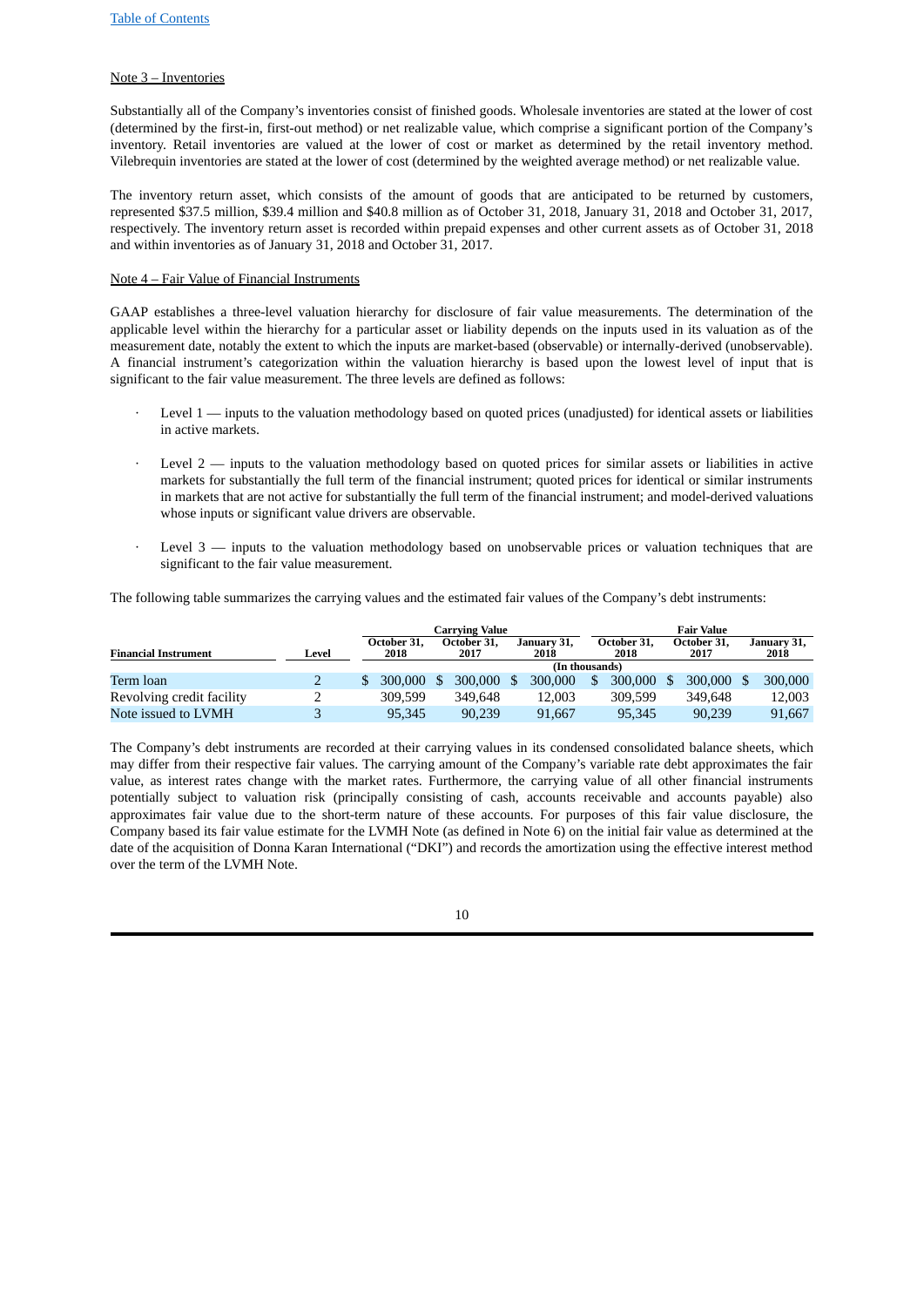# *Non-Financial Assets and Liabilities*

The Company's non-financial assets, which primarily consist of goodwill, other intangible assets and property and equipment, are not required to be measured at fair value on a recurring basis and are reported at carrying value. However, whenever events or changes in circumstances indicate that their carrying value may not be fully recoverable (and at least annually for goodwill and indefinite-lived intangible assets), non-financial instruments are assessed for impairment and, if applicable, written down to and recorded at fair value, considering external market participant assumptions. No events or circumstances indicate an impairment has been identified subsequent to the Company's January 31, 2018 impairment testing.

# Note 5 – Net Income per Common Share

Basic net income per common share has been computed using the weighted average number of common shares outstanding during each period. Diluted net income per share, when applicable, is computed using the weighted average number of common shares and potential dilutive common shares, consisting of unvested restricted stock awards and stock options outstanding during the period. Approximately 344,000 and 1,000,000 shares of common stock have been excluded from the diluted net income per share calculation for the three months ended October 31, 2018 and 2017, respectively. Approximately 330,000 and 1,100,000 shares of common stock have been excluded from the diluted net income per share calculation for the nine months ended October 31, 2018 and 2017, respectively. All share-based payments outstanding that vest based on the achievement of performance and/or market price conditions, and for which the respective performance and/or market price conditions have not been achieved, have been excluded from the diluted per share calculation.

The following table reconciles the numerators and denominators used in the calculation of basic and diluted net income per share:

|                                          | 2017                                                           |  |  |  |
|------------------------------------------|----------------------------------------------------------------|--|--|--|
| (In thousands, except per share amounts) |                                                                |  |  |  |
| \$                                       | 62,666                                                         |  |  |  |
|                                          |                                                                |  |  |  |
|                                          | 48,729                                                         |  |  |  |
| \$.                                      | 1.29                                                           |  |  |  |
|                                          |                                                                |  |  |  |
|                                          |                                                                |  |  |  |
|                                          | 48,729                                                         |  |  |  |
|                                          | 681                                                            |  |  |  |
|                                          | 49,410                                                         |  |  |  |
|                                          | 1.27                                                           |  |  |  |
|                                          | 113,987<br>49,176<br>2.32<br>49.176<br>1,169<br>50,345<br>2.26 |  |  |  |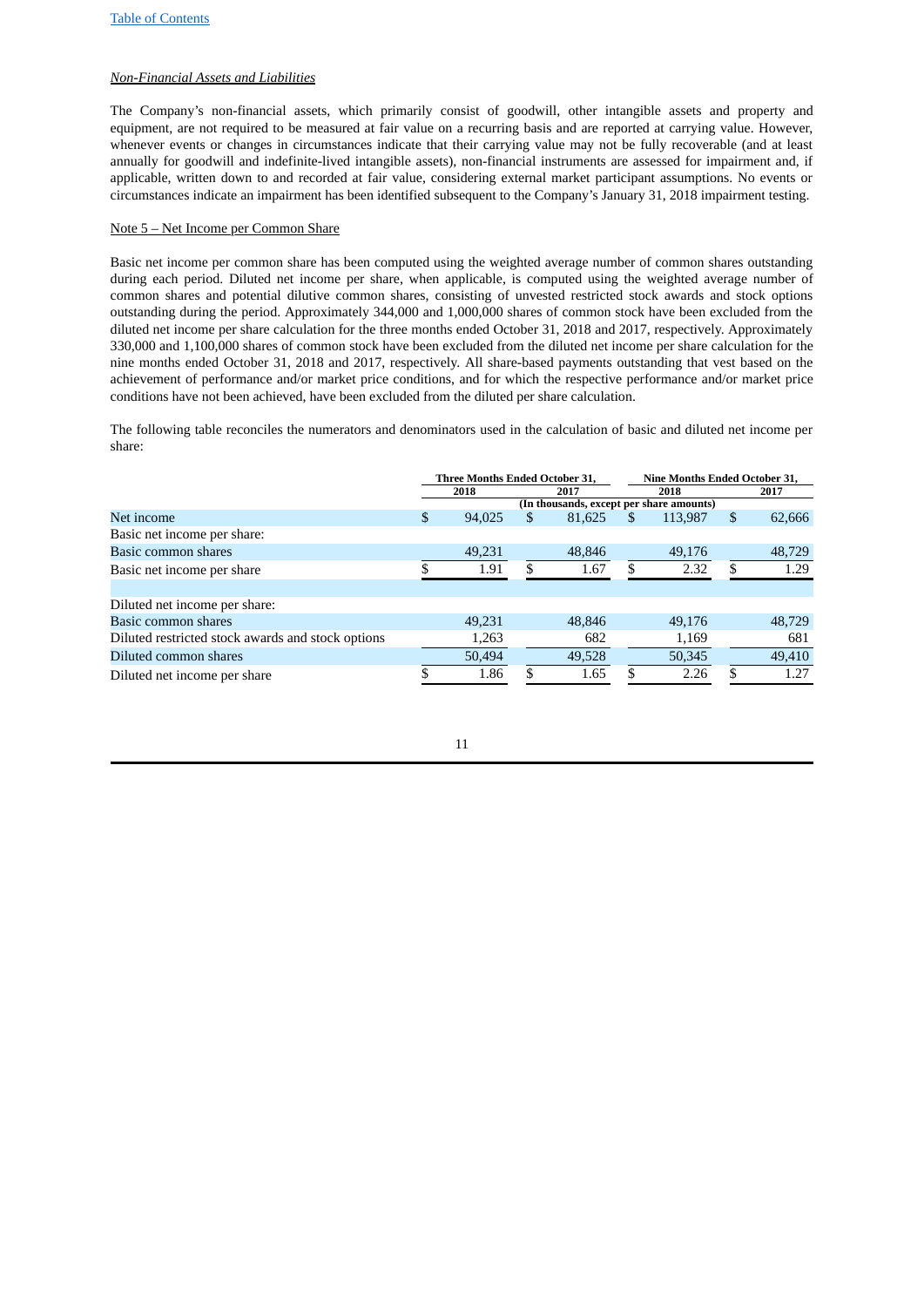# Note 6 – Notes Payable

Long-term debt consists of the following:

|                                     | <b>October 31, 2018</b> |    | October 31, 2017 | <b>January 31, 2018</b> |
|-------------------------------------|-------------------------|----|------------------|-------------------------|
|                                     |                         |    | (In thousands)   |                         |
| Term loan                           | \$<br>300,000           | S  | 300,000          | \$<br>300,000           |
| Revolving credit facility           | 309,599                 |    | 349,648          | 12,003                  |
| Note issued to LVMH                 | 125,000                 |    | 125,000          | 125,000                 |
| Subtotal                            | 734.599                 |    | 774,648          | 437,003                 |
| Less: Net debt issuance costs $(1)$ | (10, 667)               |    | (13,279)         | (12, 626)               |
| Debt discount                       | (29,655)                |    | (34,761)         | (33, 333)               |
| Total                               | 694.277                 | \$ | 726,608          | 391.044                 |

(1) Does not include debt issuance costs, net of amortization, totaling \$7.7 million, \$10.1 million and \$9.5 million as of October 31, 2018, October 31, 2017 and January 31, 2018, respectively, related to the revolving credit facility. These debt issuance costs have been deferred and are classified within prepaid expenses and other current assets in the accompanying Condensed Consolidated Balance Sheets in accordance with Accounting Standards Update ("ASU") 2015-15.

#### *Term Loan*

In connection with the acquisition of DKI, the Company borrowed \$350.0 million under a senior secured term loan facility (the "Term Loan"). On December 1, 2016, the Company prepaid \$50.0 million in principal amount of the Term Loan. The Term Loan is payable on maturity in December 2022.

Interest on the outstanding principal amount of the Term Loan accrues at a rate equal to the London Interbank Offered Rate ("LIBOR"), subject to a 1% floor, plus an applicable margin of 5.25% or an alternate base rate (defined as the greatest of (i) the "prime rate" as published by the Wall Street Journal from time to time, (ii) the federal funds rate plus 0.5% or (iii) the LIBOR rate for a borrowing with an interest period of one month) plus 4.25%, per annum, payable in cash. As of October 31, 2018, interest under the Term Loan was being paid at an average rate of 7.36% per annum.

The Term Loan is secured by certain assets of the Company and certain of its subsidiaries. The Term Loan is required to be prepaid with the proceeds of certain asset sales if such proceeds are not applied as required by the agreement prior to specified deadlines. The Term Loan contains covenants that restrict the Company's ability to, among other things, incur additional debt, sell or dispose certain assets, make certain investments, incur liens and enter into acquisitions. This loan also includes a mandatory prepayment provision based on excess cash flow as defined in the agreement. A first lien leverage covenant requires the Company to maintain a level of debt to EBITDA over the term of the agreement at a ratio as set forth in the agreement. As of October 31, 2018, the Company was in compliance with these covenants.

#### *Revolving Credit Facility*

Upon closing of the acquisition of DKI, the Company's previous credit agreement was refinanced and replaced by a \$650 million amended and restated credit agreement (the "revolving credit facility"). Amounts available under the revolving credit facility are subject to borrowing base formulas and over advances as specified in the revolving credit facility agreement. Borrowings bear interest, at the Company's option, at LIBOR plus a margin of 1.25% to 1.75% or an alternate base rate (defined as the greatest of (i) the "prime rate" of JPMorgan Chase Bank, N.A. from time to time, (ii) the federal funds rate plus 0.5% or (iii) the LIBOR rate for a borrowing with an interest period of one month) plus a margin of 0.25% to 0.75%, with the applicable margin determined based on the availability under the revolving credit facility agreement. As of October 31, 2018, interest under the revolving credit agreement was being paid at an average rate of 3.71% per annum. The revolving credit facility has a five-year term ending December 1, 2021. In addition to paying interest on any outstanding borrowings under the revolving credit facility, the Company is required to pay a commitment fee to the lenders under the credit agreement with respect to the unutilized commitments. The commitment fee accrues at a rate equal to 0.25% per annum on the average daily amount of the unutilized commitments.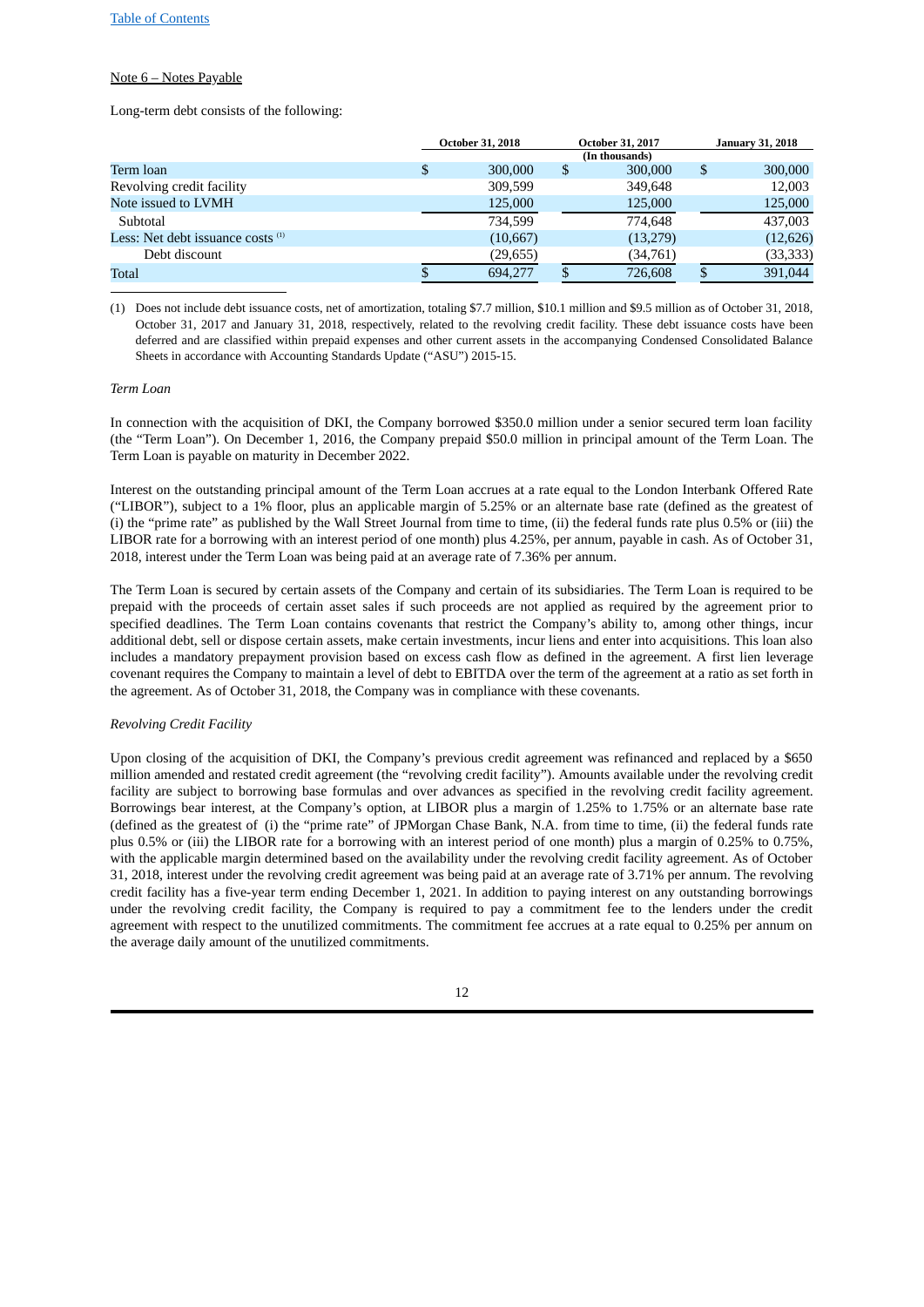As of October 31, 2018, the Company had \$309.6 million of borrowings outstanding under the revolving credit facility, all of which are classified as long-term liabilities. As of October 31, 2018, there were outstanding trade and standby letters of credit amounting to \$8.6 million and \$3.4 million, respectively.

# *LVMH Note*

As part of the consideration for the acquisition of DKI, the Company issued to LVMH Moet Hennessy Louis Vuitton Inc. ("LVMH") a junior lien secured promissory note in the principal amount of \$125.0 million (the "LVMH Note") that bears interest at the rate of 2% per year. \$75.0 million of the principal amount of the LVMH Note is due and payable on June 1, 2023 and \$50.0 million of such principal amount is due and payable on December 1, 2023. Accounting Standards Codification ("ASC") 820 - Fair Value Measurements requires the note to be recorded at fair value at issuance. As a result, the Company recorded a debt discount in the amount of \$40.0 million. This discount is being amortized as interest expense using the effective interest method over the term of the LVMH Note.

# Note 7 – Segments

The Company's reportable segments are business units that offer products through different channels of distribution. The Company has two reportable segments: wholesale operations and retail operations. The wholesale operations segment includes sales of products under the Company's owned, licensed and private label brands, as well as sales related to the Vilebrequin business. Wholesale sales also include revenues from license agreements related to trademarks owned by the DKNY, Donna Karan, G.H. Bass, Andrew Marc and Vilebrequin businesses. The retail operations segment consists primarily of Wilsons Leather, G.H. Bass and DKNY stores, as well as a limited number of Karl Lagerfeld Paris and Calvin Klein Performance stores. Sales through the Company's owned websites, with the exception of Vilebrequin, are also included in the retail operations segment.

The following information is presented for the three and nine-month periods indicated below:

|                                              | Three Months Ended October 31, 2018 |           |                                      |                |  |          |   |           |  |
|----------------------------------------------|-------------------------------------|-----------|--------------------------------------|----------------|--|----------|---|-----------|--|
|                                              |                                     | Wholesale | Elimination <sup>(1)</sup><br>Retail |                |  |          |   | Total     |  |
|                                              |                                     |           |                                      | (In thousands) |  |          |   |           |  |
| Net sales                                    |                                     | 1,005,358 | \$                                   | 110,934        |  | (43,310) | S | 1,072,982 |  |
| Cost of goods sold                           |                                     | 677,011   |                                      | 57,181         |  | (43,310) |   | 690,882   |  |
| Gross profit                                 |                                     | 328,347   |                                      | 53,753         |  |          |   | 382,100   |  |
| Selling, general and administrative expenses |                                     | 166,423   |                                      | 65,629         |  |          |   | 232,052   |  |
| Depreciation and amortization                |                                     | 7.709     |                                      | 2.324          |  |          |   | 10,033    |  |
| Operating profit (loss)                      |                                     | 154.215   |                                      | (14,200)       |  |          |   | 140,015   |  |

|                                              | Three Months Ended October 31, 2017 |           |   |                |  |                   |  |           |
|----------------------------------------------|-------------------------------------|-----------|---|----------------|--|-------------------|--|-----------|
|                                              |                                     | Wholesale |   | Retail         |  | Elimination $(1)$ |  | Total     |
|                                              |                                     |           |   | (In thousands) |  |                   |  |           |
| Net sales $(2)$                              | \$                                  | 966,820   | S | 118,709        |  | (60, 536)         |  | 1,024,993 |
| Cost of goods sold $(3)$                     |                                     | 636,636   |   | 57,797         |  | (60, 536)         |  | 633,897   |
| Gross profit                                 |                                     | 330.184   |   | 60.912         |  |                   |  | 391,096   |
| Selling, general and administrative expenses |                                     | 174.679   |   | 68.061         |  |                   |  | 242,740   |
| Depreciation and amortization                |                                     | 6.790     |   | 116            |  |                   |  | 6,906     |
| Operating profit (loss)                      |                                     | 148.715   |   | (7,265)        |  |                   |  | 141,450   |

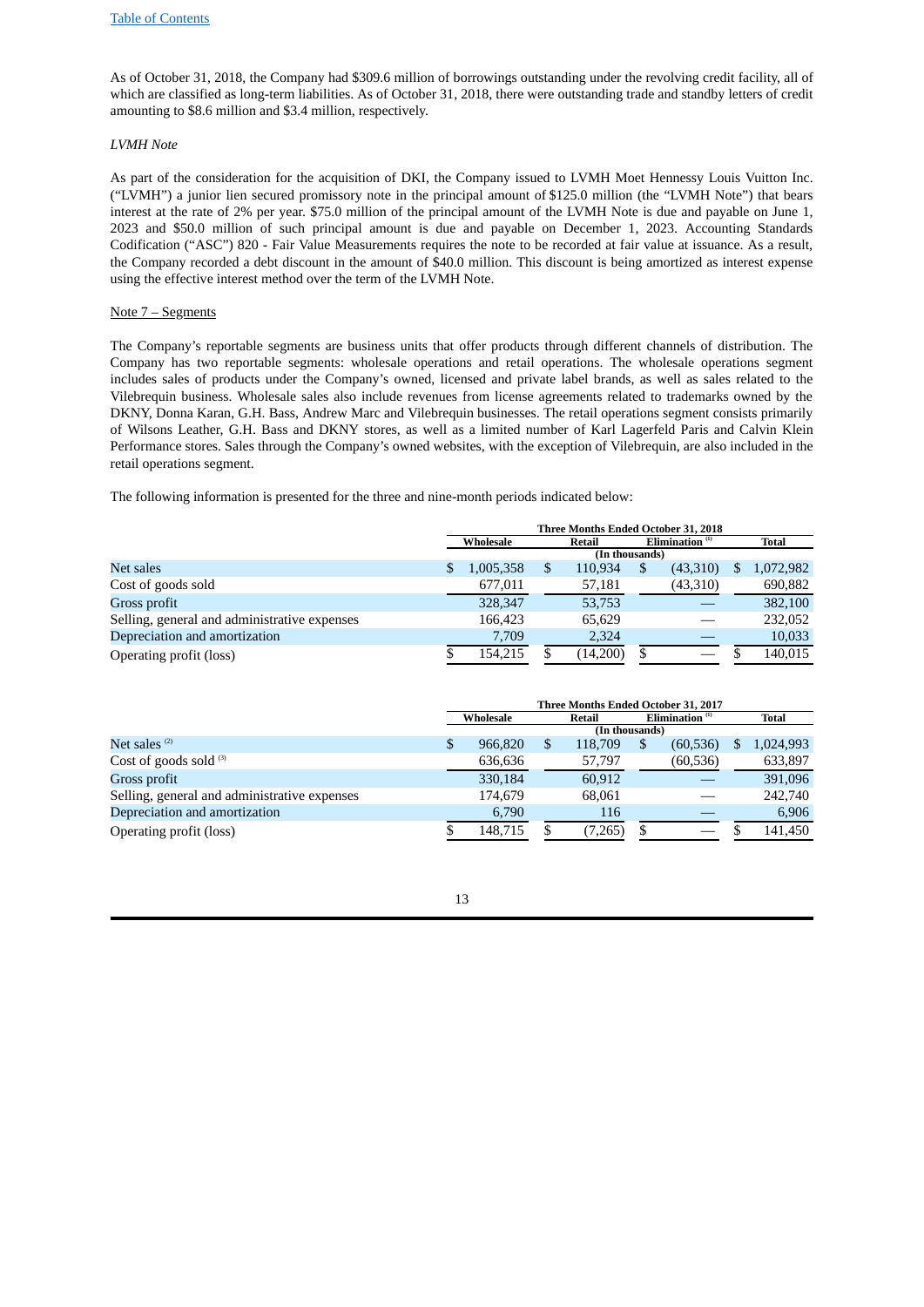|                                              | Nine Months Ended October 31, 2018 |           |    |                |     |                   |    |              |
|----------------------------------------------|------------------------------------|-----------|----|----------------|-----|-------------------|----|--------------|
|                                              |                                    | Wholesale |    | Retail         |     | Elimination $(1)$ |    | <b>Total</b> |
|                                              |                                    |           |    | (In thousands) |     |                   |    |              |
| Net sales                                    |                                    | 2,077,628 | \$ | 322,115        | \$. | (90, 320)         | \$ | 2,309,423    |
| Cost of goods sold                           |                                    | 1,381,342 |    | 170,230        |     | (90, 320)         |    | 1,461,252    |
| Gross profit                                 |                                    | 696,286   |    | 151,885        |     |                   |    | 848,171      |
| Selling, general and administrative expenses |                                    | 439,014   |    | 193,969        |     |                   |    | 632,983      |
| Depreciation and amortization                |                                    | 22,192    |    | 6,676          |     |                   |    | 28,868       |
| Operating profit (loss)                      |                                    | 235,080   | \$ | (48,760)       | \$  |                   | S  | 186,320      |
|                                              | Nine Months Ended October 31, 2017 |           |    |                |     |                   |    |              |
|                                              |                                    |           |    |                |     |                   |    |              |
|                                              |                                    | Wholesale |    | <b>Retail</b>  |     | Elimination $(1)$ |    | <b>Total</b> |
|                                              |                                    |           |    | (In thousands) |     |                   |    |              |
| Net sales $(2)$                              | \$                                 | 1,887,902 | \$ | 324,329        | \$  | (120, 191)        | \$ | 2,092,040    |
| Cost of goods sold $(3)$                     |                                    | 1,251,372 |    | 165,058        |     | (120, 191)        |    | 1,296,239    |
| Gross profit                                 |                                    | 636,530   |    | 159,271        |     |                   |    | 795,801      |
| Selling, general and administrative expenses |                                    | 433,323   |    | 202,677        |     |                   |    | 636,000      |
| Depreciation and amortization                |                                    | 20,403    |    | 7,077          |     |                   |    | 27,480       |

(1) Represents intersegment sales to the Company's retail operations segment.

(2) Certain reclassifications have been made between the wholesale operations segment and the elimination column as a result of sales eliminations within the wholesale operations segment being misclassified as inter-segment eliminations.

(3) Certain reclassifications have been made as a result of the Company's reclassifying the impact of certain components of foreign currency gain (loss) from cost of goods sold and interest expense to other income.

The total assets for each of the Company's reportable segments, as well as assets not allocated to a segment, are as follows:

|              | <b>October 31, 2018</b> | <b>October 31, 2017</b> | <b>January 31, 2018</b> |           |
|--------------|-------------------------|-------------------------|-------------------------|-----------|
|              |                         | (In thousands)          |                         |           |
| Wholesale    | 2.155.840               | 1,871,373               |                         | 1,554,191 |
| Retail       | 224.593                 | 251.649                 |                         | 215,568   |
| Corporate    | 170.635                 | 136.031                 |                         | 145,418   |
| Total assets | 2.551.068               | \$<br>2.259.053         |                         | 1,915,177 |

Note 8 – Stockholders' Equity

|                                                                     |             | Nine Months Ended October 31, |
|---------------------------------------------------------------------|-------------|-------------------------------|
|                                                                     | 2018        | 2017                          |
|                                                                     |             | (In thousands)                |
| Balance at beginning of period                                      | \$1,120,689 | 1,021,236<br>$\mathbb{S}$     |
| Comprehensive income                                                | 103.943     | 74,889                        |
| Equity awards exercised/vested, net                                 | 56          | 1,532                         |
| Share-based compensation expense                                    | 14.876      | 15,362                        |
| Adjustments related to tax withholding for share-based compensation | (4,843)     | (6, 114)                      |
| Other                                                               | (38)        | 27                            |
| ASC 606 cumulative effect to retained earnings opening balance      | (53, 728)   |                               |
| Balance at end of period                                            | \$1,180,955 | 1,106,932                     |

For the three months ended October 31, 2018, the Company issued 117,774 shares of common stock and utilized 58,790 shares of treasury stock in connection with the vesting of equity awards. For the three months ended October 31, 2017, the Company issued 144,390 shares of common stock and utilized 228,378 shares of treasury stock in connection with the exercise or vesting of equity awards. For the nine months ended October 31, 2018, the Company issued 137,050 shares of common stock and utilized 106,043 shares of treasury stock in connection with the exercise or vesting of equity awards. For the nine months ended October 31, 2017, the Company issued 179,302 shares of common stock and utilized 261,208 shares of treasury stock in connection with the exercise or vesting of equity awards.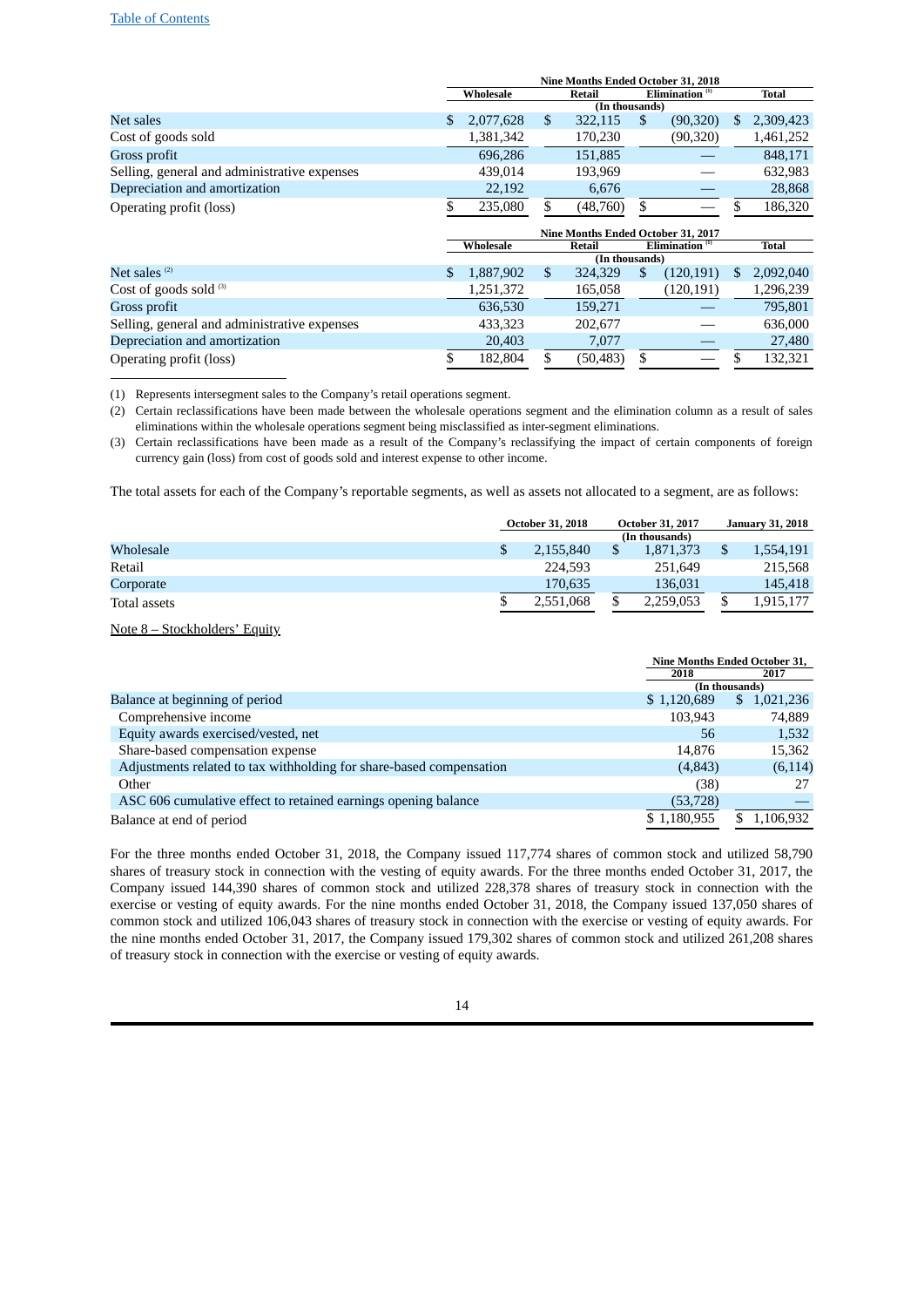# Note 9 – Final Tax Adjustment of Donna Karan International Acquisition

In February 2018, the Company paid \$4.6 million to LVMH for the final tax adjustment related to the Company's election under Internal Revenue Code Section 338(h)(10) in connection with the acquisition of DKI.

# Note 10 – Canadian Customs Duty Examination

In October 2017, the Canada Border Service Agency ("CBSA") issued a final audit report to G-III Apparel Canada ULC ("G-III Canada"), a wholly-owned subsidiary of the Company. The report challenged the valuation used by G-III Canada for certain goods imported into Canada. The period covered by the examination is February 1, 2014 through the date of the final report, October 27, 2017. The CBSA has requested G-III Canada to reassess its customs entries for that period using the price paid or payable by the Canadian retail customers for certain imported goods rather than the price paid by G-III Canada to the vendor. The CBSA has also requested that G-III Canada change the valuation method used to pay duties with respect to goods imported in the future.

In March 2018, G-III Canada provided a bond to the CBSA to secure payment of the additional duties payable as a result of the reassessment required by the final audit report. The Company issued a bond in the amount of CAD\$26.9 million (\$20.9 million) representing customs duty and interest through December 31, 2017 that is claimed to be owed to the CBSA. In March 2018, the Company amended the duties filed for the month of January 2018 based on the new valuation method. The additional duty claimed to be owed for January 2018 was approximately CAD\$1.4 million (\$1.1 million). Beginning February 1, 2018, the Company began paying duties based on the new valuation method. The additional duties paid beginning on February 1, 2018 on the higher dutiable value will not be charged as an expense in the Company's statement of operations, but will be recorded as a deferred expense until the appeal process has concluded. Expense amounts deferred for the three and nine months ended October 31, 2018, related to the higher dutiable values, were CAD\$2.5 million (\$1.9 million) and CAD\$8.4 million (\$6.4 million), respectively.

G-III Canada, based on the advice of counsel, believes it has positions that support its ability to receive a refund of amounts claimed to be owed to the CBSA on appeal and intends to vigorously contest the findings of the CBSA. G-III Canada filed its appeal with the CBSA in May 2018.

#### Note 11 – Investment in Fabco Holding B.V.

In August 2017, the Company entered into a joint venture agreement with Amlon Capital B.V. ("Amlon") to produce and market women's and men's apparel and accessories pursuant to a long-term license for DKNY and Donna Karan in the People's Republic of China, including Macau, Hong Kong and Taiwan. The Company owns 49% of this joint venture, with Amlon owning the remaining 51%. The joint venture was funded with \$25.0 million of equity to be used to strengthen the DKNY and Donna Karan brands and accelerate the growth of the business in the region. Of that amount, the Company was required to contribute an aggregate of \$10.0 million to the joint venture by August 2018. The Company funded \$49,000 of that amount upon signing the joint venture agreement and in August 2018, the Company funded its remaining \$9,951,000 obligation to the joint venture.

#### Note 12 – Recent Adopted and Issued Accounting Pronouncements

#### *Recently Adopted Accounting Guidance*

In February 2018, the FASB issued ASU 2018-03, "Technical Corrections and Improvements to Financial Instruments -Overall (Subtopic 825‑10): Recognition and Measurement of Financial Assets and Financial Liabilities", which makes technical corrections to certain aspects of ASU 2016-01 (on recognition of financial assets and financial liabilities), including the following: (i) equity securities without a readily determinable fair value — discontinuation, (ii) equity securities without a readily determinable fair value — adjustments, (iii) forward contracts and purchased options, (iv) presentation requirements for certain fair value option liabilities, (v) fair value option liabilities denominated in a foreign currency and (vi) transition guidance for equity securities without a readily determinable fair value. Public business entities with fiscal years beginning between December 15, 2017, and June 15, 2018, were not required to adopt the amendments until the interim period beginning after June 15, 2018. The Company adopted the provisions of ASU 2018‑03 during the third quarter of fiscal 2019. The adoption of ASU 2018‑03 did not have any impact on the Company's condensed consolidated financial statements.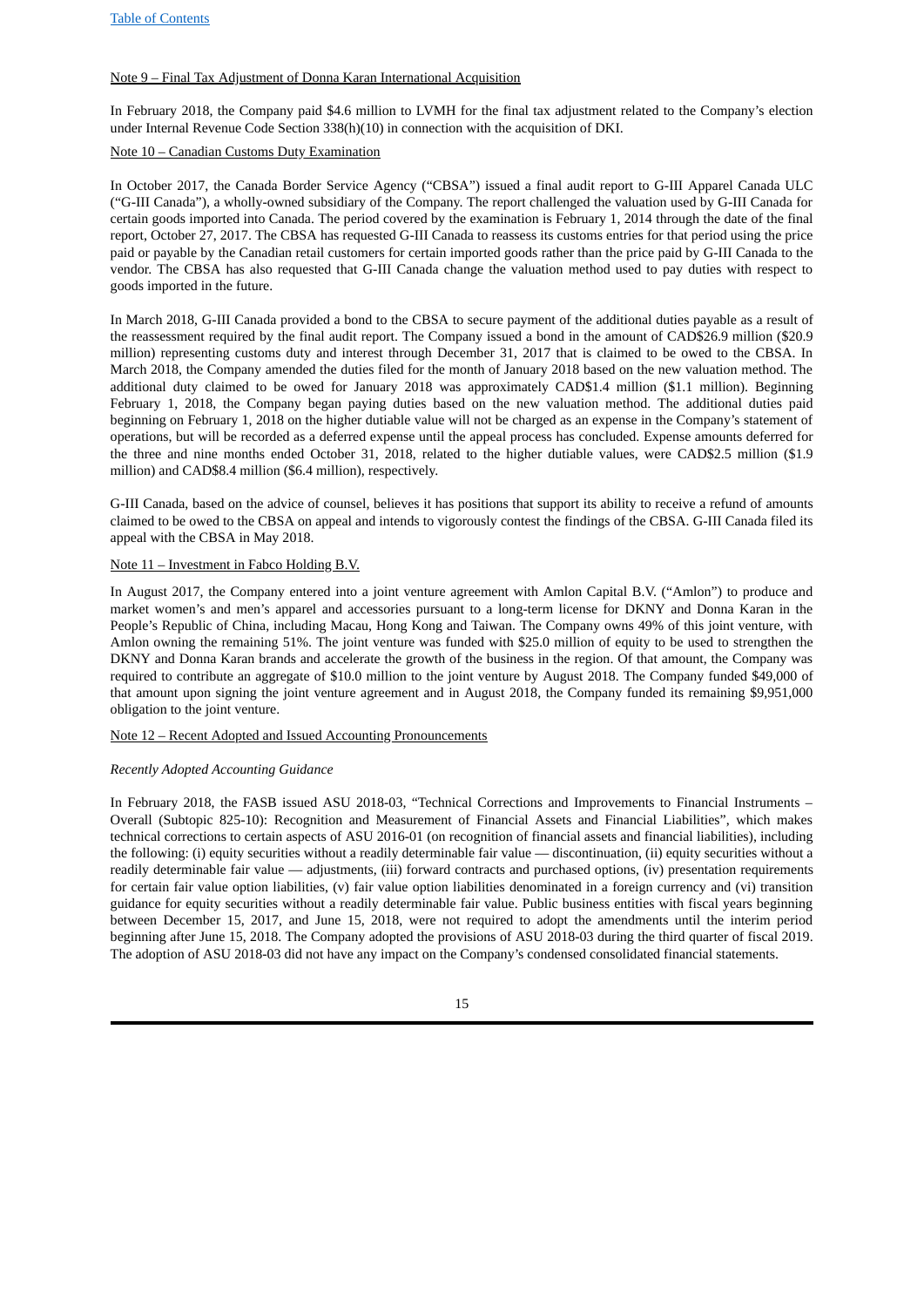In May 2017, the Financial Accounting Standards Board ("FASB") issued ASU 2017‑09, "Compensation — Stock Compensation (Topic 718): Scope of Modification Accounting." ASU 2017‑09 provides clarification as to when modification accounting should be used for changes to the terms or conditions of a share-based payment award. ASU 2017‑09 does not change the accounting for modifications but clarifies that modification accounting guidance should only be applied if there is a change to the value, vesting conditions or award classification and would not be required if the changes are considered nonsubstantive. The amendments of ASU 2017‑09 are effective for reporting periods beginning after December 15, 2017. The Company adopted the provisions of ASU 2017‑09 during the first quarter of fiscal 2019. The adoption of ASU 2017‑09 did not have any impact on the Company's condensed consolidated financial statements.

In December 2017, the SEC staff issued Staff Accounting Bulletin 118 ("SAB 118") to provide guidance for companies that had not completed their accounting for the income tax effects of the Tax Cuts and Jobs Act ("TCJA"). Due to the complexities of the TCJA, the Company's final tax liability may materially differ from provisional estimates due to additional guidance and regulations issued by the U.S. Treasury Department, the Internal Revenue Service ("IRS") and state and local tax authorities. G-III will finalize its accounting for the TCJA during the one-year measurement period, and any adjustments to the provisional amounts will be included in income tax expense or benefit in the appropriate periods, and disclosed if material, in accordance with guidance provided by SAB 118. As of October 31, 2018, the Company has not identified or recorded adjustments to the provisional amounts previously disclosed in its Annual Report on Form 10‑K for the year ended January 31, 2018.

In January 2017, the FASB issued ASU 2017‑01, "Business Combinations (Topic 805): Clarifying the Definition of a Business." The purpose of ASU 2017‑01 is to clarify the definition of a business to assist entities with evaluating whether transactions should be accounted for as acquisitions (or disposals) of assets or businesses. ASU 2017‑01 is effective for fiscal years beginning after December 15, 2017, including interim periods within that year. The amendments in ASU 2017‑01 should be applied prospectively on or after the effective date. The Company adopted the provisions of ASU 2017‑01 during the first quarter of fiscal 2019. The adoption of ASU 2017‑01 did not have any impact on the Company's condensed consolidated financial statements.

In October 2016, the FASB issued ASU 2016‑16, "Income Taxes (Topic 740): Intra-Entity Transfers of Assets Other Than Inventory." The update requires an entity to recognize the income tax consequences of an intra-entity transfer of an asset upon transfer other than inventory, eliminating the current recognition exception. Prior to the update, GAAP prohibited the recognition of current and deferred income taxes for intra-entity asset transfers until the asset was sold to an outside party. The amendments in this update do not include new disclosure requirements; however, existing disclosure requirements might be applicable when accounting for the current and deferred income taxes for an intra-entity transfer of an asset other than inventory. For public business entities, the amendments in this update are effective for annual reporting periods beginning after December 15, 2017, including interim reporting periods within those fiscal years. The Company adopted the provisions of ASU 2016‑16 during the first quarter of fiscal 2019. The adoption of ASU 2016‑16 did not have a material impact on the Company's condensed consolidated financial statements.

In August 2016, the FASB issued ASU 2016‑15, "Statement of Cash Flows (Topic 230): Classification of Certain Cash Receipts and Cash Payments," which clarifies guidance with respect to the classification of eight specific cash flow issues. ASU 2016-15 was issued to reduce diversity in practice and prevent financial statement restatements. Cash flow issues include: debt prepayment or debt extinguishment costs, settlement of zero-coupon bonds, contingent consideration payments made after a business combination, proceeds from the settlement of insurance claims, proceeds from the settlement of corporate-owned life insurance policies and bank-owned life insurance policies, distributions received from equity method investees, beneficial interests in securitization transactions and separately identifiable cash flows and application of the predominance principle. ASU 2016‑15 is effective for public business entities for fiscal years beginning after December 15, 2017, including interim periods within those fiscal years. Under ASU 2016‑15, entities must apply the guidance retrospectively to all periods presented but may apply it prospectively if retrospective application would be impracticable. The Company adopted the provisions of ASU 2016‑15 during the first quarter of fiscal 2019. The adoption of ASU 2016‑15 did not have a material impact on the Company's condensed consolidated financial statements.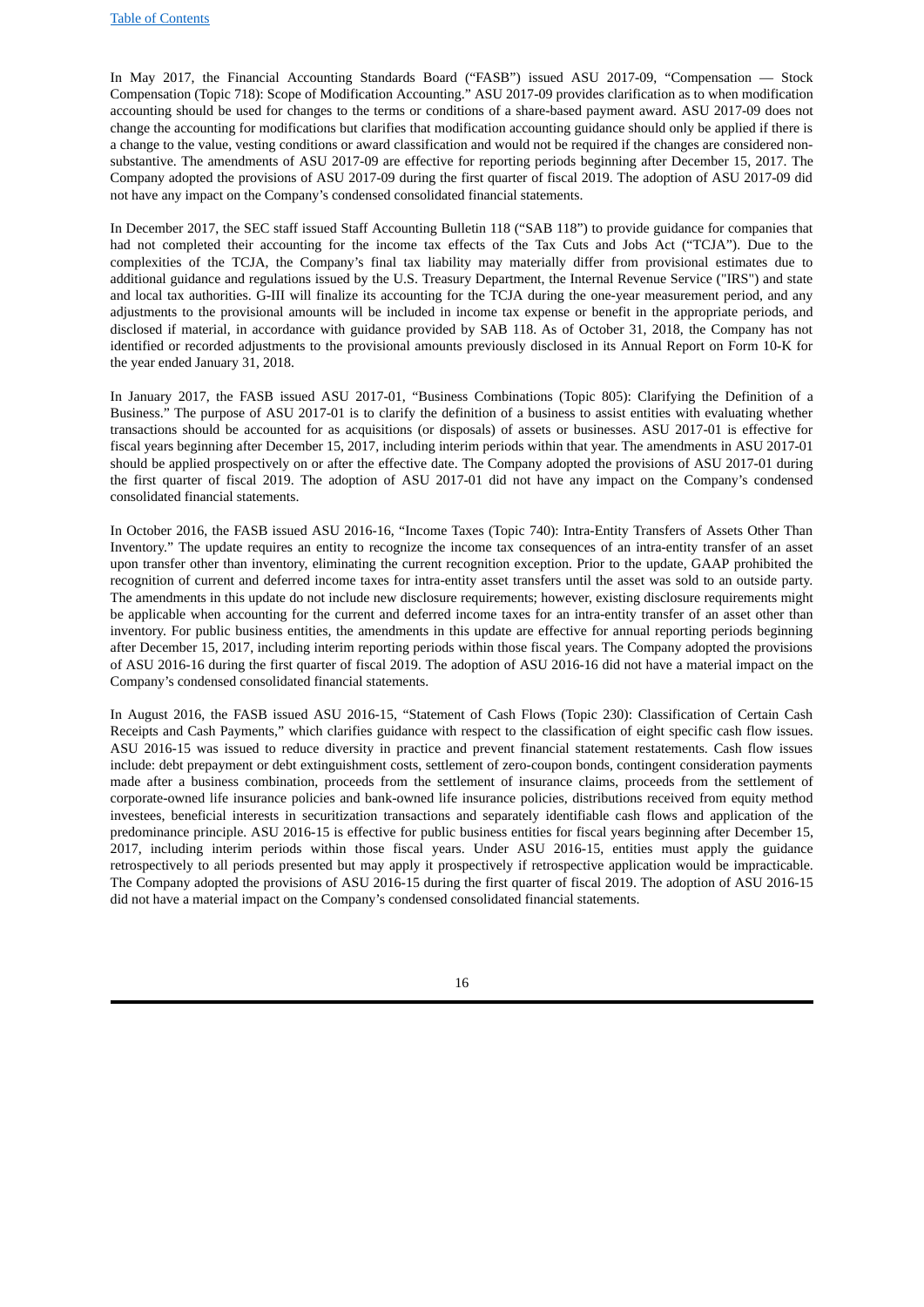In January 2016, the FASB issued ASU 2016‑01, "Financial Instruments — Overall (Subtopic 825‑10): Recognition and Measurement of Financial Assets and Financial Liabilities." This standard (i) modifies how entities measure equity investments and present changes in the fair value of financial liabilities, (ii) simplifies the impairment assessment of equity investments without readily determinable fair values by requiring a qualitative assessment to identify impairment, (iii) changes presentation and disclosure requirements and (iv) clarifies that an entity should evaluate the need for a valuation allowance on a deferred tax asset related to available-for-sale securities in combination with the entity's other deferred tax assets. ASU 2016‑01 is effective for fiscal years beginning after December 15, 2017, including interim periods within those fiscal years. The Company adopted the provisions of ASU 2016-15 during the first quarter of fiscal 2019. The adoption of ASU 2016‑15 did not have a material impact on the Company's condensed consolidated financial statements.

In May 2014, the FASB issued ASU 2014-09, "Revenue from Contracts with Customers (Topic 606)." This update replaces the previous revenue recognition guidance in GAAP and requires an entity to recognize the amount of revenue to which it expects to be entitled for the transfer of promised goods or services to customers. The FASB clarified this guidance by issuing ASU 2017‑13, "Amendments to SEC Paragraphs Pursuant to the Staff Announcement at the July 20, 2017 EITF Meeting and Rescission of Prior SEC Staff Announcements and Observer Comments"; ASU 2016‑08, "Principal versus Agent Considerations (Reporting Revenue Gross versus Net)"; ASU 2016-10, "Identifying Performance Obligations and Licensing"; ASU 2016-12, "Narrow-Scope Improvements and Practical Expedients"; and ASU 2016-20, "Technical Corrections and Improvements to Topic 606, Revenue from Contracts with Customers." The amendments to ASU 2014‑09 were intended to render more detailed implementation guidance with the expectation of reducing the degree of judgment necessary to comply with Topic 606. These new standards have the same effective date as ASU 2014‑09 and were effective for public entities for fiscal years beginning after December 15, 2017, and interim periods within those fiscal years. The Company adopted the provisions of ASU 2014‑09, as subsequently amended, during the first quarter of fiscal 2019. The guidance permits two methods of adoption: retrospectively to each prior reporting period presented (full retrospective method), or retrospectively with the cumulative effect of initially applying the guidance recognized at the date of initial application (modified retrospective method). The Company adopted the pronouncement using a modified retrospective approach. The Company performed an analysis of its current revenue streams worldwide and identified changes that resulted from the adoption of the new guidance. The Company implemented changes to its accounting processes and controls to support the new revenue recognition and disclosure requirements. The adoption of Topic 606 primarily affects the wholesale operations segment in the timing of recognition of certain adjustments that were recorded in net sales. For example, the Company previously recorded markdowns and certain customer allowances when the liability was known or incurred. Please refer to Note 2 for further details with respect to the adoption of this guidance by the Company.

# *Issued Accounting Guidance Being Evaluated for Adoption*

In August 2018, the FASB issued ASU 2018-13, "Fair Value Measurement (Topic 820): Disclosure Framework – Changes to the Disclosure Requirements for Fair Value Measurement," which makes a number of changes meant to add, modify or remove certain disclosure requirements associated with the movement among or hierarchy associated with Level 1, Level 2 and Level 3 fair value measurements. The amendments in ASU 2018-13 modify the disclosure requirements with respect to fair value measurements based on the concepts in FASB Concepts Statement, Conceptual Framework for Financial Reporting —Chapter 8: Notes to Financial Statements, including the consideration of costs and benefits. The amendments to changes in unrealized gains and losses, the range and weighted average of significant unobservable inputs used to develop Level 3 fair value measurements, and the narrative description of measurement uncertainty should be applied prospectively for only the most recent interim or annual period presented in the initial fiscal year of adoption. All other amendments should be applied retrospectively to all periods presented upon their effective date. The amendments are effective for all entities for fiscal years beginning after December 15, 2019, and interim periods within those fiscal years, with early adoption permitted. The Company is currently evaluating the potential impact of ASU 2018-13 on its consolidated financial statements.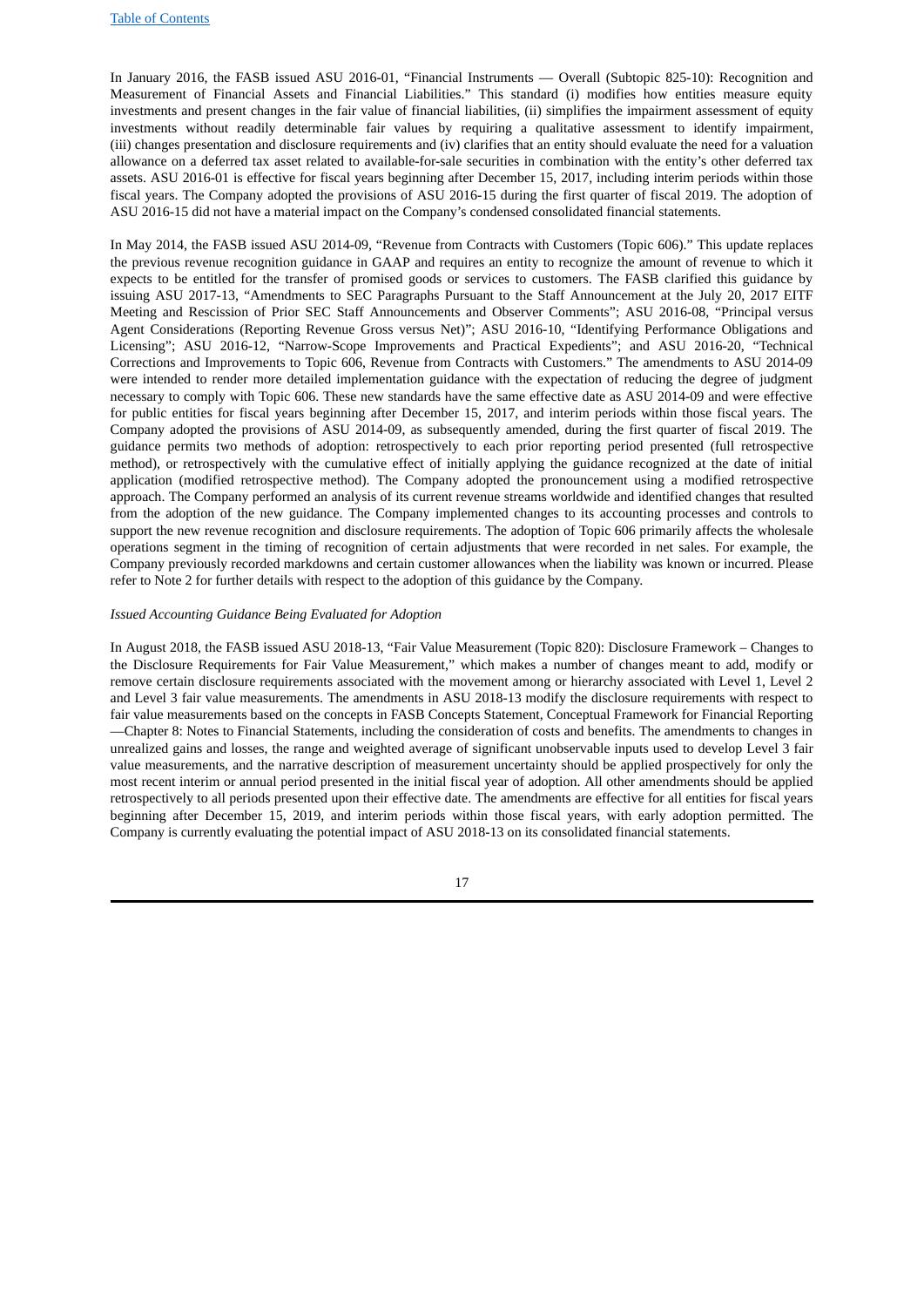In June 2018, the FASB issued ASU 2018‑07, "FASB Simplifies Guidance on Nonemployee Share-Based Payments", which supersedes ASC 505-50 and expands the scope of ASC 718 to include all share-based payment arrangements related to the acquisition of goods and services from both nonemployees and employees. As a result, most of the guidance in ASC 718 associated with employee share-based payments, including most of its requirements related to classification and measurement, applies to nonemployee share-based payment arrangements. ASU 2018‑07 is effective for fiscal years beginning after December 15, 2018, and interim periods within those fiscal years. Early adoption of ASU 2018-07 is permitted for all entities, but no earlier than the date on which an entity adopts ASC 606. The Company does not expect ASU 2018‑07 to have an impact on its condensed consolidated financial statements.

In February 2018, the FASB issued ASU 2018-02, "Income Statement — Reporting Comprehensive Income (Topic 220): Reclassification of Certain Tax Effects from Accumulated Other Comprehensive Income", which provides financial statement preparers with an option to reclassify stranded tax effects within accumulated other comprehensive income to retained earnings in each period in which the effect of the change in the U.S. federal corporate income tax rate (or portion thereof) in the TCJA is recorded. The amendments to ASU 2018-02 are effective for all entities for fiscal years beginning after December 15, 2018, and interim periods within those fiscal years. Early adoption of ASU 2018‑02 is permitted, including adoption in any interim period for the public business entities for reporting periods for which financial statements have not yet been issued. The amendments of ASU 2018‑02 should be applied either in the period of adoption or retrospectively to each period (or periods) in which the effect of the change in the U.S. federal corporate income tax rate in the TCJA is recognized. The Company is currently assessing the impact that adopting ASU 2018-02 will have on its financial statements and footnote disclosures.

In February 2016, the FASB issued ASU 2016‑02, "Leases (Topic 842)." The primary difference between the current requirement under GAAP and ASU 2016‑02 is the recognition of lease assets and lease liabilities by lessees for those leases classified as operating leases. The FASB has continued to clarify this guidance and most recently issued ASU 2018-11, "Leases (Topic 842) – Targeted Improvements", ASU 2018-10, "Codification Improvements to Topic 842, Leases" and ASU 2017‑13, "Amendments to SEC Paragraphs Pursuant to the Staff Announcement at the July 20, 2017 EITF Meeting and Rescission of Prior SEC Staff Announcements and Observer Comments." ASU 2016‑02 requires that a lessee recognize in the statement of financial position a liability to make lease payments (the lease liability) and a right-of-use asset representing its right to use the underlying asset for the lease term (other than leases that meet the definition of a short-term lease). The liability will be equal to the present value of lease payments. The asset will be based on the liability, subject to adjustment, such as for initial direct costs. For income statement purposes, the FASB retained a dual model, requiring leases to be classified as either operating or finance. Operating leases will result in straight-line expense (similar to current operating leases) while finance leases will result in a front-loaded expense pattern (similar to current capital leases). Classification will be based on criteria that are for the most part similar to those applied in current lease accounting. ASU 2016-02 may be adopted using a modified retrospective transition, and provides for certain practical expedients. Transactions will require application of the new guidance at the beginning of the earliest comparative period presented. With the issuance of ASU 2018-11, the FASB has provided entities with an additional transition method which will not require adjustments to comparative periods or require modified disclosures in those comparative periods. The guidance is effective for public entities for fiscal years beginning after December 15, 2018, and interim periods within those fiscal years. Early adoption is permitted. The Company is currently assessing the impact of ASU 2016‑02 on its consolidated financial statements. Given the Company's significant number of leases, the Company expects this standard will result in a significant increase to its long-term assets and liabilities, but does not expect it to have a material impact on its statements of operations. The Company is required to adopt the new standard in the first quarter of fiscal 2020 and does not expect to early adopt this new standard.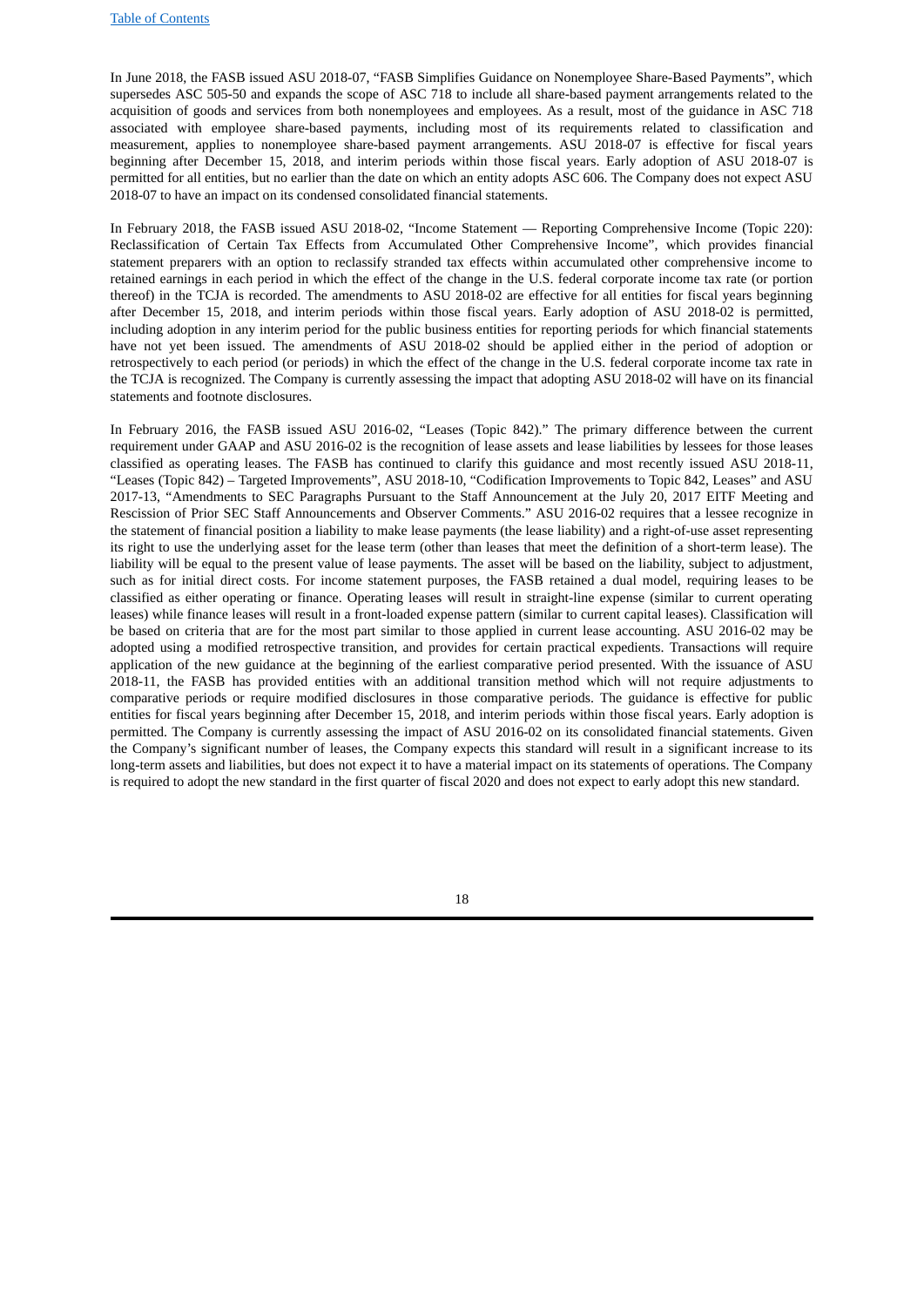# <span id="page-18-0"></span>**Item 2. Management's Discussion and Analysis of Financial Condition and Results of Operations.**

Unless the context otherwise requires, "G-III", "us", "we" and "our" refer to G-III Apparel Group, Ltd. and its subsidiaries. References to fiscal years refer to the year ended or ending on January 31 of that year. For example, our fiscal year ending January 31, 2019 is referred to as "fiscal 2019". Vilebrequin, KLH, Fabco and KLNA report results on a calendar year basis rather than on the January 31 fiscal year basis used by G-III. Accordingly, the results of Vilebrequin, KLH, Fabco and KLNA are, and will be, included in our financial statements for the quarter ended or ending closest to G-III's fiscal quarter. For example, with respect to our results for the nine-month period ended October 31, 2018, the results of Vilebrequin, KLH, Fabco and KLNA are included for the nine-month period ended September 30, 2018. We account for our investment in KLNA, Fabco and KLH using the equity method of accounting. The Company's retail operations segment uses a 52/53‑week fiscal year. The Company's three and nine-month periods ended October 31, 2018 and 2017 were a 13‑week fiscal quarter and a 39‑week fiscal period, respectively, for both periods for the retail operations segment. For fiscal 2019 and 2018, the three and nine month periods for the retail operations segment ended on November 3, 2018 and October 28, 2017, respectively.

Various statements contained in this Form 10‑Q, in future filings by us with the SEC, in our press releases and in oral statements made from time to time by us or on our behalf constitute "forward-looking statements" within the meaning of the Private Securities Litigation Reform Act of 1995. Forward-looking statements are based on current expectations and are indicated by words or phrases such as "anticipate," "estimate," "expect," "will," "project," "we believe," "is or remains optimistic," "currently envisions," "forecasts," "goal" and similar words or phrases and involve known and unknown risks, uncertainties and other factors that may cause actual results, performance or achievements to be materially different from the future results, performance or achievements expressed in or implied by such forward-looking statements. Forward-looking statements also include representations of our expectations or beliefs concerning future events that involve risks and uncertainties, including, but not limited to the following:

- our dependence on licensed products;
- our dependence on the strategies and reputation of our licensors;
- · costs and uncertainties with respect to expansion of our product offerings;
- the performance of our products at retail and customer acceptance of new products;
- retail customer concentration;
- risks of doing business abroad;
- price, availability and quality of materials used in our products;
- the need to protect our trademarks and other intellectual property;
- risks relating to our retail business;
- dependence on existing management;
- our ability to make strategic acquisitions and possible disruptions from acquisitions;
- need for additional financing:
- · seasonal nature of our business;
- our reliance on foreign manufacturers;
- the need to successfully upgrade, maintain and secure our information systems;
- data security or privacy breaches;
- the impact of the current economic and credit environment on us, our customers, suppliers and vendors;
- the effects of competition in the markets in which we operate, including from e-commerce retailers;
- the redefinition of the retail store landscape in light of widespread retail store closings and the bankruptcy of a number of prominent retailers;
- · consolidation of our retail customers;
- the impact on our business of the imposition of tariffs by the United States government;
- additional legislation and/or regulation in the United States or around the world;
- our ability to import products in a timely and cost effective manner;
- our ability to continue to maintain our reputation;
- fluctuations in the price of our common stock;
- potential effect on the price of our common stock if actual results are worse than financial forecasts;

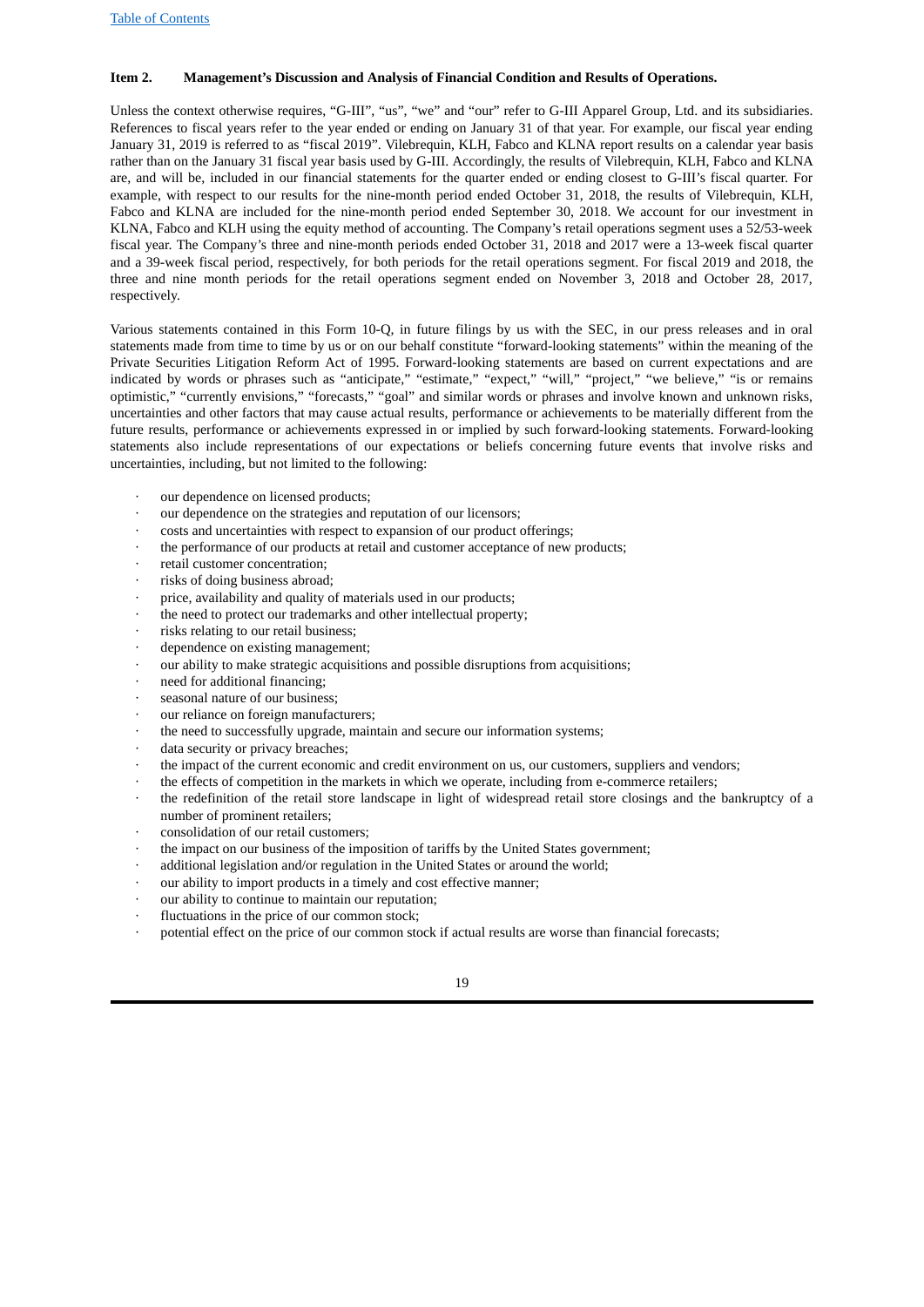- the effect of regulations applicable to us as a U.S. public company; and
- matters relating to the business of DKI, including:
	- our ability to realize the anticipated benefits of the acquisition of DKI;
	- the increase in our indebtedness as a result of the acquisition; and
	- the significant increase in the amount of our goodwill and other intangibles.

Any forward-looking statements are based largely on our expectations and judgments and are subject to a number of risks and uncertainties, many of which are unforeseeable and beyond our control. A detailed discussion of significant risk factors that have the potential to cause our actual results to differ materially from our expectations is described under the heading "Risk Factors" in our Annual Report on Form 10‑K for the year ended January 31, 2018 and in the Quarterly Report on Form 10-Q for the quarter ended July 31, 2018. We undertake no obligation to publicly update or revise any forward-looking statements, whether as a result of new information, future events or otherwise, except as required by law.

#### **Overview**

G-III designs, sources and markets an extensive range of apparel, including outerwear, dresses, sportswear, swimwear, women's suits and women's performance wear, as well as women's handbags, footwear, small leather goods, cold weather accessories and luggage. G-III has a substantial portfolio of over 40 licensed and proprietary brands, anchored by five global power brands: DKNY, Donna Karan, Calvin Klein, Tommy Hilfiger and Karl Lagerfeld Paris. We are not only licensees, but also brand owners, and we distribute our products through multiple brick and mortar and online channels.

Our own proprietary brands include DKNY, Donna Karan, Vilebrequin, G.H. Bass, Andrew Marc, Marc New York, Eliza J and Jessica Howard. We sell products under an extensive portfolio of well-known licensed brands, including Calvin Klein, Tommy Hilfiger, Karl Lagerfeld Paris, Kenneth Cole, Cole Haan, Guess?, Vince Camuto, Levi's and Dockers. Through our team sports business, we have licenses with the National Football League, National Basketball Association, Major League Baseball, National Hockey League, Starter and over 150 U.S. colleges and universities. We also sell products under private retail labels for retailers such as Costco, Christopher & Banks, Harley-Davidson and JC Penney.

We operate in fashion markets that are intensely competitive. Our ability to continuously evaluate and respond to changing consumer demands and tastes, across multiple market segments, distribution channels and geographic areas is critical to our success. Although our portfolio of brands is aimed at diversifying our risks in this regard, misjudging shifts in consumer preferences could have a negative effect on our business. Our success in the future will depend on our ability to design products that are accepted in the marketplace, source the manufacture of our products on a competitive basis, and continue to diversify our product portfolio and the markets we serve.

#### *Segments*

We report based on two reportable segments: wholesale operations and retail operations.

Our wholesale operations segment includes sales of products to retailers under owned, licensed and private label brands, as well as sales related to the Vilebrequin business. Wholesale revenues also include revenues from license agreements related to trademarks owned by the Donna Karan, DKNY, G.H. Bass, Andrew Marc and Vilebrequin businesses.

Our retail operations segment includes direct sales to consumers through company-operated stores and product sales through our owned websites for the DKNY, Donna Karan, Wilsons, G.H. Bass, Andrew Marc and Karl Lagerfeld Paris businesses. Our retail operations segment consists primarily of our Wilsons Leather, G.H. Bass and DKNY retail stores, substantially all of which are operated as outlet stores, as well as a limited number of Karl Lagerfeld Paris and Calvin Klein Performance stores. As of October 31, 2018, we operated 157 Wilsons Leather stores, 125 G.H. Bass stores, 46 DKNY stores, 11 Karl Lagerfeld Paris stores and 4 Calvin Klein Performance stores.

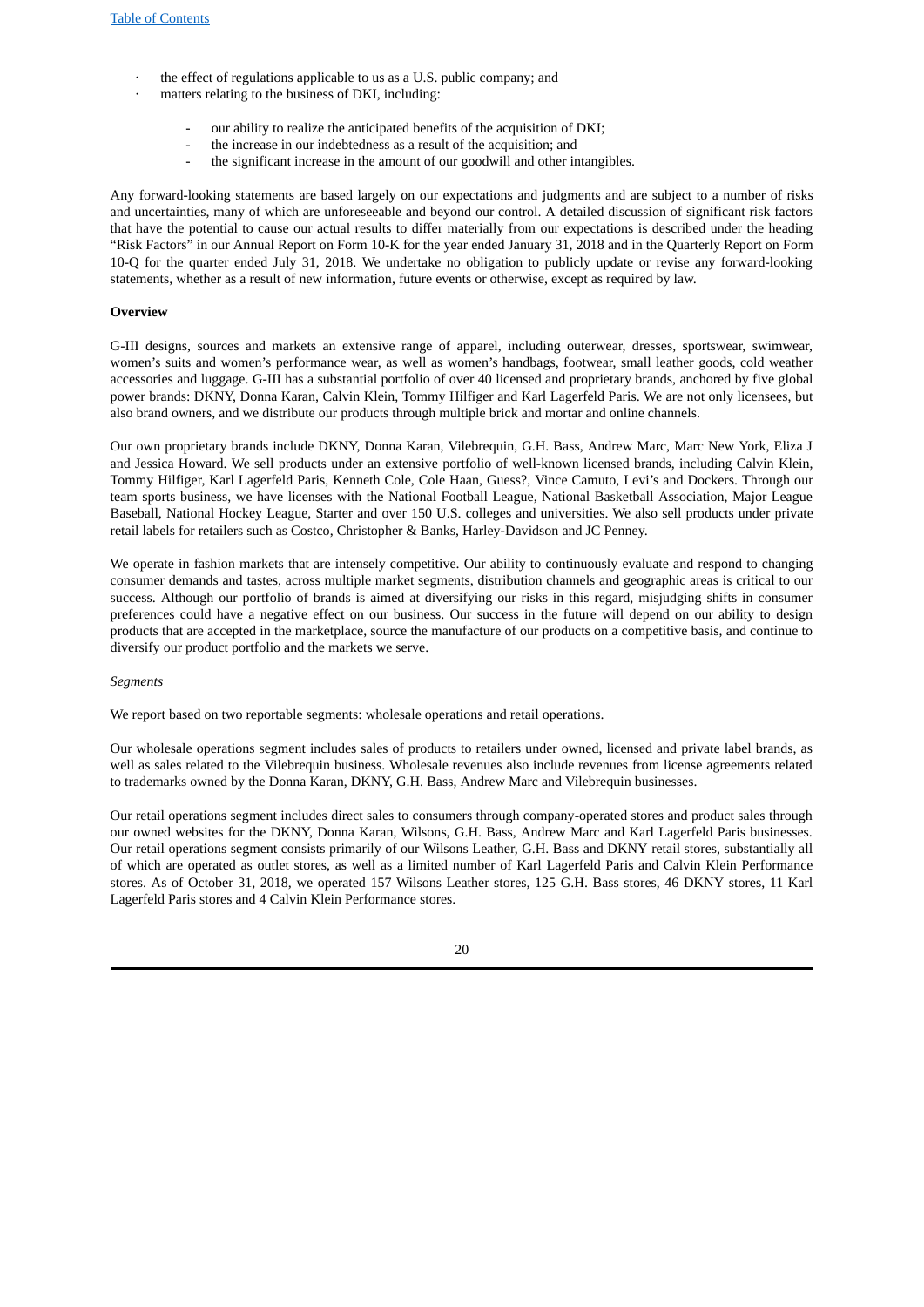#### *Licensed Products*

The sale of licensed products is a key element of our strategy and we have continually expanded our offerings of licensed products for more than 20 years.

Our most significant licensor is Calvin Klein with whom we have license agreements for 10 different product categories. We have also entered into distribution agreements with respect to Calvin Klein luggage in a limited number of countries in Asia, Europe and North America.

We also have a significant relationship with Tommy Hilfiger that has grown in recent years. In February 2016, we expanded our relationship with Tommy Hilfiger through a new license agreement for Tommy Hilfiger womenswear in the United States and Canada. This license for women's sportswear, dresses, suit separates, performance and denim was in addition to our existing United States and Canada Tommy Hilfiger men's and women's outerwear and luggage licenses.

In February 2018, we expanded the product offerings under our Karl Lagerfeld Paris license to include men's apparel (previously men's outerwear only) and men's footwear in North America. These expanded product categories are in addition to our existing North America rights for Karl Lagerfeld Paris women's apparel, women's footwear and women's handbags, all of which are produced and distributed pursuant to a long-term license agreement with KLNA.

We believe that consumers prefer to buy brands they know, and we have continually sought licenses that would increase the portfolio of name brands we can offer through different tiers of retail distribution, for a wide array of products at a variety of price points. We believe that brand owners will look to consolidate the number of licensees they engage to develop product and they will seek licensees with a successful track record of expanding brands into new categories. It is our objective to continue to expand our product offerings and we are continually discussing new licensing opportunities with brand owners.

#### *Licensing of Proprietary Brands*

As our portfolio of proprietary brands has grown, we have licensed these brands in new categories. We began licensing Andrew Marc, Vilebrequin and G.H. Bass in selected categories after acquiring these brands in 2008, 2012 and 2013, respectively. Our licensing program has significantly increased as a result of owning the DKNY and Donna Karan brands, which were acquired in December 2016.

We currently license the DKNY and Donna Karan brands internationally for a broad array of products including fragrance, watches, fashion jewelry, hosiery, intimates, eyewear, children's apparel and accessories, home furnishings, sleepwear and men's tailored clothing. We also license the DKNY brand in North America in the following product categories: men's sportswear, men's dress shirts, men's neckwear, small leather goods, and women's belts. In summer 2017, we licensed DKNY and Donna Karan men's and women's apparel and accessories in China pursuant to a long-term license agreement with a joint venture of which we are a 49% owner. More recently, we entered into a license agreement for DKNY men's underwear and loungewear and DKNY and Donna Karan men's and women's socks, both in North America. We intend to continue to focus on expanding licensing opportunities for the DKNY and Donna Karan brands. We believe that we can capitalize on significant, untapped global licensing potential for these brands in a number of categories.

We currently license the G.H. Bass brand for a broad array of products including: men's, women's and children's footwear, men's sportswear, men's and boy's tailored clothing, men's socks and women's hosiery, and men's accessories and small leather goods.

We recently licensed the Vilebrequin brand internationally for a denim line.

We currently license the Andrew Marc brand for men's tailored clothing and men's footwear.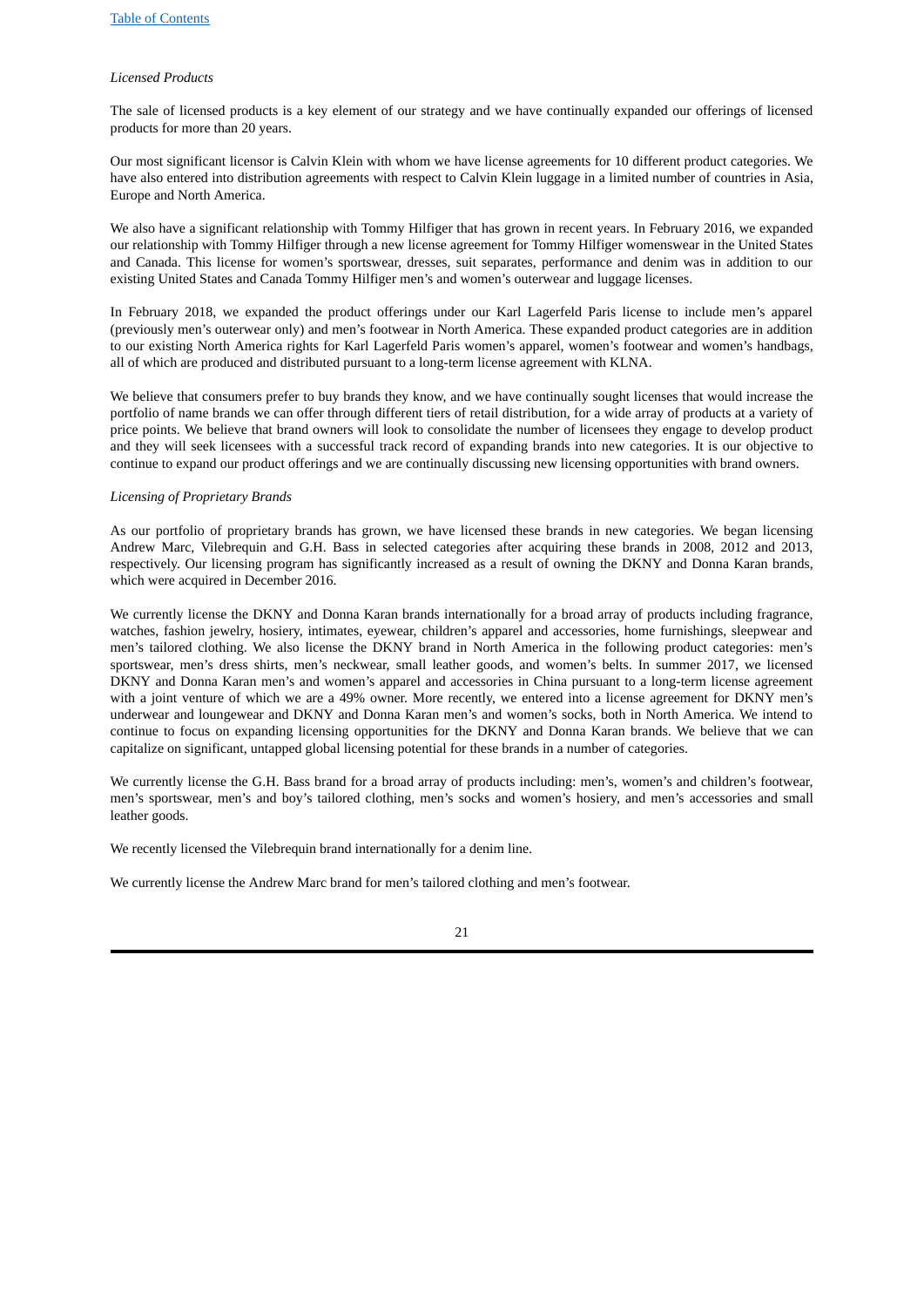# *Retail Operations*

Given the current retail environment, we are focused on turning around our retail business by allowing leases to expire as they come up for renewal if we are unable to satisfactorily renegotiate the terms of those leases. In addition, we continue to evaluate our operating expenses, revise our merchandising strategy and repurpose certain Wilsons Leather and G.H. Bass stores for the Karl Lagerfeld Paris or DKNY brands. We intend to continue our program of door count reduction and of increasing the efficiency and productivity of our retail operations.

#### **Trends**

Significant trends that affect the apparel industry include retail chains closing unprofitable stores, an increased focus by retail chains and others on expanding e-commerce sales, the continued consolidation of retail chains and the desire on the part of retailers to consolidate vendors supplying them.

We sell our licensed products over the web through retail partners such as Macys.com and Nordstrom.com, each of which has a significant online business. As e-commerce sales of apparel continue to increase, we are developing additional digital marketing initiatives on our web sites and through social media. We are building an e-commerce team to help us expand our online opportunities going forward. Our e-commerce business consists of our own web platforms at www.dkny.com, www.donnakaran.com, www.wilsonsleather.com, www.ghbass.com, www.vilebrequin.com and www.andrewmarc.com. We also sell Karl Lagerfeld Paris products on our website, www.karllagerfeldparis.com. We have also increased sales to pure play online retail partners such as Amazon and Fanatics.

A number of retailers are experiencing financial difficulties, which in some cases have resulted in bankruptcies, liquidations and/or store closings, such as the bankruptcy of Bon-Ton earlier this year. The financial difficulties of a retail customer of ours could result in reduced business with that customer. We may also assume higher credit risk relating to receivables of a retail customer experiencing financial difficulty that could result in higher reserves for doubtful accounts or increased writeoffs of accounts receivable. We attempt to mitigate credit risk from our customers by closely monitoring accounts receivable balances and shipping levels, as well as the ongoing financial performance and credit standing of customers.

Retailers are seeking to expand the differentiation of their offerings by devoting more resources to the development of exclusive products, whether by focusing on their own private label products or on products produced exclusively for a retailer by a national brand manufacturer. Retailers are placing more emphasis on building strong images for their private label and exclusive merchandise. Exclusive brands are only made available to a specific retailer, and thus customers loyal to their brands can only find them in the stores of that retailer.

We have attempted to respond to trends in our industry by continuing to focus on selling products with recognized brand equity, by attention to design, quality and value and by improving our sourcing capabilities. We have also responded with the strategic acquisitions made by us and new license agreements entered into by us that added to our portfolio of licensed and proprietary brands and helped diversify our business by adding new product lines and expanding distribution channels. We believe that our broad distribution capabilities help us to respond to the various shifts by consumers between distribution channels and that our operational capabilities will enable us to continue to be a vendor of choice for our retail partners.

#### *Tariffs*

The apparel and accessories industry has been impacted by tariffs implemented by the United States government on goods imported from China. Tariffs on handbags and leather outerwear imported from China were effective beginning September 24, 2018, and are initially in the amount of 10% of the merchandise cost to us. The level of additional tariffs on these product categories was scheduled to increase to 25% beginning January 1, 2019 and other tariffs on a broader range of apparel and accessory products are also under consideration. After the G20 summit held recently in Buenos Aires, Argentina, the United States government announced a three month postponement of the increase in tariffs to 25% while the U.S. and China seek to resolve their trade and related differences. Actions or statements by the President or other members of his administration may provide further clarification as to whether the current 10% tariff increase will continue, whether the 25% increase will take effect in the future and what other products may become subject to additional tariffs.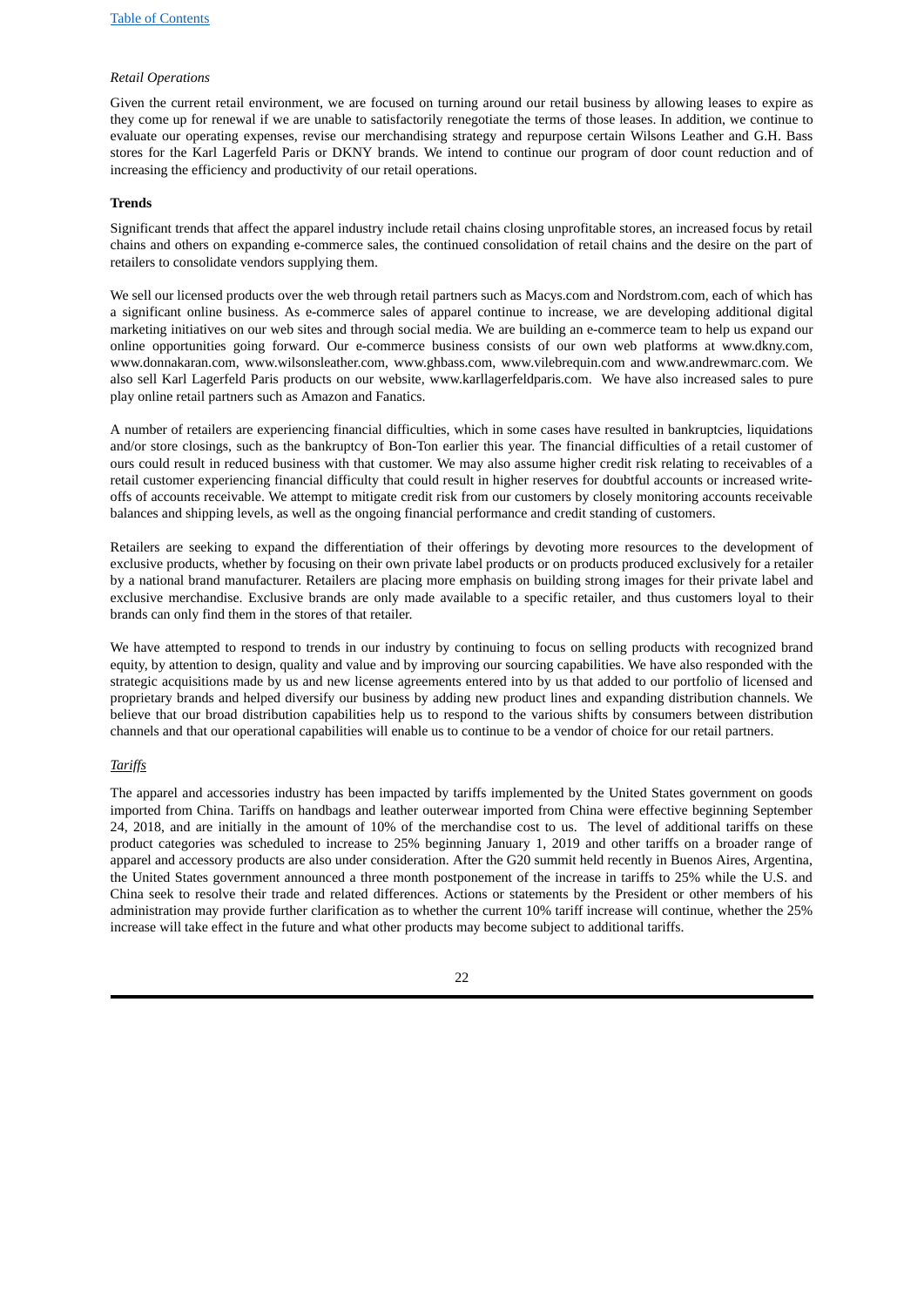The tariffs imposed to date on products imported by us from China primarily impact our handbag and leather outerwear categories. These categories represent approximately 7% of our current annual net sales. Accordingly, we expect that tariffs imposed to date will have a minimal impact on our results of operations for fiscal 2019.

If the U.S. and China are not able to resolve their differences, additional tariffs may be put in place and additional products may become subject to tariffs. Potential tariffs on products imported by us from China would increase our costs, require us to increase prices to our customers and result in lower gross margins on the products sold by us. We have engaged in a number of efforts to mitigate the effect on our results of operations of increases in tariffs on products imported by us from China, including diversifying our sourcing network by arranging to move some production out of China, negotiating with our vendors in China to receive vendor support to lessen the impact of increased tariffs on our cost of goods sold, and discussing with our customers the implementation of price increases that we believe our products can absorb because of the strength of our portfolio of brands. Because of the uncertainties involved with respect to the amount of tariffs that may be applicable, the products to which any additional tariffs will be applied and the results of our mitigation efforts, we cannot estimate at this point the effect of tariffs on our results of operations for fiscal 2020.

#### **Results of Operations**

#### *Three months ended October 31, 2018 compared to three months ended October 31, 2017*

Net sales for the three months ended October 31, 2018 increased to \$1.07 billion from \$1.02 billion in the same period last year. Net sales of our segments are reported before intercompany eliminations.

Net sales of our wholesale operations segment increased to \$1.01 billion from \$966.8 million in the comparable period last year. This increase is primarily the result of a \$56.2 million increase in net sales of Tommy Hilfiger licensed products and a \$35.1 million increase in net sales of our DKNY and Donna Karan products. The Tommy Hilfiger increase was primarily related to sportswear, outerwear and dress product lines and the DKNY/Donna Karan increase was primarily related to DKNY sportswear, dress, outerwear and footwear product lines. Net sales of Karl Lagerfeld Paris products increased by \$11.0 million as a result of increased sales of sportswear, outerwear, handbags and shoes. These increases were offset, in part, by a \$27.3 million decrease in net sales of our Andrew Marc line of products, a \$15.5 million decrease in net sales of Calvin Klein products, which were impacted by the Bon-Ton bankruptcy, and a \$15.2 million decrease in net sales of our licensed sports divisions.

Net sales of our retail operations segment were \$110.9 million for the three months ended October 31, 2018 compared to \$118.7 million in the same period last year. Net sales decreased \$7.0 million at our G.H. Bass store chain and \$2.6 million at our Wilsons retail stores. These decreases were partially offset by a net sales increase of \$1.8 million at our DKNY retail stores. Comparable same store sales increased by 12.9% at DKNY retail stores as a result of the sale of products designed and developed by us. Same store sales decreased by 9.1% at Wilsons stores and by 7.3% at G.H. Bass stores compared to the same period in the prior year. Net sales of our retail operations segment were negatively affected by the decrease in the number of stores operated by us from 378 at October 31, 2017 to 343 at October 31, 2018.

Gross profit decreased to \$382.1 million, or 35.6% of net sales, for the three months ended October 31, 2018, from \$391.1 million, or 38.2% of net sales, in the same period last year. The gross profit percentage in our wholesale operations segment was 32.7% in the three months ended October 31, 2018 compared to 34.2% in the same period last year. The decrease in gross profit percentage was primarily the result of unfavorable product mix, lower gross margins in our DKNY and Donna Karan businesses and the reclassification of cooperative advertising from selling, general and administrative expenses to a reduction in net sales beginning in fiscal 2019 in connection with the adoption of ASC 606. The decrease in gross profit percentage in our wholesale operations segment was partially offset by an increase in licensing revenue for which there is no associated costs of goods sold. The gross profit percentage in our retail operations segment was 48.5% for the three months ended October 31, 2018 compared to 51.3% for the same period last year. This decrease is primarily the result of a decline in the gross profit percentage of our DKNY stores. The gross profit percentage for our Wilsons stores was also lower as compared to the same period last year, primarily as a result of higher promotions.

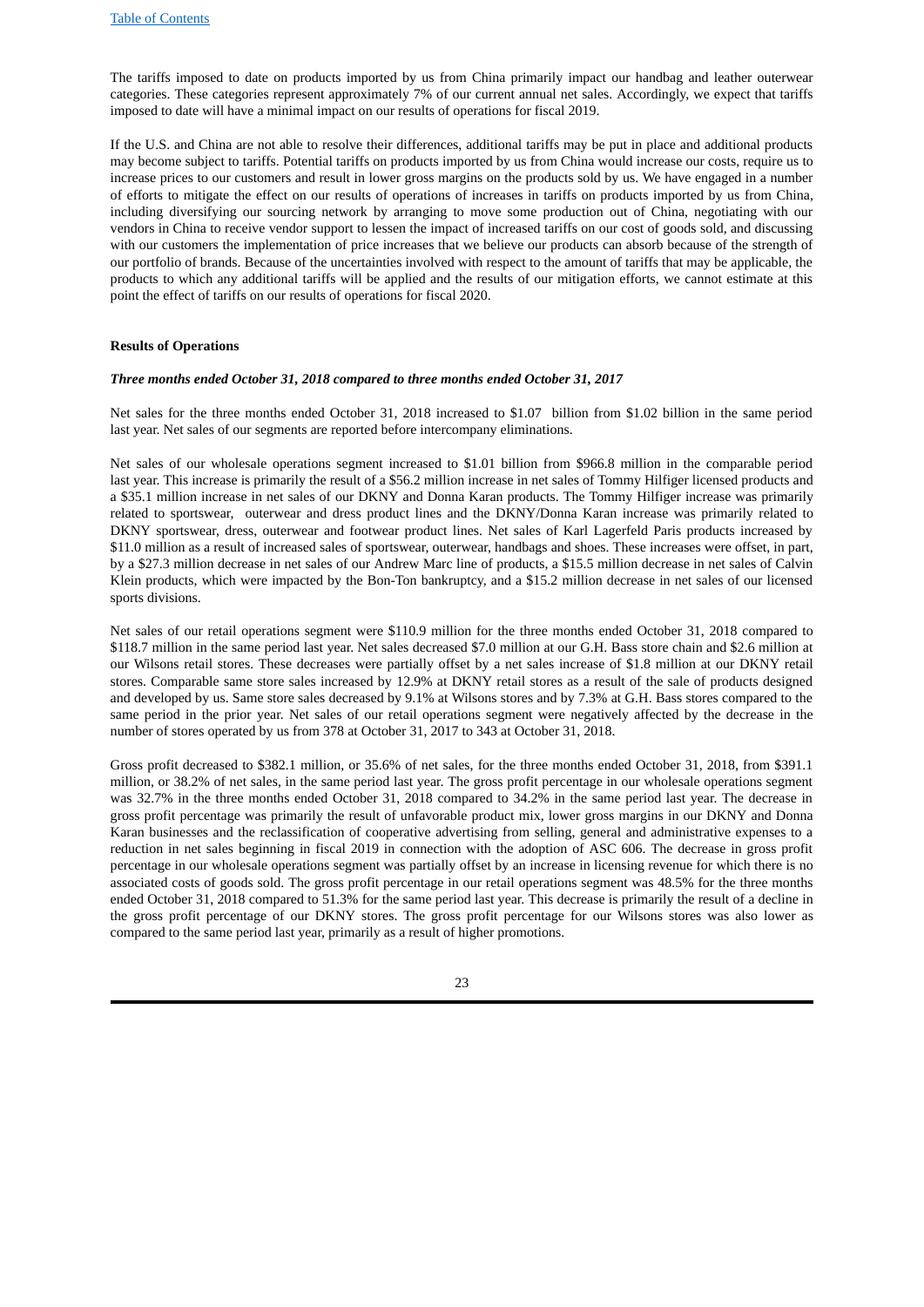Selling, general and administrative expenses decreased to \$232.1 million in the three months ended October 31, 2018 from \$242.7 million in the same period last year. Prior to the adoption of the guidance in ASC 606, cooperative advertising, relating to our participation in the advertising initiatives of our customers, was recorded under selling, general and administrative expenses. Under the new guidance, cooperative advertising is recorded as a reduction to net sales. This change in presentation of cooperative advertising reduced selling, general and administrative expenses by \$10.7 million in the quarter.

Depreciation and amortization was \$10.0 million for the three months ended October 31, 2018 compared to \$6.9 million in the same period last year. Depreciation expense in the prior year comparable period was lower primarily due to lower depreciation and amortization recorded in the third quarter of fiscal 2018 compared to additional depreciation expense recorded in the first and second quarters of fiscal 2018 with respect to the fixed assets acquired in connection with the acquisition of DKI. In addition, depreciation expense increased due to capital expenditures during the current year.

Other income was \$176,000 in the three months ended October 31, 2018 compared to other loss of \$2.1 million in the same period last year. This increase is primarily the result of lower foreign currency losses recorded for the three months ended October 31, 2018 compared to the three months ended October 31, 2017.

Interest and financing charges, net, for the three months ended October 31, 2018 were \$12.3 million compared to \$11.4 million for the same period last year. The increase is due to higher interest rates, offset, in part, by lower average borrowings.

Income tax expense was \$33.8 million for the three months ended October 31, 2018 compared to \$46.3 million for the same period last year. Our effective tax rate decreased to 26.5% in the current year's quarter from 36.2% in last year's comparable quarter primarily as a result of the reduction in the corporate tax rate in the TCJA. Our effective tax rate includes the effect of an income tax benefit of \$663,000 in the three months ended October 31, 2018 and \$1.4 million in the three months ended October 31, 2017 in connection with the vesting of equity awards as provided for in ASU 2016‑09.

#### *Nine months ended October 31, 2018 compared to nine months ended October 31, 2017*

Net sales for the nine months ended October 31, 2018 increased to \$2.31 billion from \$2.09 billion in the same period last year. Net sales of our segments are reported before intercompany eliminations.

Net sales of our wholesale operations segment increased to \$2.08 billion from \$1.89 billion in the comparable period last year. This increase is primarily the result of an \$115.9 million increase in net sales of our DKNY and Donna Karan product and a \$92.6 million increase in net sales of Tommy Hilfiger licensed products. The DKNY/Donna Karan increase was primarily related to DKNY women's performance wear and footwear product lines, as well as the new suits, men's and women's outerwear and luggage product lines and the Tommy Hilfiger increase was primarily related to sportswear, performance wear, and women's outerwear. Net sales of Karl Lagerfeld Paris products increased by \$27.9 million primarily related to the sportswear and new outerwear product lines. These increases were offset, in part, by a \$20.6 million decrease in net sales of our licensed sports division and a \$13.8 million decrease in net sales of our Andrew Marc line of products.

Net sales of our retail operations segment were \$322.1 million for the nine months ended October 31, 2018 and \$324.3 million in the same period last year. Net sales from our G.H. Bass store chain decreased by \$17.7 million while net sales from our DKNY retail stores increased by \$10.9 million and net sales from our Wilsons retail stores increased by \$3.8 million. Comparable same store sales increased by 3.1% at Wilsons, which benefited from favorable weather and increased promotional activities and by 19.9% at DKNY retail stores as a result of the sale of products designed and developed by us. G.H. Bass same store sales decreased by 4.1% compared to the same period in the prior year. Net sales of our retail operations segment were negatively affected by the decrease in the number of stores operated by us from 378 at October 31, 2017 to 343 at October 31, 2018.

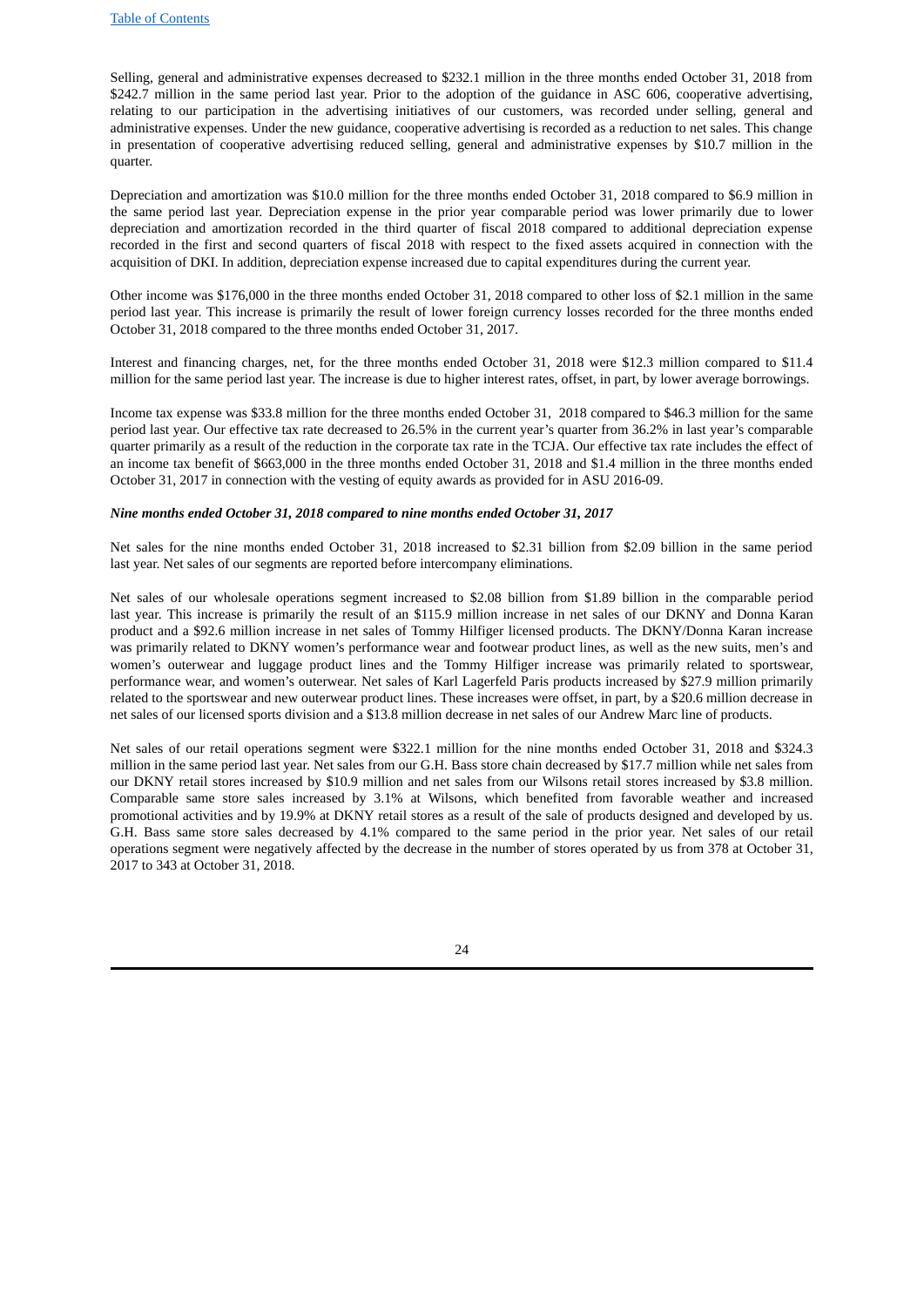Gross profit increased to \$848.2 million, or 36.7% of net sales, for the nine months ended October 31, 2018, from \$795.8 million, or 38.0% of net sales, in the same period last year. The gross profit percentage in our wholesale operations segment was 33.5% for the nine months ended October 31, 2018 compared to 33.7% in the same period last year. The gross profit percentage in our wholesale operations segment was negatively impacted by unfavorable product mix and the reclassification of cooperative advertising from selling, general and administrative expenses to a reduction in net sales beginning in fiscal 2019 in connection with the adoption of ASC 606. The gross profit percentage in our wholesale operations segment was positively impacted by an increase in licensing revenue for which there is no associated costs of goods sold. The gross profit percentage in our retail operations segment was 47.2% for the nine months ended October 31, 2018 compared to 49.0% for the same period last year. This decrease is primarily the result of a decrease in the gross profit percentage of our DKNY retail stores and our Wilsons stores compared to the same period last year. These decreases in gross profit percentage were offset, in part, by an increase in the gross profit percentage at G.H. Bass stores compared to the same period in the prior year.

Selling, general and administrative expenses decreased to \$633.0 million for the nine months ended October 31, 2018 from \$636.0 million in the same period last year. Prior to the adoption of the guidance in ASC 606, cooperative advertising, relating to our participation in the advertising initiatives of our customers, was recorded under selling, general and administrative expenses. Under the new guidance, cooperative advertising is recorded as a reduction to net sales. This change in presentation of cooperative advertising reduced selling, general and administrative expenses by \$22.6 million during the nine months ended October 31, 2018. The Company recorded increased personnel costs of \$14.1 million, primarily due to an increase in the bonus expense compared to the prior year as a result of our increased profitability. Advertising costs increased by \$7.0 million compared to the same period last year due to an increase in advertising purchased to promote the brands we own, increased advertising fees paid under many of our license agreements that are based on a percentage of net sales of licensed products, and an increase in expenses related to additional digital marketing initiatives.

Depreciation and amortization was \$28.9 million for the nine months ended October 31, 2018 compared to \$27.5 million in the same period last year. The increase in expense is due to capital expenditures during the current year.

Other loss decreased to \$303,000 for the nine months ended October 31, 2018 from \$2.9 million in the same period last year. This decrease is primarily the result of foreign currency gains recorded for the nine months ended October 31, 2018 compared to foreign currency losses recorded in the prior comparable period. This was offset, in part, by increased losses in unconsolidated entities in the current year compared to the prior year.

Interest and financing charges, net, for the nine months ended October 31, 2018 were \$32.2 million compared to \$33.7 million for the same period last year. The increase is due to higher interest rates, offset, in part, by lower average borrowings.

Income tax expense was \$39.9 million for the nine months ended October 31, 2018, compared to \$35.5 million for the same period last year. Our effective tax rate decreased to 25.9% for the nine months ended October 31, 2018 from 36.1% in the last year's comparable period as a result of the reduction in the corporate tax rate by the TCJA. Our effective tax rate includes the effect of an income tax benefit of \$1.1 million in the nine months ended October 31, 2018 and \$1.3 million in the nine months ended October 31, 2017 in connection with the vesting of equity awards as provided for in ASU 2016‑09. The Company's pre-tax income increased \$55.7 million compared to the prior period which resulted in increased income tax expense even though the effective tax rate decreased.

#### **Liquidity and Capital Resources**

#### *Term Loan*

In connection with the acquisition of DKI, we borrowed \$350.0 million under a senior secured term loan facility (the "Term Loan"). On December 1, 2016, we prepaid \$50.0 million in principal amount of the Term Loan. The Term Loan is payable on maturity in December 2022.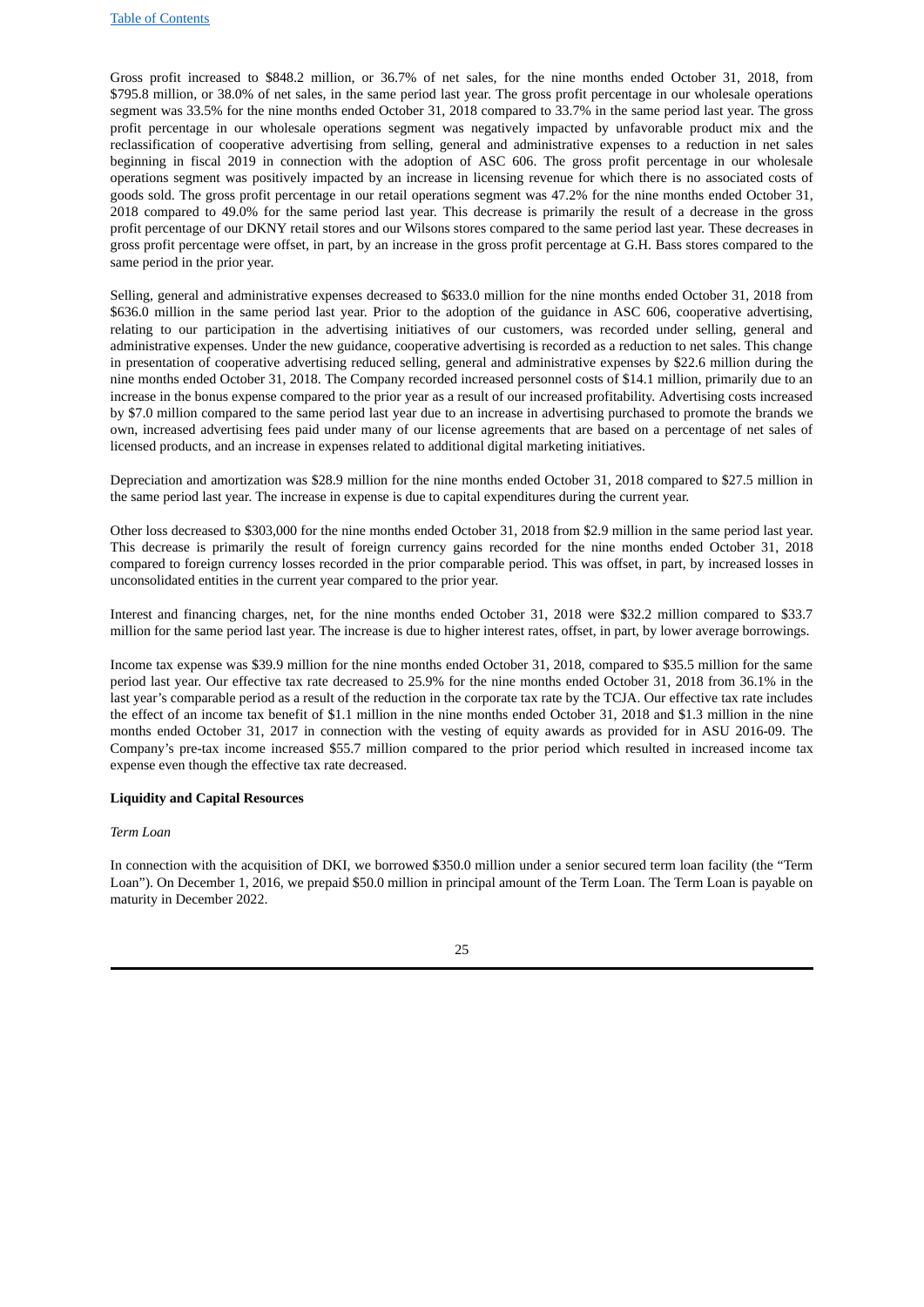Interest on the outstanding principal amount of the Term Loan accrues at a rate equal to the London Interbank Offered Rate ("LIBOR"), subject to a 1% floor, plus an applicable margin of 5.25% or an alternate base rate (defined as the greatest of (i) the "prime rate" as published by the Wall Street Journal from time to time, (ii) the federal funds rate plus 0.5% or (iii) the LIBOR rate for a borrowing with an interest period of one month) plus 4.25%, per annum, payable in cash. As of October 31, 2018, interest under the Term Loan was being paid at an average rate of 7.36% per annum.

The Term Loan is secured (i) on a first-priority basis by a lien on our real estate assets, equipment and fixtures, equity interests and intellectual property and certain related rights owned by us and by certain of our subsidiaries and (ii) by a second-priority security interest in other of our assets and certain of our subsidiaries, which secure on a first-priority basis our asset-based loan facility described below under the caption "Revolving Credit Facility."

The Term Loan is required to be prepaid with the proceeds of certain asset sales if such proceeds are not applied as required by the agreement within certain specified deadlines. The Term Loan is also required to be prepaid in an amount equal to 75% of our Excess Cash Flow (as defined in the agreement) with respect to each fiscal year ending on or after January 31, 2018. The percentage of Excess Cash Flow that must be so applied is reduced to 50% if our senior secured leverage ratio is less than 3.00 to 1.00, to 25% if our senior secured leverage ratio is less than 2.75 to 1.00 and to 0% if our senior secured leverage ratio is less than 2.25 to 1.00.

The Term Loan contains covenants that restrict the Company's ability to among other things, incur additional debt, sell or dispose certain assets, make certain investments, incur liens and enter into acquisitions. A first lien leverage covenant requires the Company to maintain a level of debt to EBITDA at a ratio as defined over the term of the agreement. As of October 31, 2018, we were in compliance with these covenants.

#### *Revolving Credit Facility*

Upon closing of the acquisition of DKI in December 2016, our previous credit agreement was refinanced and replaced by a five-year senior secured revolving credit facility providing for borrowings in the aggregate principal amount of up to \$650 million (the "revolving credit facility"). Amounts available under the revolving credit facility are subject to borrowing base formulas and over advances as specified in the revolving credit facility agreement. Borrowings bear interest, at our option, at LIBOR plus a margin of 1.25% to 1.75% or an alternate base rate (defined as the greatest of (i) the "prime rate" of JPMorgan Chase Bank, N.A. from time to time, (ii) the federal funds rate plus 0.5% or (iii) the LIBOR rate for a borrowing with an interest period of one month) plus a margin of 0.25% to 0.75%, with the applicable margin determined based on the availability under the revolving credit facility agreement. As of October 31, 2018, interest under the revolving credit agreement was being paid at an average rate of 3.71% per annum. The revolving credit facility is secured by specified assets of us and certain of our subsidiaries. In addition to paying interest on any outstanding borrowings under the revolving credit facility, we are required to pay a commitment fee to the lenders under the credit agreement with respect to the unutilized commitments. The commitment fee accrues at a rate equal to 0.25% per annum on the average daily amount of the unutilized commitments.

The revolving credit facility contains a number of covenants that, among other things, restrict our ability, subject to specified exceptions, to incur additional debt; incur liens; sell or dispose of assets; merge with other companies; liquidate or dissolve G-III; acquire other companies; make loans, advances, or guarantees; and make certain investments. In certain circumstances, the revolving credit facility also requires us to maintain a minimum fixed charge coverage ratio, as defined, that may not exceed 1.00 to 1.00 for each period of twelve consecutive fiscal months of holdings. As of October 31, 2018, we were in compliance with these covenants.

# *LVMH Note*

As part of the consideration for the acquisition of DKI, we issued to LVMH Moet Hennessy Louis Vuitton Inc. ("LVMH") a junior lien secured promissory note in the principal amount of \$125.0 million (the "LVMH Note") that bears interest at the rate of 2% per year. \$75.0 million of the principal amount of the LVMH Note is due and payable on June 1, 2023 and \$50.0 million of such principal amount is due and payable on December 1, 2023. ASC 820 - Fair Value Measurements requires the note to be recorded at fair value. As a result, we recorded a debt discount in the amount of \$40.0 million. This discount is being amortized as interest expense using the effective interest method over the term of the LVMH Note.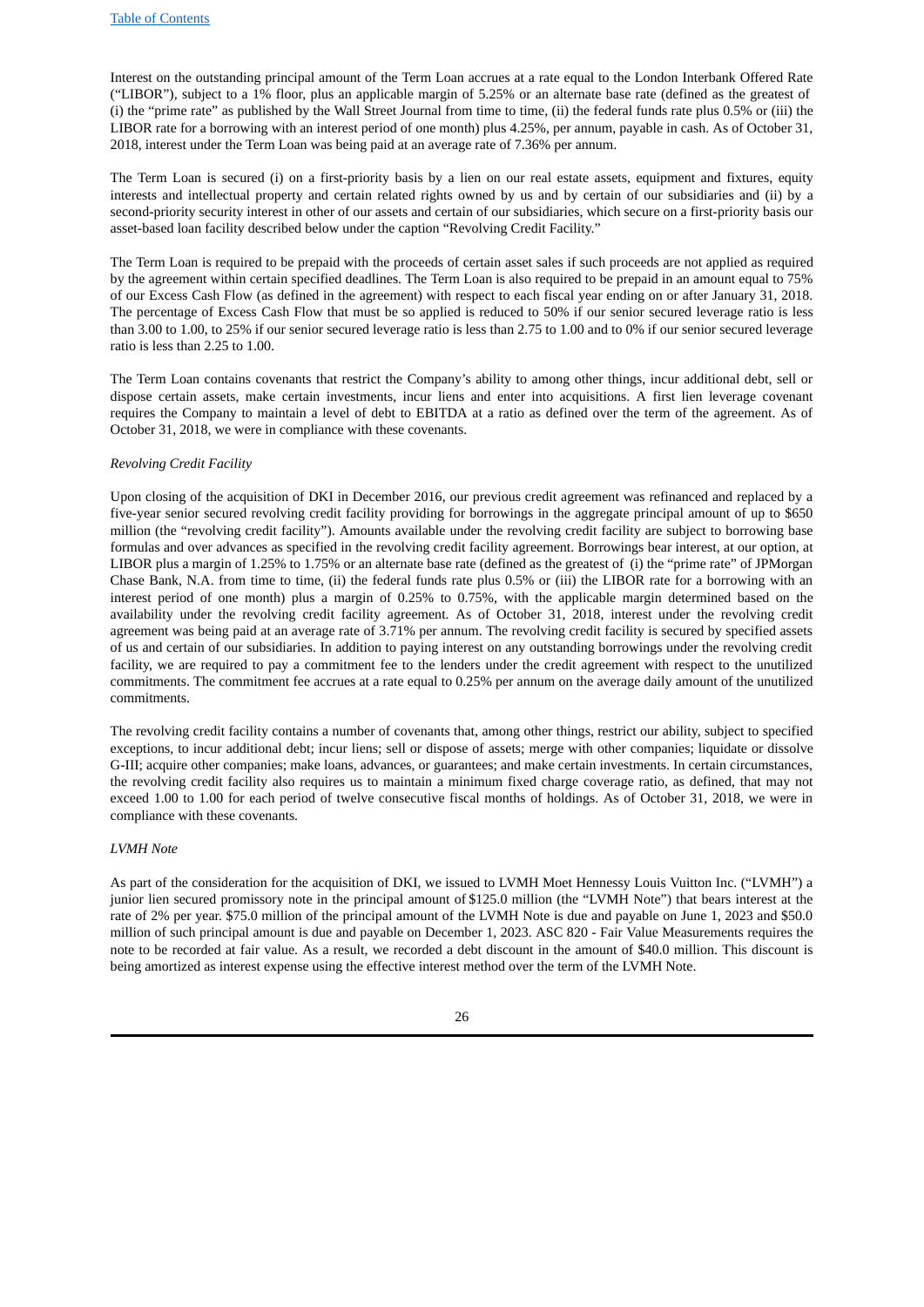In connection with the issuance of the LVMH Note, LVMH entered into (i) a subordination agreement providing that our obligations under the LVMH Note are subordinate and junior to our obligations under the revolving credit facility and the Term Loan, and (ii) a pledge and security agreement with us and G-III Leather Fashions, Inc. ("G-III Leather"), pursuant to which we and G-III Leather granted to LVMH a security interest in specified collateral to secure our payment and performance of our obligations under the LVMH Note that is subordinate and junior to the security interest granted by us with respect to our obligations under the revolving credit facility and the Term Loan.

#### *Outstanding Borrowings*

Our primary operating cash requirements are to fund our seasonal buildup in inventories and accounts receivable, primarily during the second and third fiscal quarters each year. Due to the seasonality of our business, we generally reach our peak borrowings under our revolving credit facility during our third fiscal quarter. The primary sources to meet our operating cash requirements have been borrowings under our revolving credit facility, cash generated from operations and the sale of our common stock.

We incurred significant additional debt in connection with our acquisition of DKI. We had borrowings outstanding under the revolving credit facility of \$309.6 million and \$349.6 million at October 31, 2018 and 2017, respectively, and under the Term Loan of \$300.0 million at both October 31, 2018 and 2017. Our contingent liability under open letters of credit was approximately \$12.0 million and \$7.9 million at October 31, 2018 and 2017, respectively. In addition to the amounts outstanding under these two loans, at October 31, 2018 and 2017, we had \$125.0 million of face value principal amount outstanding under the LVMH Note.

We had cash and cash equivalents of \$66.1 million on October 31, 2018 and \$68.2 million on October 31, 2017.

#### *Share Repurchase Program*

Our Board of Directors has authorized a share repurchase program of 5,000,000 shares. The timing and actual number of shares repurchased, if any, will depend on a number of factors, including market conditions and prevailing stock prices, and are subject to compliance with certain covenants contained in our loan agreement. Share repurchases may take place on the open market, in privately negotiated transactions or by other means, and would be made in accordance with applicable securities laws. No shares were repurchased during the nine months ended October 31, 2018. As of December 3, 2018, we had 49,355,587 shares of common stock outstanding.

#### *Cash from Operating Activities*

We used \$236.1 million of cash in operating activities during the nine months ended October 31, 2018, primarily due to a \$525.3 million increase in accounts receivable, a \$63.3 million increase in inventories and a \$34.0 million increase in prepaid expenses and other current assets. These increases were offset, in part, by our net income of \$114.0 million, a \$169.0 million increase in customer refund liabilities, a \$33.3 million increase in accounts payable and accrued expenses and non-cash depreciation and amortization of \$28.9 million and share-based compensation of \$14.9 million.

The changes in accounts receivable and customer refund liabilities are mainly the result of the adoption of ASC 606. The adoption of ASC 606 resulted in recognizing the cumulative effect adjustment to the opening balance of retained earnings and classifying, on a prospective basis, the reserves for variable consideration from accounts receivable to customer refund liabilities. The adoption of ASC 606 also resulted in the classification, on a prospective basis, of the carrying value of the inventory return asset from inventories to prepaid expenses and other current assets.

Excluding the effect of the adoption of ASC 606, the changes in these operating cash flow items are generally consistent with our seasonal pattern of building up inventory for the fall shipping season resulting in the increases in inventory and accounts payable. The fall shipping season begins during the latter half of our second quarter.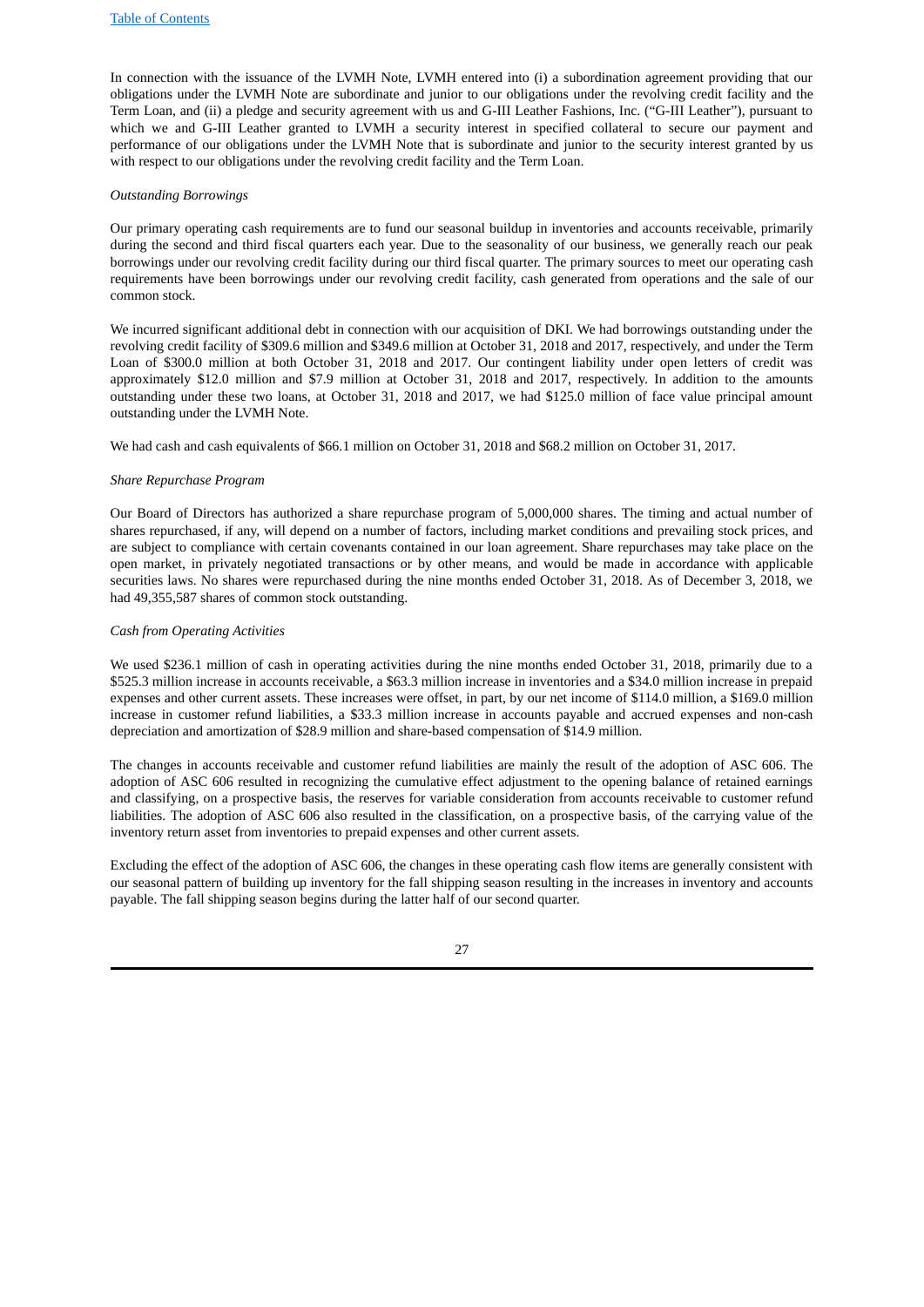# *Cash from Investing Activities*

We used \$29.5 million of cash in investing activities for the nine months ended October 31, 2018. The cash used in investing activities consisted \$19.5 million in capital expenditures primarily related to additional fixturing costs at department stores, as well as improvements and remodels of our retail stores, and \$9.9 million in funding the remaining obligation of our investment in Fabco Holding B.V.

# *Cash from Financing Activities*

Net cash provided by financing activities was \$292.8 million for the nine months ended October 31, 2018, primarily as a result of the net proceeds of \$297.6 million in borrowings under the revolving credit facility partially offset by taxes paid for net share settlements.

### *Financing Needs*

We believe that our cash on hand and cash generated from operations, together with funds available under our revolving credit facility, are sufficient to meet our expected operating and capital expenditure requirements. We may seek to acquire other businesses. We may need additional financing in order to complete one or more acquisitions. We cannot be certain that we will be able to obtain additional financing, if required, on acceptable terms or at all.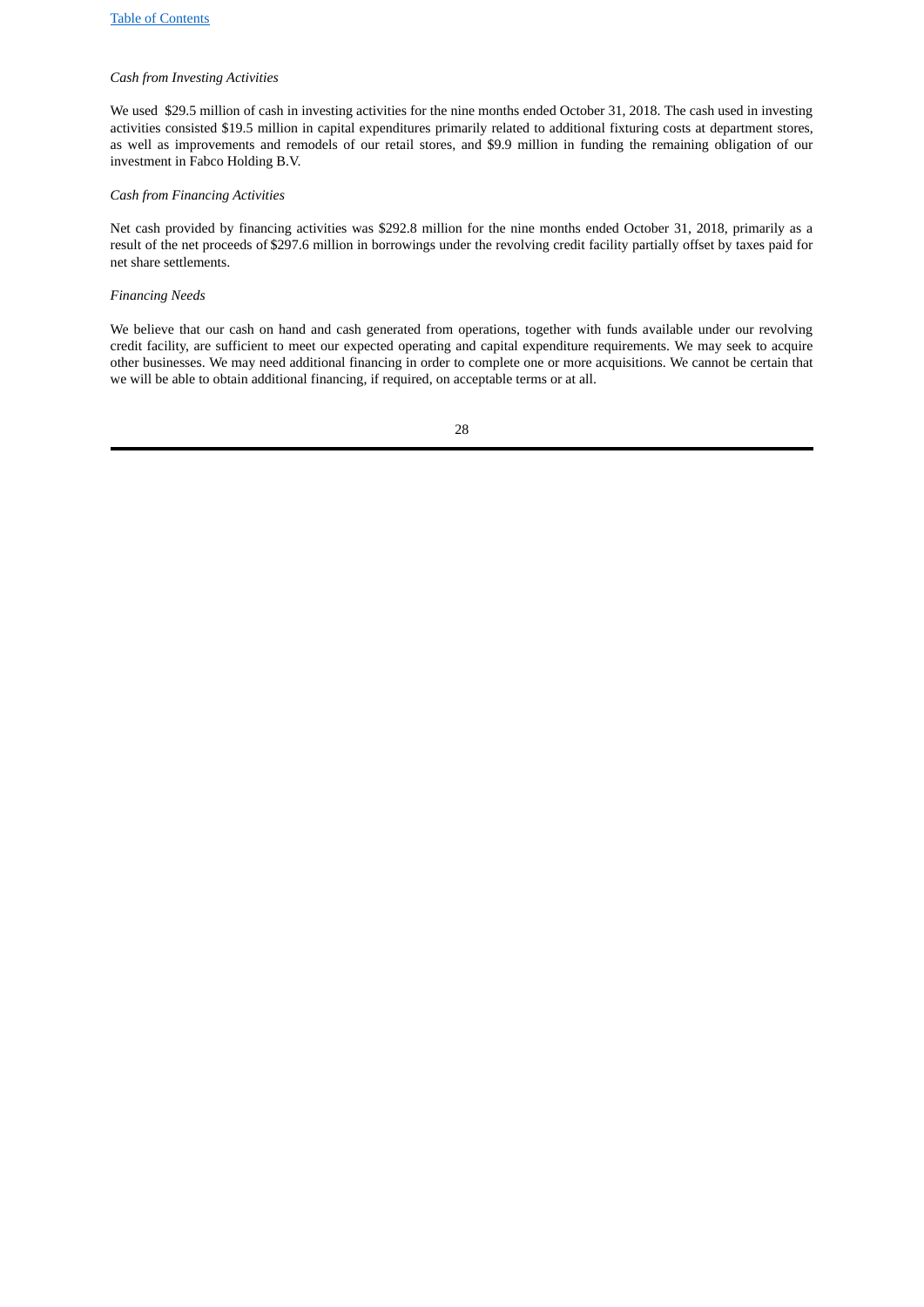# **Critical Accounting Policies**

Our discussion of results of operations and financial condition relies on our consolidated financial statements that are prepared based on certain critical accounting policies that require management to make judgments and estimates that are subject to varying degrees of uncertainty. We believe that investors need to be aware of these policies and how they impact our financial statements as a whole, as well as our related discussion and analysis presented herein. While we believe that these accounting policies are based on sound measurement criteria, actual future events can, and often do, result in outcomes that can be materially different from these estimates or forecasts.

The accounting policies and related estimates described in our Annual Report on Form 10‑K for the year ended January 31, 2018 are those that depend most heavily on these judgments and estimates. As of October 31, 2018, there have been no material changes to our critical accounting policies, other than the adoption of recent accounting standards as discussed in Note 2 to the Condensed Consolidated Financial Statements.

# <span id="page-28-0"></span>**Item 3. Quantitative and Qualitative Disclosures About Market Risk.**

There are no material changes to the disclosure made with respect to these matters in our Annual Report on Form 10‑K for the year ended January 31, 2018.

#### <span id="page-28-1"></span>**Item 4. Controls and Procedures.**

As of the end of the period covered by this report, our management, including our Chief Executive Officer and Chief Financial Officer, carried out an evaluation of the effectiveness of the design and operation of our disclosure controls and procedures (as such term is defined in Rule 13a-15(e) under the Securities Exchange Act of 1934, as amended (the "Exchange Act"). Based on that evaluation, our Chief Executive Officer and Chief Financial Officer concluded that our disclosure controls and procedures are designed to ensure that information required to be disclosed by us in the reports that we file or submit under the Exchange Act is (i) recorded, processed, summarized and reported, within the time periods specified in the SEC's rules and forms and (ii) accumulated and communicated to our management, including our principal executive and principal financial officers, as appropriate to allow timely decisions regarding required disclosure, and thus, are effective in making known to them material information relating to G-III required to be included in this report.

During our last fiscal quarter, there were no changes in our internal control over financial reporting that have materially affected, or are reasonably likely to materially affect, our internal control over financial reporting.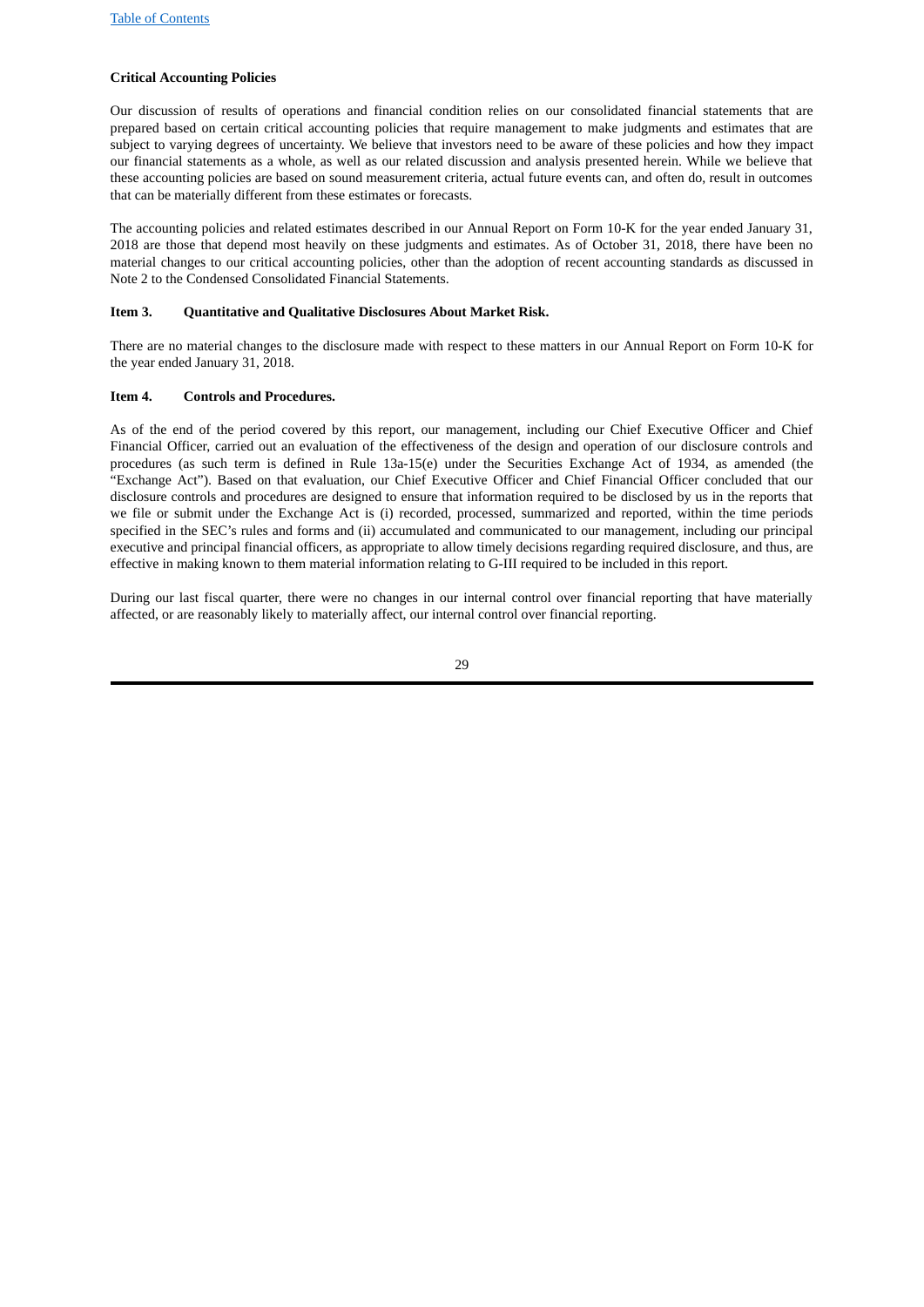# <span id="page-29-1"></span><span id="page-29-0"></span>**PART II – OTHER INFORMATION**

# **Item 1A. Risk Factors.**

In addition to the other information set forth in this report, you should carefully consider the factors discussed in "Item 1A. Risk Factors" in our Annual Report on Form 10-K for the year ended January 31, 2018 (the "Annual Report") and in "Item 1A. Risk Factors" in our Quarterly Report on Form 10-Q for the quarter ended July 31, 2018, which could materially affect our business, financial condition or future results. There have been no material changes to these risk factors as of October 31, 2018. The risks described in our Annual Report on Form 10‑K and in the Quarterly Report on Form 10‑Q are not the only risks facing our company. Additional risks and uncertainties not currently known to us or that we currently deem to be immaterial also may materially adversely affect our business, financial condition and/or operating results.

### <span id="page-29-2"></span>**Item 6. Exhibits.**

- 31.1 Certification by Morris Goldfarb, Chief Executive Officer of G-III Apparel Group, Ltd., pursuant to Rule 13a -14(a) or Rule 15d - 14(a) of the Securities Exchange Act of 1934, as amended, in connection with G-III Apparel Group, Ltd.'s Quarterly Report on Form 10‑Q for the fiscal quarter ended October 31, 2018.
- 31.2 Certification by Neal S. Nackman, Chief Financial Officer of G-III Apparel Group, Ltd., pursuant to Rule 13a 14(a) or Rule 15d - 14(a) of the Securities Exchange Act of 1934, as amended, in connection with G-III Apparel Group, Ltd.'s Quarterly Report on Form 10‑Q for the fiscal quarter ended October 31, 2018.
- 32.1 Certification by Morris Goldfarb, Chief Executive Officer of G-III Apparel Group, Ltd., pursuant to 18 U.S.C. Section 1350, as adopted pursuant to Section 906 of the Sarbanes-Oxley Act of 2002, in connection with G-III Apparel Group, Ltd.'s Quarterly Report on Form 10‑Q for the fiscal quarter ended October 31, 2018.
- 32.2 Certification by Neal S. Nackman, Chief Financial Officer of G-III Apparel Group, Ltd., pursuant to 18 U.S.C. Section 1350, as adopted pursuant to Section 906 of the Sarbanes-Oxley Act of 2002, in connection with G-III Apparel Group, Ltd.'s Quarterly Report on Form 10‑Q for the fiscal quarter ended October 31, 2018.
- 101.INS XBRL Instance Document.
- 101.SCH XBRL Schema Document.
- 101.CAL XBRL Calculation Linkbase Document.
- 101.DEF XBRL Extension Definition.
- 101.LAB XBRL Label Linkbase Document.
- 101.PRE XBRL Presentation Linkbase Document.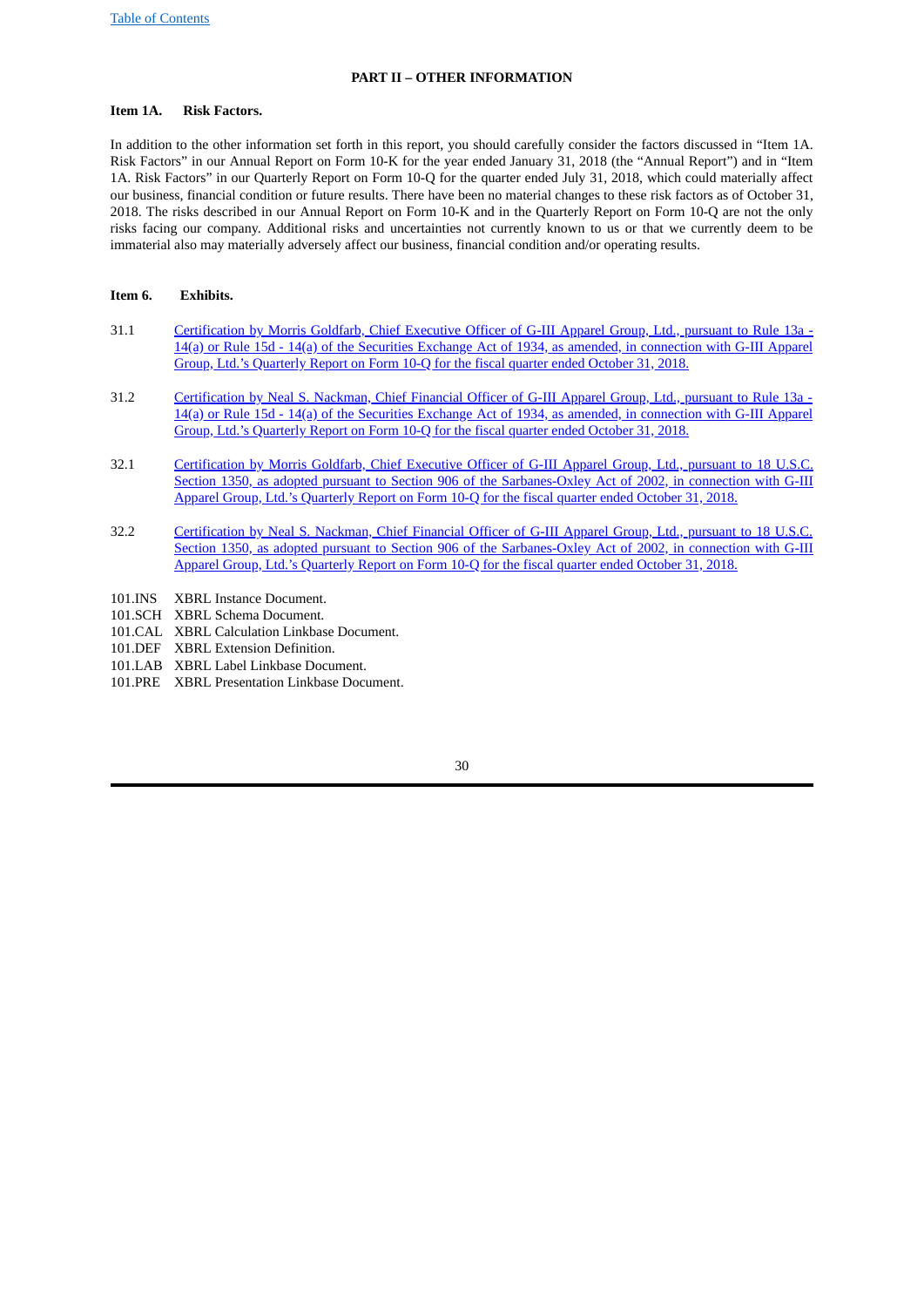# **SIGNATURES**

Pursuant to the requirements of the Securities Exchange Act of 1934, the registrant has duly caused this report to be signed on its behalf by the undersigned thereunto duly authorized.

| G-III APPAREL GROUP, LTD.<br>(Registrant) |
|-------------------------------------------|
| By: /s/ Morris Goldfarb                   |
| Morris Goldfarb                           |
| Chief Executive Officer                   |
| By: /s/ Neal S. Nackman<br>-- - - -- -    |

Neal S. Nackman Chief Financial Officer

31

Date: December 6, 2018

Date: December 6, 2018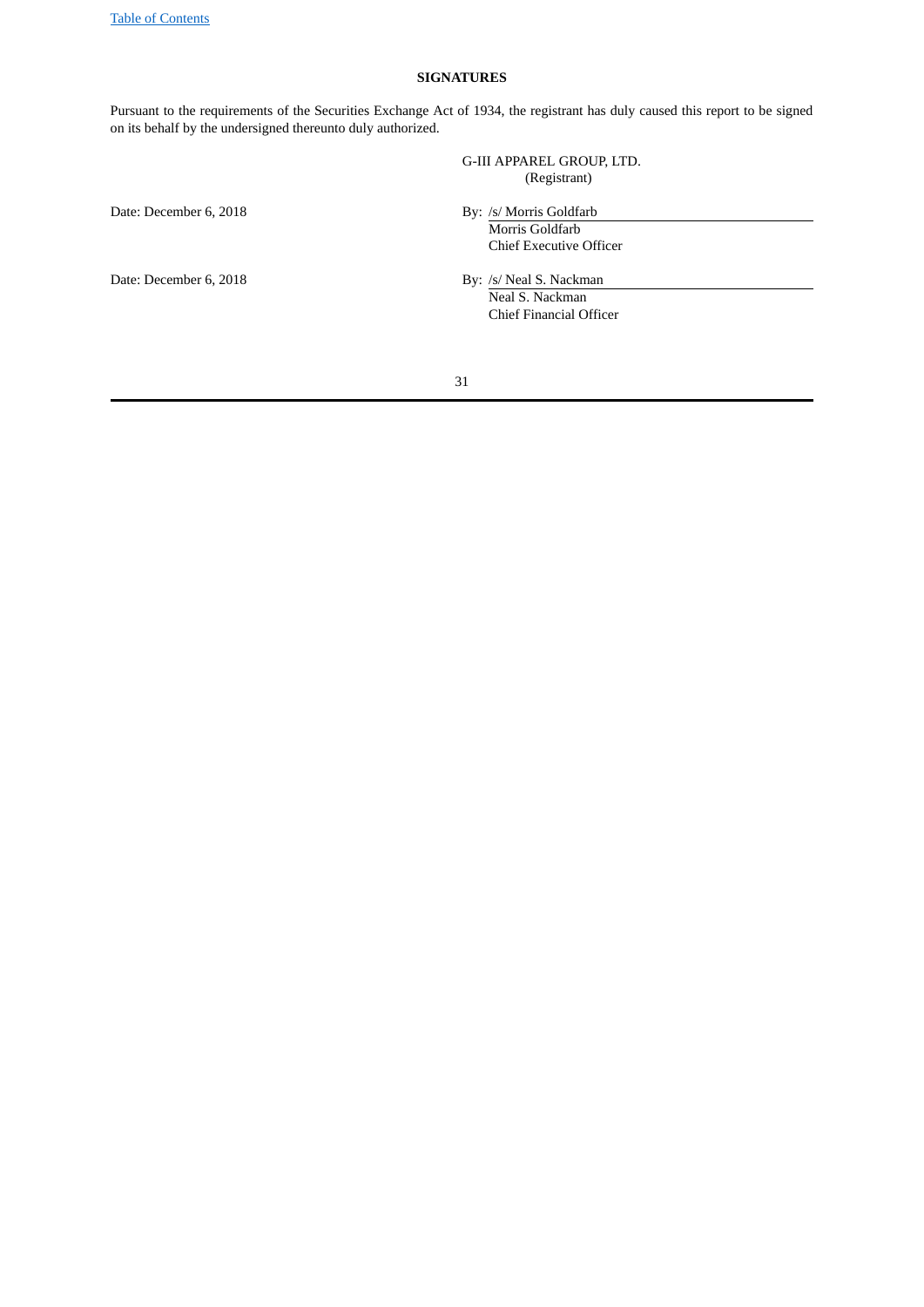# CERTIFICATION PURSUANT TO

# RULE 13a - 14(a) OR RULE 15d - 14(a) OF THE SECURITIES EXCHANGE ACT OF 1934, AS AMENDED

I, Morris Goldfarb, certify that:

- 1. I have reviewed this quarterly report on Form 10-Q of G-III Apparel Group, Ltd.
- 2. Based on my knowledge, this report does not contain any untrue statement of a material fact or omit to state a material fact necessary to make the statements made, in light of the circumstances under which such statements were made, not misleading with respect to the period covered by this report.
- 3. Based on my knowledge, the financial statements, and other financial information included in this report, fairly present in all material respects the financial condition, results of operations and cash flows of the registrant as of, and for, the periods presented in this report.
- 4. The registrant's other certifying officer and I are responsible for establishing and maintaining disclosure controls and procedures (as defined in Exchange Act Rules 13a - 15(e) and 15d - 15(e)) and internal control over financial reporting (as defined in Exchange Act Rules 13a - 15(f) and 15d - 15(f)) for the registrant and have:
	- a) Designed such disclosure controls and procedures, or caused such disclosure controls and procedures to be designed under our supervision, to ensure that material information relating to the registrant, including its consolidated subsidiaries, is made known to us by others within those entities, particularly during the period in which this report is being prepared;
	- b) Designed such internal control over financial reporting, or caused such internal control over financial reporting to be designed under our supervision, to provide reasonable assurance regarding the reliability of financial reporting and the preparation of financial statements for external purposes in accordance with generally accepted accounting principles;
	- c) Evaluated the effectiveness of the registrant's disclosure controls and procedures and presented in this report our conclusions about the effectiveness of the disclosure controls and procedures, as of the end of the period covered by this report based on such evaluation; and
	- d) Disclosed in this report any change in the registrant's internal control over financial reporting that occurred during the registrant's most recent fiscal quarter (the registrant's fourth fiscal quarter in the case of an annual report) that has materially affected, or is reasonably likely to materially affect, the registrant's internal control over financial reporting.
- 5. The registrant's other certifying officer and I have disclosed, based on our most recent evaluation of internal control over financial reporting, to the registrant's auditors and the audit committee of the registrant's board of directors (or persons performing the equivalent functions):
	- a) All significant deficiencies and material weaknesses in the design or operation of internal control over financial reporting which are reasonably likely to adversely affect the registrant's ability to record, process, summarize and report financial information; and
	- b) Any fraud, whether or not material, that involves management or other employees who have a significant role in the registrant's internal control over financial reporting.

Date: December 6, 2018

/s/ Morris Goldfarb Morris Goldfarb Chief Executive Officer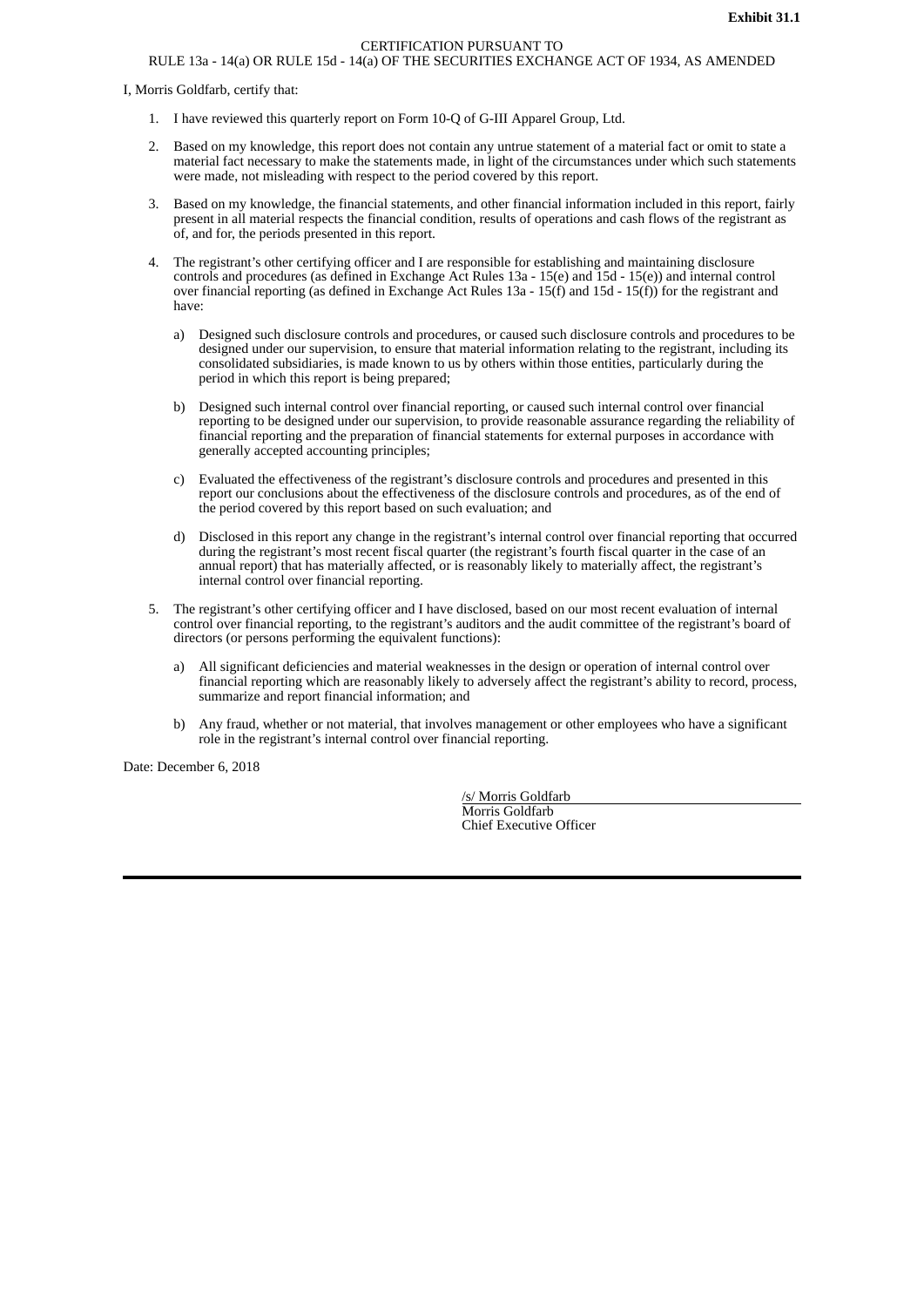# CERTIFICATION PURSUANT TO

# RULE 13a - 14(a) OR RULE 15d - 14(a) OF THE SECURITIES EXCHANGE ACT OF 1934, AS AMENDED

I, Neal S. Nackman, certify that:

- 1. I have reviewed this quarterly report on Form 10-Q of G-III Apparel Group, Ltd.
- 2. Based on my knowledge, this report does not contain any untrue statement of a material fact or omit to state a material fact necessary to make the statements made, in light of the circumstances under which such statements were made, not misleading with respect to the period covered by this report.
- 3. Based on my knowledge, the financial statements, and other financial information included in this report, fairly present in all material respects the financial condition, results of operations and cash flows of the registrant as of, and for, the periods presented in this report.
- 4. The registrant's other certifying officer and I are responsible for establishing and maintaining disclosure controls and procedures (as defined in Exchange Act Rules 13a - 15(e) and 15d - 15(e)) and internal control over financial reporting (as defined in Exchange Act Rules 13a - 15(f) and 15d - 15(f)) for the registrant and have:
- a) Designed such disclosure controls and procedures, or caused such disclosure controls and procedures to be designed under our supervision, to ensure that material information relating to the registrant, including its consolidated subsidiaries, is made known to us by others within those entities, particularly during the period in which this report is being prepared;
- b) Designed such internal control over financial reporting, or caused such internal control over financial reporting to be designed under our supervision, to provide reasonable assurance regarding the reliability of financial reporting and the preparation of financial statements for external purposes in accordance with generally accepted accounting principles;
- c) Evaluated the effectiveness of the registrant's disclosure controls and procedures and presented in this report our conclusions about the effectiveness of the disclosure controls and procedures, as of the end of the period covered by this report based on such evaluation; and
- d) Disclosed in this report any change in the registrant's internal control over financial reporting that occurred during the registrant's most recent fiscal quarter (the registrant's fourth fiscal quarter in the case of an annual report) that has materially affected, or is reasonably likely to materially affect, the registrant's internal control over financial reporting.
	- 5. The registrant's other certifying officer and I have disclosed, based on our most recent evaluation of internal control over financial reporting, to the registrant's auditors and the audit committee of the registrant's board of directors (or persons performing the equivalent functions):
- a) All significant deficiencies and material weaknesses in the design or operation of internal control over financial reporting which are reasonably likely to adversely affect the registrant's ability to record, process, summarize and report financial information; and
- b) Any fraud, whether or not material, that involves management or other employees who have a significant role in the registrant's internal control over financial reporting.

Date: December 6, 2018

/s/ Neal S. Nackman Neal S. Nackman Chief Financial Officer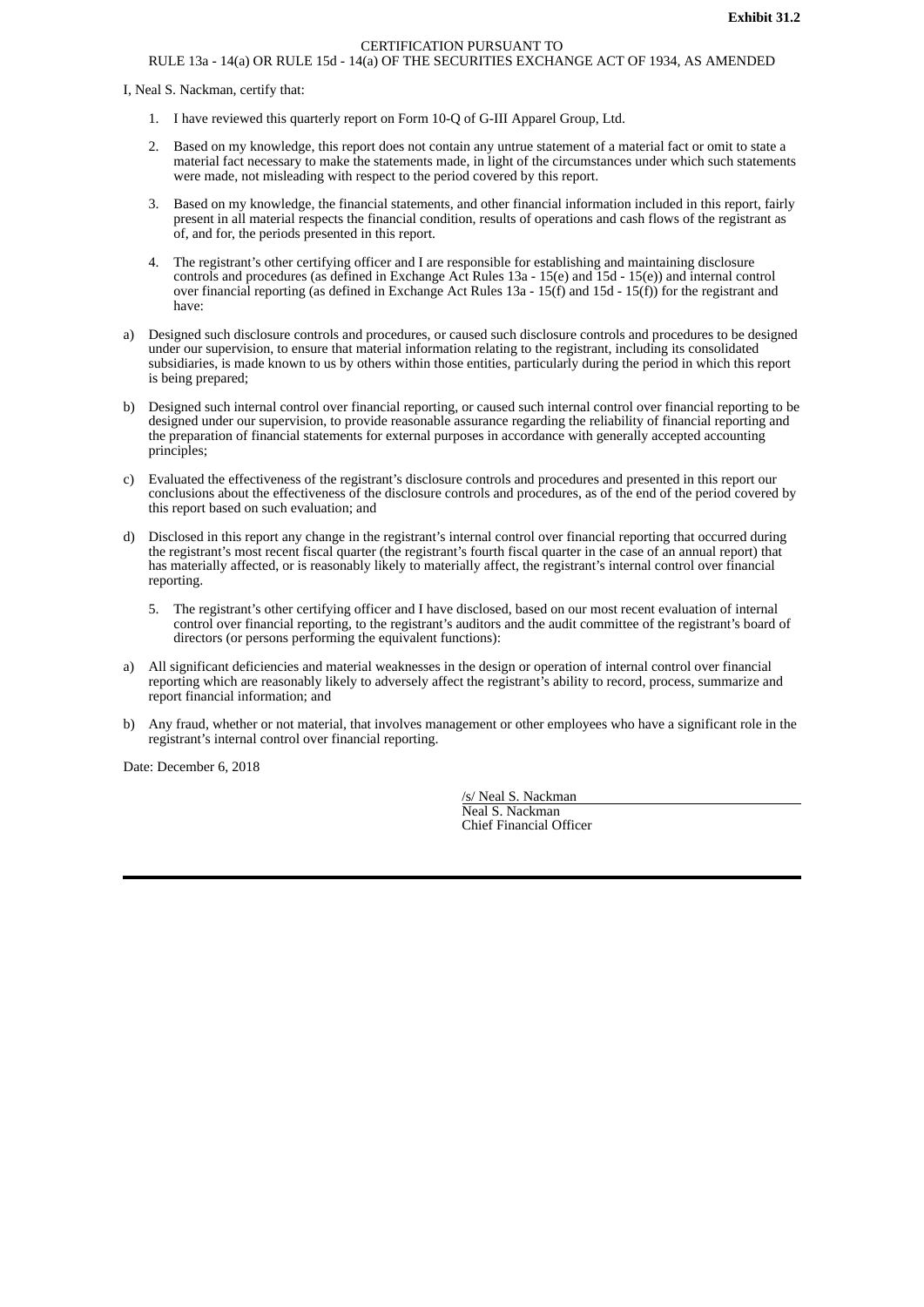#### CERTIFICATION PURSUANT TO 18 U.S.C. SECTION 1350, AS ADOPTED PURSUANT TO SECTION 906 OF THE SARBANES-OXLEY ACT OF 2002

In connection with the Quarterly Report of G-III Apparel Group, Ltd. (the "Company") on Form 10-Q for the quarterly period ended October 31, 2018, as filed with the Securities and Exchange Commission (the "Report"), I,<br>Morris Goldfarb, Chief Executive Officer of the Company, hereby certify that, to my knowledge, (a) the Report complies with the requirements of Section 13(a) or 15(d) of the Securities Exchange Act of 1934 and (b) the information contained in the Report fairly presents, in all material respects, the financial condition and results of operations of the Company.

> /s/ Morris Goldfarb Morris Goldfarb Chief Executive Officer

Date: December 6, 2018

A signed original of this written statement required by Section 906 has been provided to the Company and will be retained by the Company and furnished to the Securities and Exchange Commission or its staff upon request.